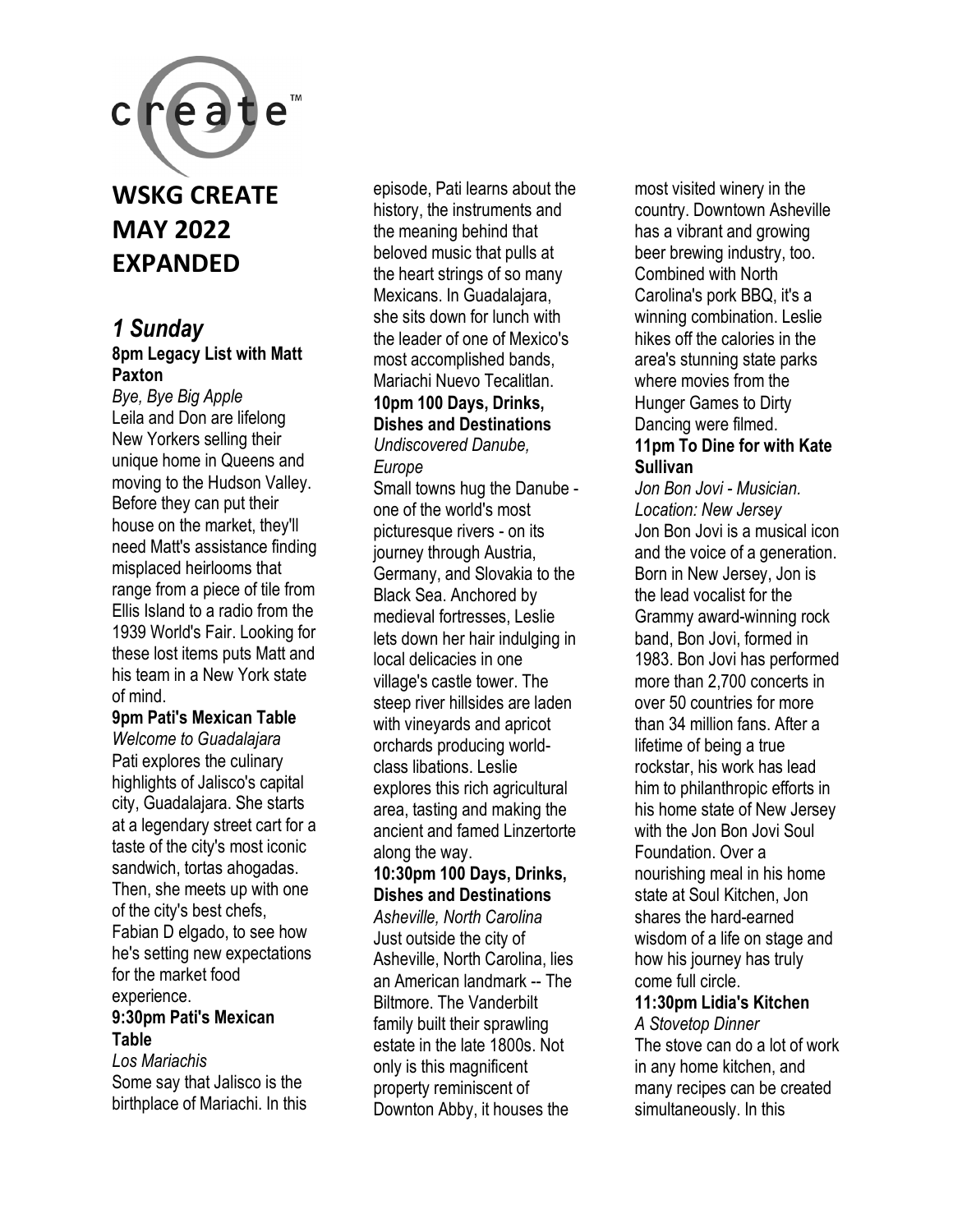

episode, Lidia shares recipes for: Cannellini and Pancetta Bruschetta; Ziti with Kale and Crispy Bacon; and Monkfish Meatballs in Tomato Sauce. **12am Christopher Kimball's** 

#### **Milk Street Television**

*Japan Fried Chicken*  Milk Street Cook Catherine Smart demonstrates a simpler and tastier way to crisp fried chicken as she shows host Christopher Kimball how to make Japanese fried chicken (karaage). Milk Street Cook Rayna Jhaveri shows how Japanese potato salad banishes the bland with its creamy, semi-mashed potatoes contrasted with crisp, piquant ingredients. Milk Street Cook Erika Bruce shows Chris how to make sweet-and-spicy ginger green beans.

#### **12:30am America's Test Kitchen from Cook's Illustrated**

*Summer Picnic Party*  In this episode, test cook Dan Souza and host Julia teach viewers how to make the ultimate Grilled Chicken Thighs. Tasting expert Jack Bishop then challenges Bridget to a fresh mozzarella tasting, and gadget critic Lisa McManus reviews popsicle molds. Next, test cook Keith Dresser makes Bridget a foolproof Italian Pasta Salad.

### *2 Monday*

**8pm America's Test Kitchen** 

#### **from Cook's Illustrated**

*Better Breakfast*  Hosts Julia Collin Davison and Bridget Lancaster teach viewers how to make Easy Pancakes. Tasting expert Jack Bishop challenges Bridget to a tasting of turkey bacon. Next, gadget critic Lisa McManus reviews syrup dispensers, and science expert Dan Souza demystifies the science of baking soda and browning. Then, test cook Becky Hays makes Julia a decadent version of a breakfast classic: Creamy French-Style Scrambled Eggs.

#### **8:30pm Moveable Feast with Relish**

**9pm Pati's Mexican Table** 

*Carne Asada with La Familia*  Pati spends some time with her boys cooking up a classic Sonoran-style meal. First, she teaches them the basics of a true Sonoran tradition - carne asada. Then, for dessert, a whipped peanut buttercream and grape galette.

#### **9:30pm Pati's Mexican Table**

*Flour Power*  Wheat and meat are two staples of Sonoran cuisine, and Pati shows her take on a classic recipe that uses both, a carne con chile burrito. In Sonora, she tours one of Hermosillo's oldest flour mills and gets a lesson on making coyotas, a traditional dessert, at a local bakery. Then, Pati

shows us how to make coyotas at home.

### **10pm Rick Steves' Europe**

*Siena and Tuscany's Wine Country* 

Siena, once a proud and independent city-state, retains its confidence and unique traditions. Rick enjoys a frontrow seat at its wild horse race - the venerable Palio - and marvel at cultural treasures from the days when Siena rivaled Florence for leadership of Tuscany. Then he heads into wine country for a little dolce vita under the Tuscan sun.

#### **10:30pm Weekends with Yankee**

*Stepping Back In Time*  In this episode of Weekends with Yankee, we explore how New England's past continues to shape its present. First, we take a tasty trip back in time at Scott Farm Orchard in Dummerston, Vermont, which grows more than 100 apple varieties, some of which date back to the 1600's. Next, we swing through New Hampshire and find that oldschool farming techniques are very much alive at Coppal House Farm, where much of the equipment is still powered by draft horses. For the finale, we hop aboard the historic windjammer J. & E. Riggin, a two-masted schooner built in 1927 that still sails along the Maine coast. Back in her kitchen, Co-host Amy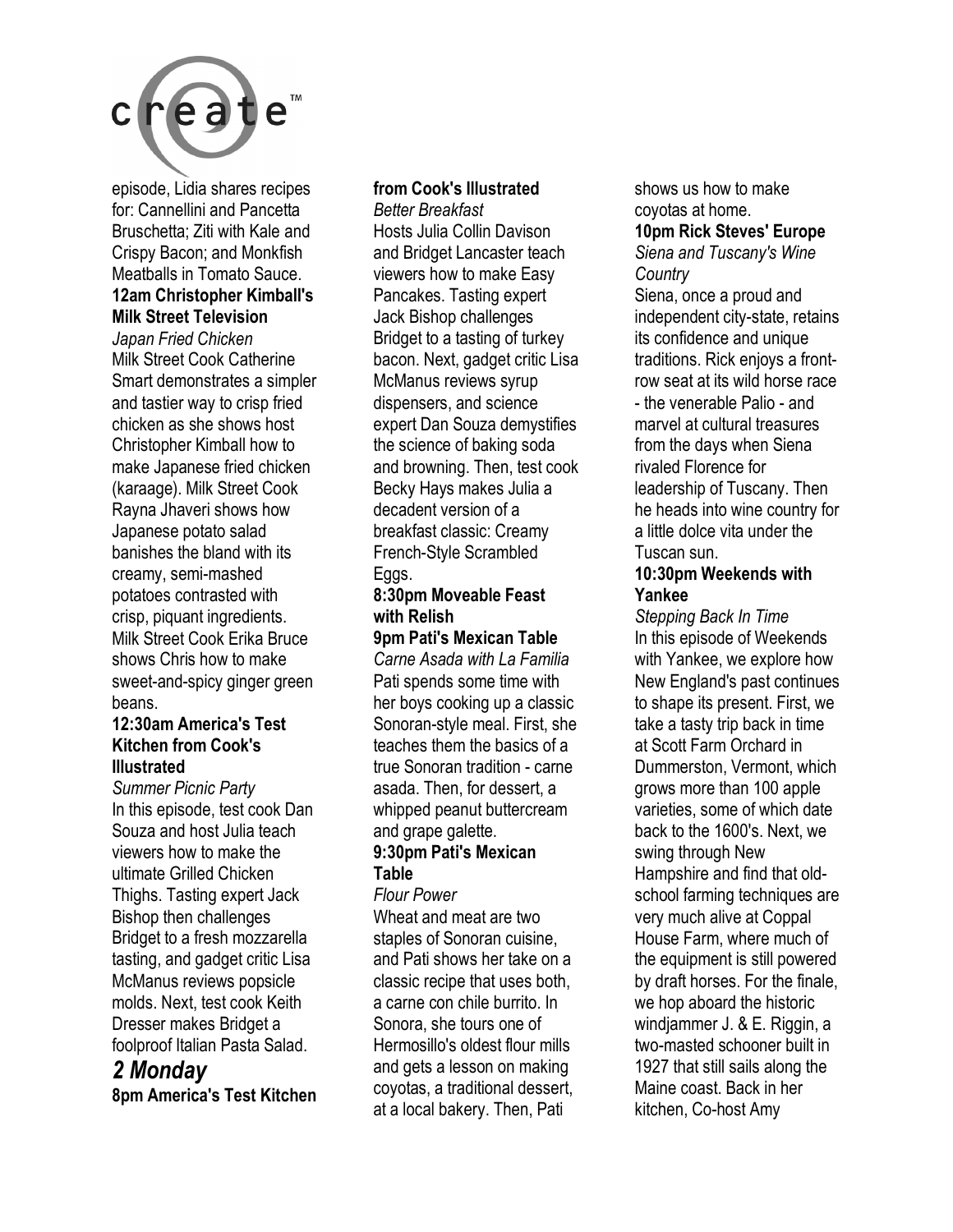

Traverso takes inspiration from our orchard visit to make some delectable apple cider doughnut muffins.

#### **11pm Ireland: County By County (Create)**

*Ireland: County By County - Longford* 

Join Ciara Whelan as she enjoys a boat trip along the River Shannon, visits the Knights and Conquests Heritage centre, admires a stunning Cathedral, cooks up a storm on a local farm and relaxes in Ireland's first subtropical paradise. This episode takes us to the Irish Midlands, visit the very best of what Longford has to offer from the comfort of your living room with Create's Ireland: County by County.

#### **11:30pm Best of the Joy of Painting**

*Secluded Beach*  Bob Ross teaches his special painting technique while creating a restless ocean crashing against a rocky coastline.

#### **12am Moveable Feast with Relish**

#### **12:30am America's Test Kitchen from Cook's Illustrated**

*Better Breakfast*  Hosts Julia Collin Davison and Bridget Lancaster teach viewers how to make Easy Pancakes. Tasting expert Jack Bishop challenges Bridget to a tasting of turkey bacon. Next, gadget critic Lisa

McManus reviews syrup dispensers, and science expert Dan Souza demystifies the science of baking soda and browning. Then, test cook Becky Hays makes Julia a decadent version of a breakfast classic: Creamy French-Style Scrambled Eggs.

#### *3 Tuesday*  **8pm Christopher Kimball's Milk Street Television**

*The New Ny Cheesecake!*  In this episode, we take a fresh look at dessert, from a new take on cheesecake to one of France's easiest and most versatile loaf cakes. First, Christopher Kimball and Milk Street Cook Bianca Borges bake a show-stopping Chevre Cheesecake with Black Pepper-Graham Crust, a recipe from Angie Mar at New York's Beatrice Inn. Then, Milk Street Cook Josh Mamaclay makes Yogurt Loaf Cake with Coriander and Orange, demonstrating how citrus zest and toasted spices can add complexity to a simple cake.

#### **8:30pm Roadfood**

*Houston, TX - Viet-Cajun Crawfish & Beef Pho*  Discover a dish that is truly unique to the United States, the Viet-Cajun Crawfish. Relatively new, this Asianinspired food craze is also a story of Vietnamese refugee immigration. In Houston and

along the coast, Vietnamese culture infuses the traditional Texas landscape, bringing together Gulf and Vietnamese influences and ingredients for a delicious Houston original. **9pm Pati's Mexican Table**  *Altata, Hidden Gem by the* 

## *Sea of Cortez*

Altata is a small town on the coast of Sinaloa, about 45 miles west of Culiacan with stretches of beautiful beaches and delicious seafood at your fingertips. Pati visits with locals and chefs as this town embarks on a journey to reinvent itself from sleepy fishing village to first class tourist destination. Pati takes a boat ride to sample fresh oysters straight from the water. Then back on the mainland, she stops in restaurants serving up fresh fish, oysters and shrimp. In her kitchen, Pati prepares a seafood feast based on the beautiful waters of the Altata Bay

#### **9:30pm Pati's Mexican Table**

#### *Jinetes, Adventure in the Mountains*

Pati travels into the mountains of Sinaloa to the tiny village of Jinetes - a place that appears to be stuck in time. The small population of barely 100 people live on whatever the land gives them. Miles and miles removed from civilization, they've managed to preserve their customs and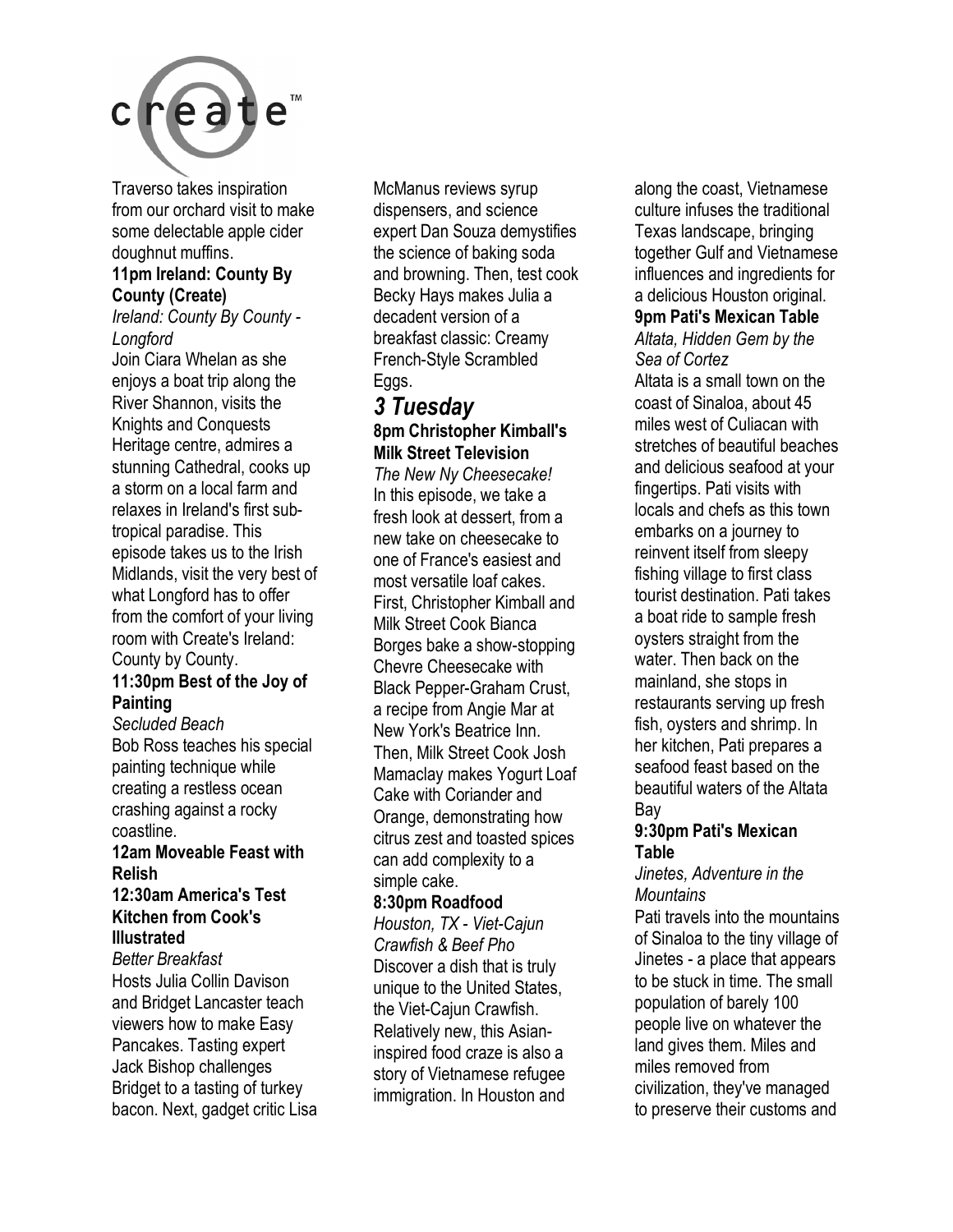

recipes for generations. Pati is the first visitor to come learn from their culinary traditions and they've prepared a feast fit for the occasion.

### **10pm Rick Steves' Europe**

*West England*  The quintessence of charming England is the "West Country": quaint Cotswold villages with their fine churches, manor homes, and gastropubs; Wells, England's smallest cathedral town; and the New Age capital of Glastonbury, with its legends of the Holy Grail and King Arthur. He finishes by pondering the dramatic prehistoric stone circles of Stonehenge and Avebury. **10:30pm Joseph Rosendo's Travelscope** 

*Bhutan - Part 1 - Gross National Happiness*  Travel is a life-changing experience, though often these changes come when least expected. Joseph heads to the Kingdom of Bhutan, a devout Buddhist country, fully aware of the possibilities for enlightenment that Bhutan offers him and his viewers. His trip through the "Land of the Thunder Dragon" begins in Paro with a conversation with an esteemed Buddhist master and an invitation to watch a local thangka (spiritual art) artist at work. From there he travels to the Bhutan capital of Thimphu

where he is confronted by the modern pressures that ancient Bhutan faces as it strives to preserve and promote its cultural heritage, pristine environment and the "Gross National Happiness" of its people. In dzongs and monasteries, in shops and schools, in valleys and on mountaintops, every experience becomes a journey of discovery. And in a country where the traveler is surrounded by prayer - prayer flags, prayer wheels, prayer walls, sacred memorials and historic monasteries - every encounter is a blessing. **11pm At One with Nature: National Parks of Japan**  *Towada-Hachimantai*  In this episode of AT ONE

WITH NATURE, we'll explore Towada-Hachimantai National Park and its two contrasting areas: The Towada-Hakkoda area with its tranquil lake and pure mountain stream, and the Hachimantai area, a famous volcanic region with numerous marshes and a wealth of hot spring resources.

#### **11:30pm Best of the Joy of Painting**

*The Old Mill*  Hear the rhythm of the water splashing down at the old mill. You will be captivated by this Bob Ross creation!

#### **12am Roadfood**

*Houston, TX - Viet-Cajun Crawfish & Beef Pho* 

Discover a dish that is truly unique to the United States, the Viet-Cajun Crawfish. Relatively new, this Asianinspired food craze is also a story of Vietnamese refugee immigration. In Houston and along the coast, Vietnamese culture infuses the traditional Texas landscape, bringing together Gulf and Vietnamese influences and ingredients for a delicious Houston original. **12:30am Christopher** 

### **Kimball's Milk Street Television**

*The New Ny Cheesecake!*  In this episode, we take a fresh look at dessert, from a new take on cheesecake to one of France's easiest and most versatile loaf cakes. First, Christopher Kimball and Milk Street Cook Bianca Borges bake a show-stopping Chevre Cheesecake with Black Pepper-Graham Crust, a recipe from Angie Mar at New York's Beatrice Inn. Then, Milk Street Cook Josh Mamaclay makes Yogurt Loaf Cake with Coriander and Orange, demonstrating how citrus zest and toasted spices can add complexity to a simple cake.

#### *4 Wednesday*  **8pm Lidia's Kitchen**

*Dress Up Dinner*  In this episode, the dishes might "look" a little fancy, but they are super easy and give a little flair to your weeknight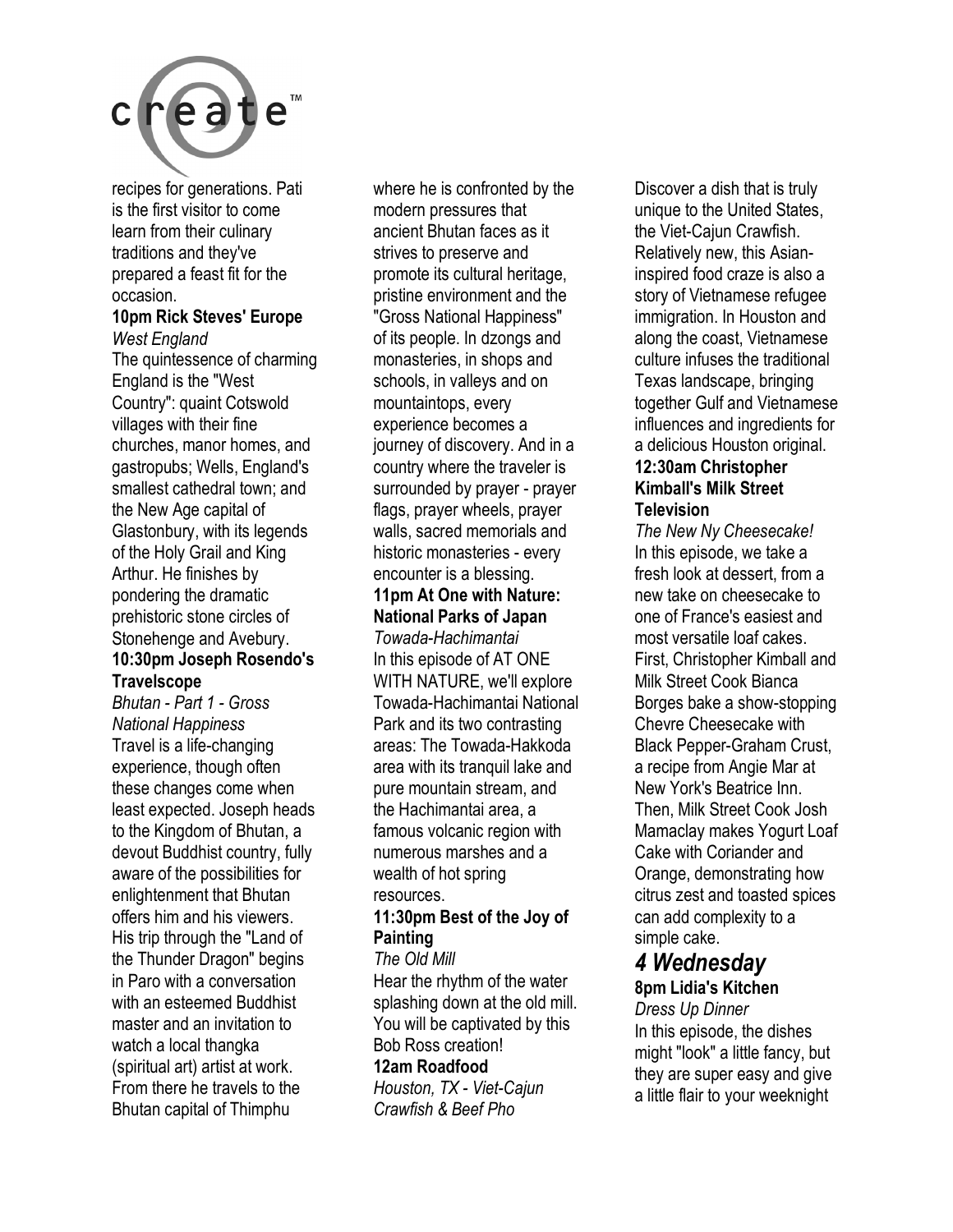

or weekend dinner! Lidia starts with a Belgian and Red Endive Salad that showcases a rich egg yolk vinaigrette that dresses up this elegant and colorful salad, finished with a sprinkle of chives. She then prepares Naked Ricotta Dumplings or "Gnudi" made with a sage-butter sauce. She meets her young granddaughter, Olivia, for a culinary chat about Stuffed Tomatoes - a recipe that Olivia loves to make for herself and her roommates.

#### **8:30pm Roadfood**

*NYC/Little Dominican Republic: Tres Golpes*  Little Dominican Republic, located in Washington Heights, is a microcosm of the Dominican community in Manhattan, NY. This community is vibrant and truly alive with Dominican cuisine and culture, with beloved dishes like camarones al horno, chicharrones, tres golpes and mangu.

#### **9pm Pati's Mexican Table**  *Baja Breakfast*

In Valle De Guadalupe, Pati visits one of the legendary cooks in the area, Dona Esthela, whose restaurant is known for serving up one of the tastiest breakfasts in the world.

#### **9:30pm Pati's Mexican Table**

*Road Trippin' with Javier Plascencia*  One of the region's most

celebrated chefs, Javier Plascencia, gives Pati a tour of the Baja he knows and loves before they make their way to his newest restaurant, Jazamango.

#### **10pm Rick Steves' Europe**  *Southeast England*

Arcing along the southeast coast of England, Rick travels from Canterbury (with its famous cathedral) to Dover (stoutly fortified from Roman times to the Battle of Britain). Then he hikes the trails that top the towering chalk cliffs of the South Downs, wander into the beachy resort of Brighton (England's Coney Island), and push on to Portsmouth, whose naval heritage has left it with the best collection of historic sailing ships anywhere.

#### **10:30pm Travels with Darley**

*Santa Fe Adventures*  Explore Santa Fe outdoor adventures and lesser known cultural attractions by hiking at Bandelier National Monument, visiting a James Beard Award-winning restaurant serving traditional New Mexican food, mountain biking in the Santa Fe National Forest, observing Chimayo weavers and making a stop along the old Camino Real. Meet traditional artists and locals who share living history and reveal special ties to New Mexico's past to gain a deeper understanding of

daily life and active adventure in Santa Fe.

#### **11pm Burt Wolf: Travels & Traditions**

*China Ancient and Modern*  Starting about 200 years before the birth of Christ, a trade route was developed that linked China with the Mediterranean. It was built by the rulers of China's Hun Dynasty and for 1,500 years it was used to trade silk, and other articles of value. It was known as the Silk Road and ran through China, India, Persia, Arabia, Greece, and Rome. In addition to Silk, it also exchanged ideas and religions. These days, China is developing a modern equivalent to the Silk Road known as the "Belt and Road Initiative". Burt travels to China to explore the history of the ancient road and learn about the new road. He also visits the Great Wall of China, which was built to protect the road.

#### **11:30pm Best of the Joy of Painting**

*Bright Autumn Trees*  Bob Ross teaches us to capture the exciting colors of autumn on canvas in this spectacular exhibition of trees.

#### **12am Roadfood**

*NYC/Little Dominican Republic: Tres Golpes*  Little Dominican Republic, located in Washington Heights, is a microcosm of the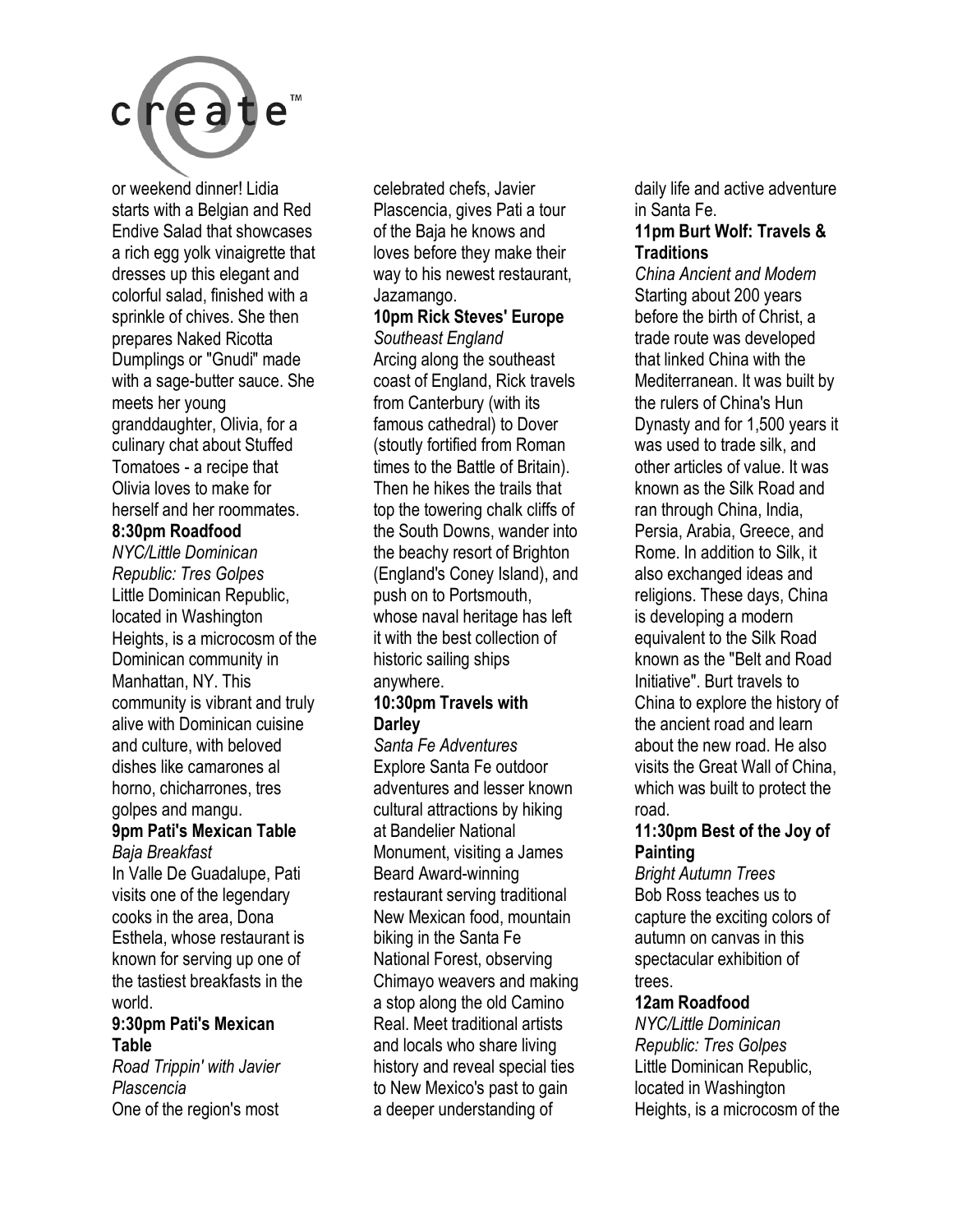

Dominican community in Manhattan, NY. This community is vibrant and truly alive with Dominican cuisine and culture, with beloved dishes like camarones al horno, chicharrones, tres golpes and mangu.

### **12:30am Lidia's Kitchen**

*Dress Up Dinner*  In this episode, the dishes might "look" a little fancy, but they are super easy and give a little flair to your weeknight or weekend dinner! Lidia starts with a Belgian and Red Endive Salad that showcases a rich egg yolk vinaigrette that dresses up this elegant and colorful salad, finished with a sprinkle of chives. She then prepares Naked Ricotta Dumplings or "Gnudi" made with a sage-butter sauce. She meets her young granddaughter, Olivia, for a culinary chat about Stuffed Tomatoes - a recipe that Olivia loves to make for herself and her roommates.

#### *5 Thursday*  **8pm Christopher Kimball's Milk Street Television**

*Udon Noodles at Home*  Christopher Kimball visits Japanese cooking instructor Sonoko Sakai at her home to make udon noodles. The secret: Stomping on the dough to knead it! Back in the kitchen, we learn how to make Homemade Udon Noodles as well as two

preparations: Udon Noodles in Soy Broth and Udon Noodles with Spicy Meat and Mushroom Sauce. **8:30pm Roadfood** 

*Rhode Island: Calamari*  Ever heard of a state appetizer? Unless you live in Rhode Island, the answer is likely no, as this tiny state is the first -- and only -- to pursue this particular display of state pride. But the story of the calamari industry in Rhode Island is surprisingly rich, with many layers to bite into.

#### **9pm Pati's Mexican Table**  *New York*

Pati is invited to cook a special Cinco de Mayo dinner at the prestigious James Beard House in New York, then she visits three Mexican-American chefs in the city who are using food as a way of pursuing their dreams in America, creating their own successful businesses, and honoring traditional Mexican recipes and ingredients. **9:30pm Pati's Mexican** 

## **Table**

*Tijuana: Stories from the Border* 

Life on the border is a melting pot of cultures and cuisines that creates a unique culinary scene like no other, and Pati dives deep to get the real story of what life and food are like on the border.

**10pm Rick Steves' Europe**  *England's Cornwall* 

The far southwest of England is a world unto itself, with a persistent Cornish culture. He explores a world of flowers springing from towering hedges, a tin-mining heritage going back to biblical times, salty pirates' towns and fishing villages, and the Land's End of England. Then, side-tripping deep into the vast and mysterious Dartmoor National Park, he hikes to forgotten stone circles and chase wild ponies.

#### **10:30pm Joseph Rosendo's Travelscope**

*Bhutan - Part 2 - Land of the Thunder Dragon*  Joseph's Bhutan adventure continues as he heads east over 14,000 foot mountain passes to the Phobjikha Valley to witness the graceful antics of the rare and endangered Black-Necked Crane. While the cranes are breathtaking in their elegance and beauty, his overnight stay in a local guest house and unexpected invitation to join villagers constructing their neighbors' adobe home proves most heart-warming and inspirational. He travels to Bumthang, the spiritual heart of Central Bhutan, where he traverses a challenging road to the annual Ngang Lhankhang "Swan Monastery" festival. Music, dancing, singing, chanting, gambling, archery - the festival offers the "middle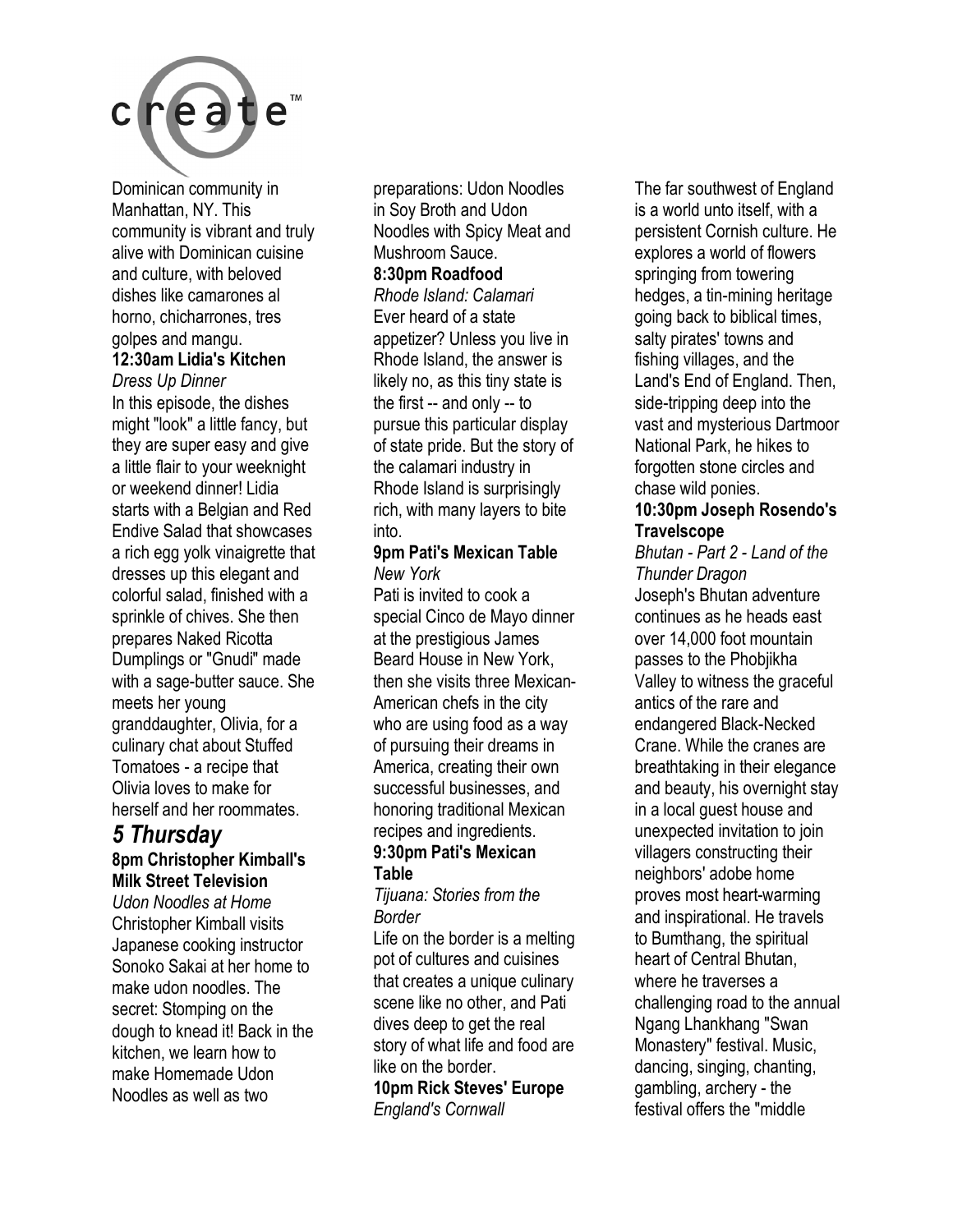

path" between spiritual and secular activities and Joseph joys in them all. After two weeks of journeying through the wildness and magnificence of the Bhutan Himalayas he comes to realize that it is the Bhutanese smiles, easy laughter, fearlessness and willingness to share their lives that is the defining character of the people.

#### **11pm Central Florida Roadtrip (Create)**

Central Florida Road Trip explores Flagler County. Did you know that size-wise, Bunnell is the second largest city in the state of Florida? We'll learn what is happening at Marineland and what ever happened to Marco Polo Park. We will explore the Bulow Plantation, the Flagler Beach Arts project and the home of a real princess.

#### **11:30pm Best of the Joy of Painting**

*Quiet Woods*  Travel with Bob Ross into the silent misty forest and experience the breathtaking beauty of nature as it awakens from slumber.

#### **12am Roadfood**

*Rhode Island: Calamari*  Ever heard of a state appetizer? Unless you live in Rhode Island, the answer is likely no, as this tiny state is the first -- and only -- to pursue this particular display of state pride. But the story of

the calamari industry in Rhode Island is surprisingly rich, with many layers to bite into.

#### **12:30am Christopher Kimball's Milk Street Television**

*Udon Noodles at Home*  Christopher Kimball visits Japanese cooking instructor Sonoko Sakai at her home to make udon noodles. The secret: Stomping on the dough to knead it! Back in the kitchen, we learn how to make Homemade Udon Noodles as well as two preparations: Udon Noodles in Soy Broth and Udon Noodles with Spicy Meat and Mushroom Sauce.

### *6 Friday*

### **8pm America's Test Kitchen from Cook's Illustrated**

*Updated Italian*  Test cook Keith Dresser makes Bridget an updated recipe for an Italian staple: Chicken Piccata. Then, tasting expert Jack Bishop challenges Julia to a tasting of unsalted butter, and science expert Dan Souza explains the science behind fat and temperature perception. Finally, Bridget and Julia unlock the secrets to making the ultimate Chocolate Semifreddo.

#### **8:30pm Roadfood**

*Chicago, IL: BBQ*  African American influence in Chicago cannot be

overstated, stretching from music to food to much more. Jazz and Blues, as well as South Side BBQ -- a style of barbeque only found in a handful of restaurants in Chicago -- are just a few examples of how African American culture has shaped the Windy City.

#### **9pm Lidia's Kitchen**

*Storytime with Grandma*  Lidia's mother, Erminia, is known to all as "Grandma." She is known for her laughter, singing and entertaining culinary moments with Lidia. In this episode, featured recipes include Corn and Zucchini Minestra, Fried Risotto and Beef & Root Vegetables Braised in Red Wine. "Salute" to Grandma! **9:30pm Lidia's Kitchen** 

## *Family Favorites*

Today's recipes are dedicated to the family. They can be made for a weeknight dinner or a large gathering or holiday and include: Oven Braised Pork Chops with Red Onion and Pears; Cherry Jam Tart. To start, Lidia enjoys a special Cherry Bellini. **10pm Lidia's Kitchen** 

### *All About Grandma*

Grandma Erminia's favorites grace today's menu and include a Rice & Pea Soup; a simple Prosciutto Cotto sandwich and a dish that the family finds on many Sunday menus: Baked Stuffed Shells. **10:30pm Lidia's Kitchen**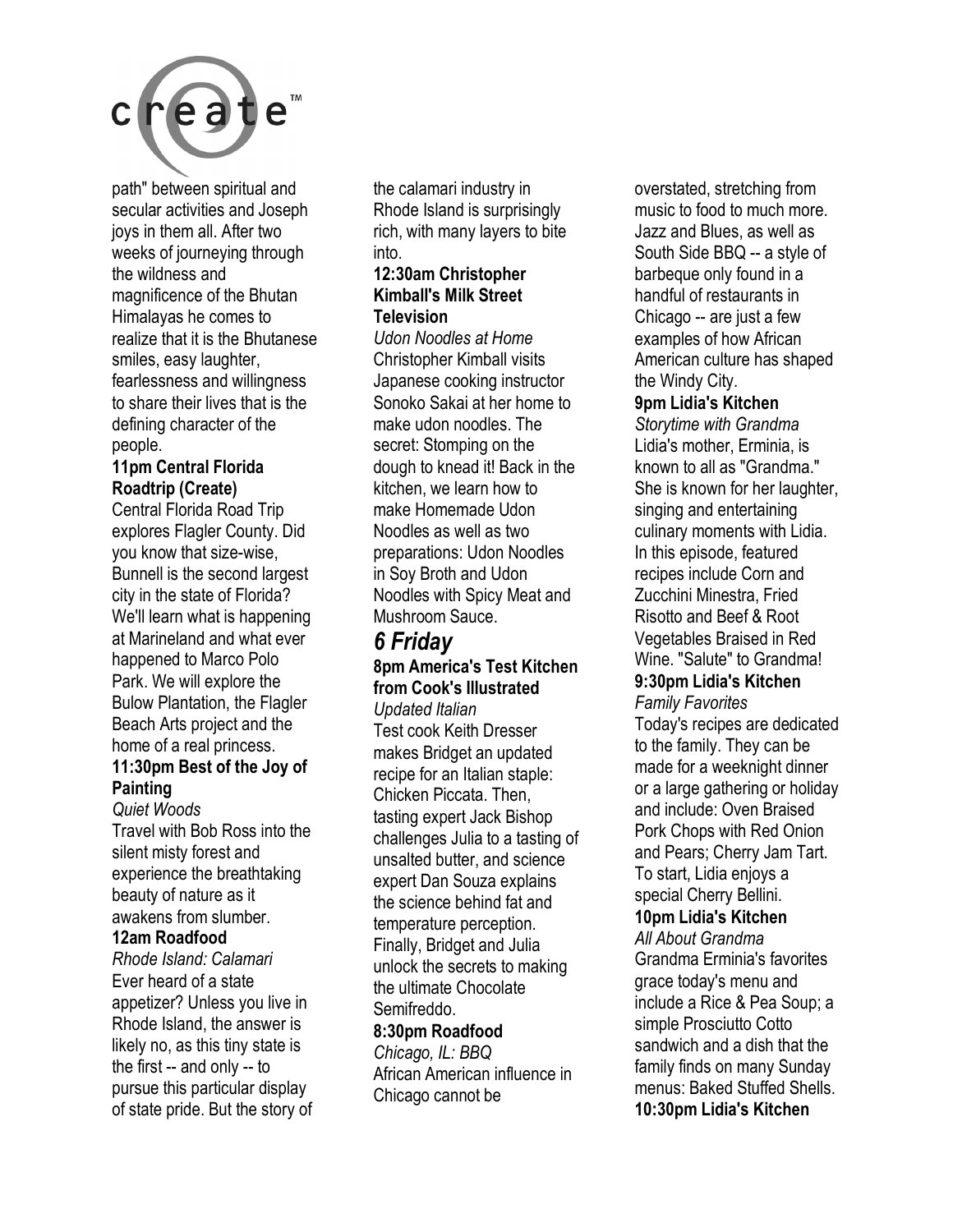

**11pm Lidia's Kitchen 11:30pm Lidia's Kitchen 12am Lidia's Kitchen 12:30am Lidia's Kitchen**  *Family Meal* 

There is nothing more important to Lidia than gathering around the table with her family to share a meal. She starts this episode with a Balsamic Chicken Stir Fry. It features the classic stirfry technique to create an Italian-style sweet-sound-sour glazed chicken that everyone will enjoy. She then connects with a friend and cookbook author living in Italy, Mimi Thorisson, to see how she made her traditional frico recipe with Montasio cheese; it's one of her favorites! Next on the menu is a sweet Grape & Ricotta Pizza that can be served as a dessert, brunch treat, or even a crowdpleasing snack.

#### *7 Saturday*  **8pm Legacy List with Matt Paxton**

*Back to School*  Rebecca and Brian have converted a historic 10,000 square foot elementary school near Charlottesville, Virginia, into a multi-generational home filled with artwork and oddities. Matt and the team help them downsize to make room for an aging parent. Along the way, the team is inspired by the couple's selfsufficient, forward-thinking

#### approach to family living. **9pm Best of the Joy of Painting**

*Cabin In Sunset*  Bob Ross teaches us the joy of painting with a bright, colorful sky, trees and cabin displayed on canvas! **9:30pm Best of the Joy of Painting** 

*Secluded Beach*  Bob Ross teaches his special painting technique while creating a restless ocean crashing against a rocky coastline.

#### **10pm 100 Days, Drinks, Dishes and Destinations 10:30pm 100 Days, Drinks, Dishes and Destinations 11pm Baking with Julia**

Chef Julia Child observes as pastry chef and owner of Seattle's Macrina Bakery Leslie Mackie bakes an assortment of tarts and pies. First, Leslie demonstrates how to make the classic pie dough that will form the base of these desserts; some of the dough is used raw, while other crusts are pre-baked in order to avoid a soggy crust. This dough can be frozen for up to a month. Once the shells are prepared, she creates a classic French apple tart, a berry yogurt tart, and a blueberry nectarine tart garnished with chopped almonds.

#### **11:30pm George Hirsch Lifestyle**

*Local Inspired Comfort Foods* 

In the premiere episodes, George prepares familyinspired comfort foods, including mac-and-cheese, grilled pork sliders with crisp quick slaw, and doublechocolate brownies for dessert. George stops by a community-operated organic farm in Amagansett Long Island, where families support growing seasonal produce. Later, he visits the chef from Town Line BBQ who shares the secret of low-and-slow cooking. Recipes: - Pork Tenderloin Sliders - Savory Quick Slaw - Cheddar Jack-n-Mac - Double Chocolate Brownies.

#### **12am Bringing It Home with Laura McIntosh**

*Sweet Potatoes*  Farmer: A.V. Thomas - Livingston, CA. Chef: Brad Cecchi, Sacramento, CA. It is in Livingston, California that Laura visits one of the largest organic sweet potato growers in the United States. Here she learns all about how they grow sweet potatoes and the generous contributions they make to the community and to each other. Joining Laura in the field is award winning chef, Brad Cecchi from Canon East in Sacramento. Together they cook with this super-food and show us just how delicious sweet potatoes taste by creating new dishes using the beloved sweet potato. **12:30am Wine First**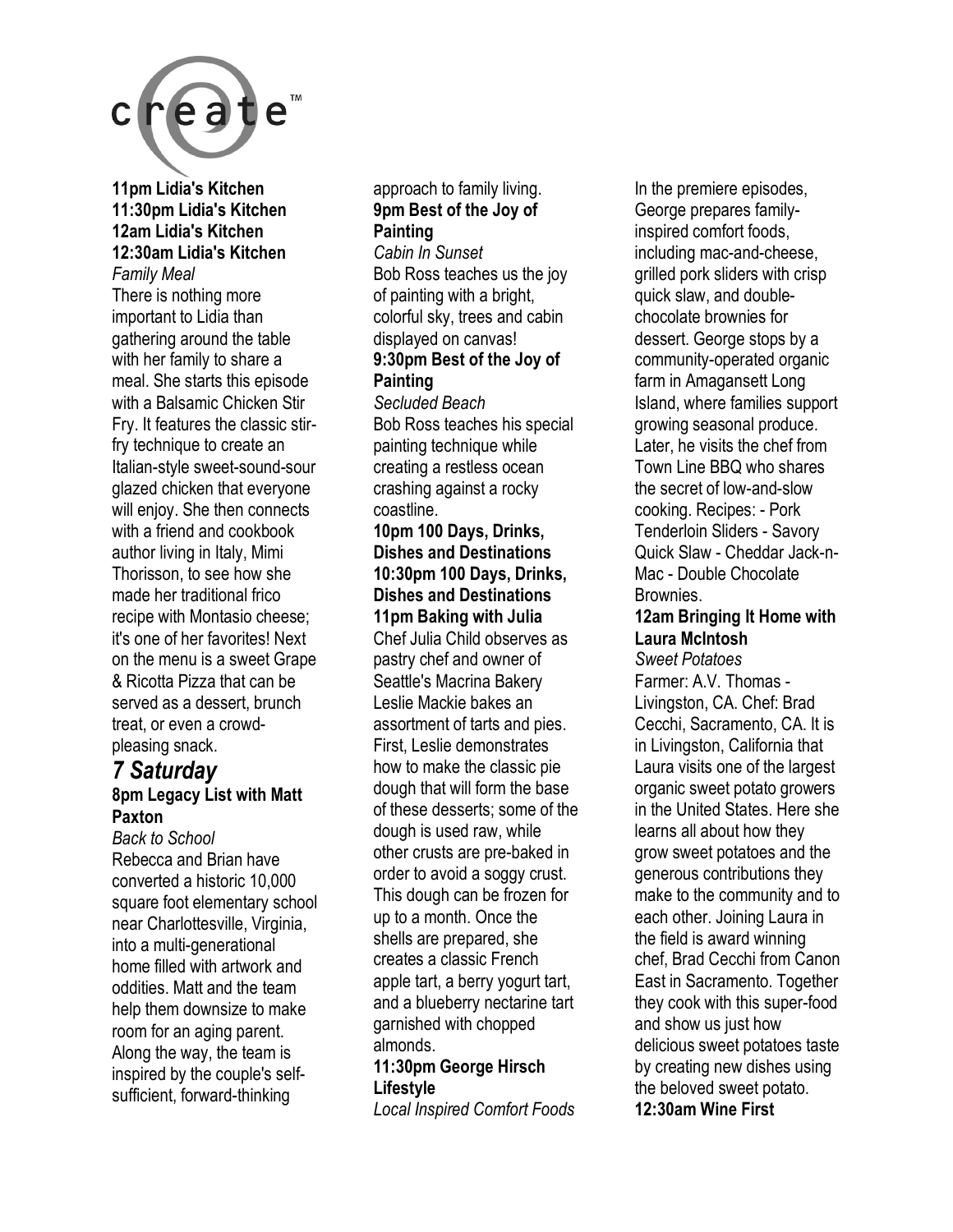

#### *Rheingau*

The Rheingau wine-region of Germany is famous for both red and white wines. Liora and Yolanda are determined to taste as many wines as possible, to find the perfect selection for the chef's challenge. Three wineries are on their list. Will chef Josef Laufer's dishes match the wines picked by our hosts?

#### *8 Sunday*  **8pm Legacy List with Matt Paxton**

#### *Moving Mom*

Zebulon's family proudly lived in their Boston home for over 30 years. Now, with family members spread out in different cities, they're faced with the challenge of finding a new home where their mom can age successfully. Matt and his team help with the emotional clean out, coming across a special find that helps Zebulon reconnect with his recently deceased father in a powerful way.

#### **9pm Lidia's Kitchen**

*Storytime with Grandma*  Lidia's mother, Erminia, is known to all as "Grandma." She is known for her laughter, singing and entertaining culinary moments with Lidia. In this episode, featured recipes include Corn and Zucchini Minestra, Fried Risotto and Beef & Root Vegetables Braised in Red Wine. "Salute" to Grandma!

#### **9:30pm Lidia's Kitchen**

*Family Favorites*  Today's recipes are dedicated to the family. They can be made for a weeknight dinner or a large gathering or holiday and include: Oven Braised Pork Chops with Red Onion and Pears; Cherry Jam Tart. To start, Lidia enjoys a special Cherry Bellini. **10pm 100 Days, Drinks, Dishes and Destinations 10:30pm 100 Days, Drinks, Dishes and Destinations 11pm To Dine for with Kate Sullivan** 

*Sarah Greaves-Gabbadon - Journalist. Location: Anguilla*  It takes a lifetime to become an expert in a field. And for Sarah Greaves-Gabbadon, she has happily traded "a lifetime of research" to put in the work to become a travel expert, influencer, and journalist specializing in the Caribbean. Known simply as "Jet Set Sarah," Sarah's travels have taken her all over the globe but her love and passion resides in the Caribbean. Over the delicious flavors of Caribbean "crayfish" and drunken shrimp at Sandy Island Restaurant, Sarah shares her favorite restaurant in the world along with her unique way of seeing the world. Sarah talks candidly about what travel will and should look like in the time of COVID and beyond and how we can all find ways to

"travel" remotely during this unprecedented time. **11:30pm Lidia's Kitchen**  *Family Favorites*  Today's recipes are dedicated to the family. They can be made for a weeknight dinner

or a large gathering or holiday and include: Oven Braised Pork Chops with Red Onion and Pears; Cherry Jam Tart. To start, Lidia enjoys a special Cherry Bellini.

#### **12am Christopher Kimball's Milk Street Television**

*Home Cooking In Taiwan*  Host Christopher Kimball travels to Taipei, Taiwan, where he learns about the classic flavors and ingredients in Taiwanese cooking from Chuang Pao-hua of the Chung-hua Culinary Teaching Center. Chris also visits the Raohe Street Night Market, one of the oldest in Taipei. Later in the show, Chris meets Kun-Yin Cheng of the Shin Yeh restaurant, where he changes his mind about the pleasures-and pros-of wok cookery. Back at Milk Street, Milk Street cook Matthew Card shows Chris how to make Taiwanese beef noodle soup, and Milk Street cook Josh Mamaclay demonstrates how to make a quick weeknight spicy stirfried cumin beef (Hunan beef). To end the show, Chris and Milk Street cook Bianca Borges apply the techniques Chris learned in Taipei to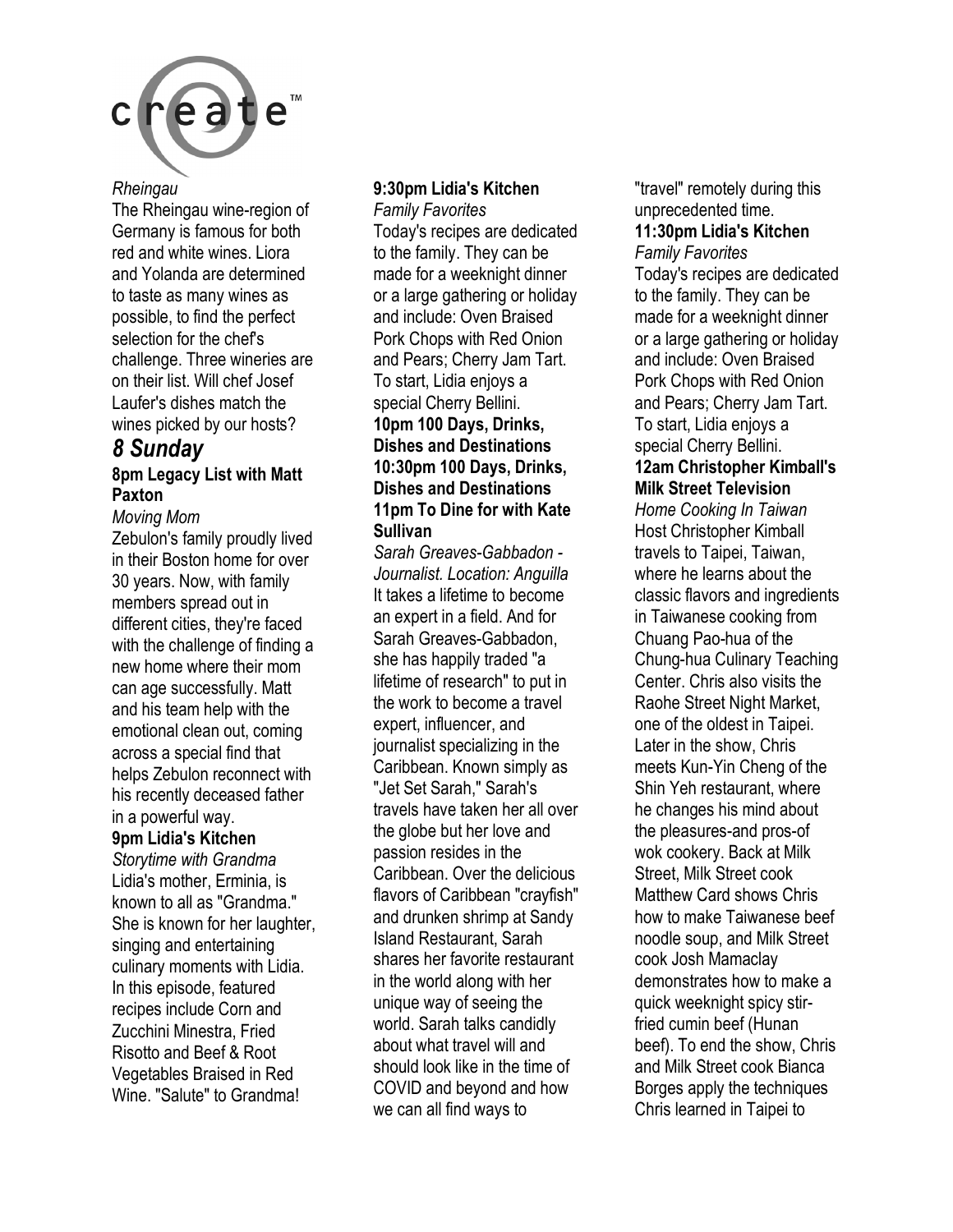

#### make three-cup chicken. **12:30am America's Test Kitchen from Cook's Illustrated**

*Eggs for the Holidays*  In this episode, host Julia Collin Davison makes host Bridget Lancaster a showstopping Orange, Cranberry, and Mint Pavlova. Then, tasting expert Jack Bishop challenges Julia to a tasting of vanilla, and gadget critic Lisa McManus reviews cocktail tools. Finally, Bridget makes Julia foolproof Holiday Eggnog.

#### *9 Monday*  **8pm America's Test Kitchen**

#### **from Cook's Illustrated**  *Italian Classics*

In this episode, Julia and Bridget uncover the secrets to making the perfect Pane Francese at home, and equipment expert Adam Ried reviews his top pick for finemesh strainers. Then, test cook Erin McMurrer makes Bridget a foolproof recipe for an Italian classic: Chicken Vesuvio.

#### **8:30pm Roadfood**

*Brownsville, TX: Tacos*  Brownsville, Texas, on the border of Mexico, is where you'll find some of the best tacos in the U.S., both in variety and quality. It's also a place where border politics have direct and immediate consequences, and where Elon Musk built a launch site

for Space X rockets to Mars. How do tacos reflect such a diverse place? **9pm Lidia's Kitchen**  *All About Grandma*  Grandma Erminia's favorites grace today's menu and include a Rice & Pea Soup; a

simple Prosciutto Cotto sandwich and a dish that the family finds on many Sunday menus: Baked Stuffed Shells.

### **9:30pm Lidia's Kitchen**

### **10pm Rick Steves' Europe**

*Portugal's Heartland*  Portugal has an oversized history, fascinating culture, and boatloads of sardines. Saving the capital city of Lisbon for another episode, Rick dances on the beach at Nazare, marvels at a medieval abbey in Batalha, visits a royal library and revels with university students in Coimbra, savors port wine with the people who made it along the Douro River, and gets to know Portugal's gritty and fascinating second city, Porto.

#### **10:30pm Weekends with Yankee**

*Seaside Stories*  In this episode of Weekends with Yankee, co-host Richard Wiese cruises around New Hampshire's Lake Winnipesaukee aboard the Sophie C, the oldest floating post office in the United States. From there, we make tracks to Rockport, Maine, where lobsterman and

photographer Joel Woods gives us a view of deep-sea fishing that few people ever get to see. Closing things out is our jaunt to the rocky coast just outside Acadia National Park to experience a genuine Maine clambake with three of Portland, Maine's hottest chefs. Back in her kitchen, Co-host Amy Traverso brings the clambake home as she creates a stovetop version of this classic New England meal.

#### **11pm Ireland: County By County (Create)**

*Ireland County By County - Armagh* 

Join Ciara Whelan as she learns about the history of Navan Centre & Fort, visits not one but two imposing Cathedrals, tastes some of the locally made cider and is serenaded by a musician playing the traditional uilleann pipes. This episode takes us north to a county known for its apple blossoms, visit the very best of what Armagh has to offer from the comfort of your living room with Create's Ireland: County by County. **11:30pm Best of the Joy of Painting** 

*Mountain Splendor*  Bob Ross captures the undaunted power and charm of a glorious mountain surveying its surroundings - all on canvas!

#### **12am Roadfood**

*Brownsville, TX: Tacos*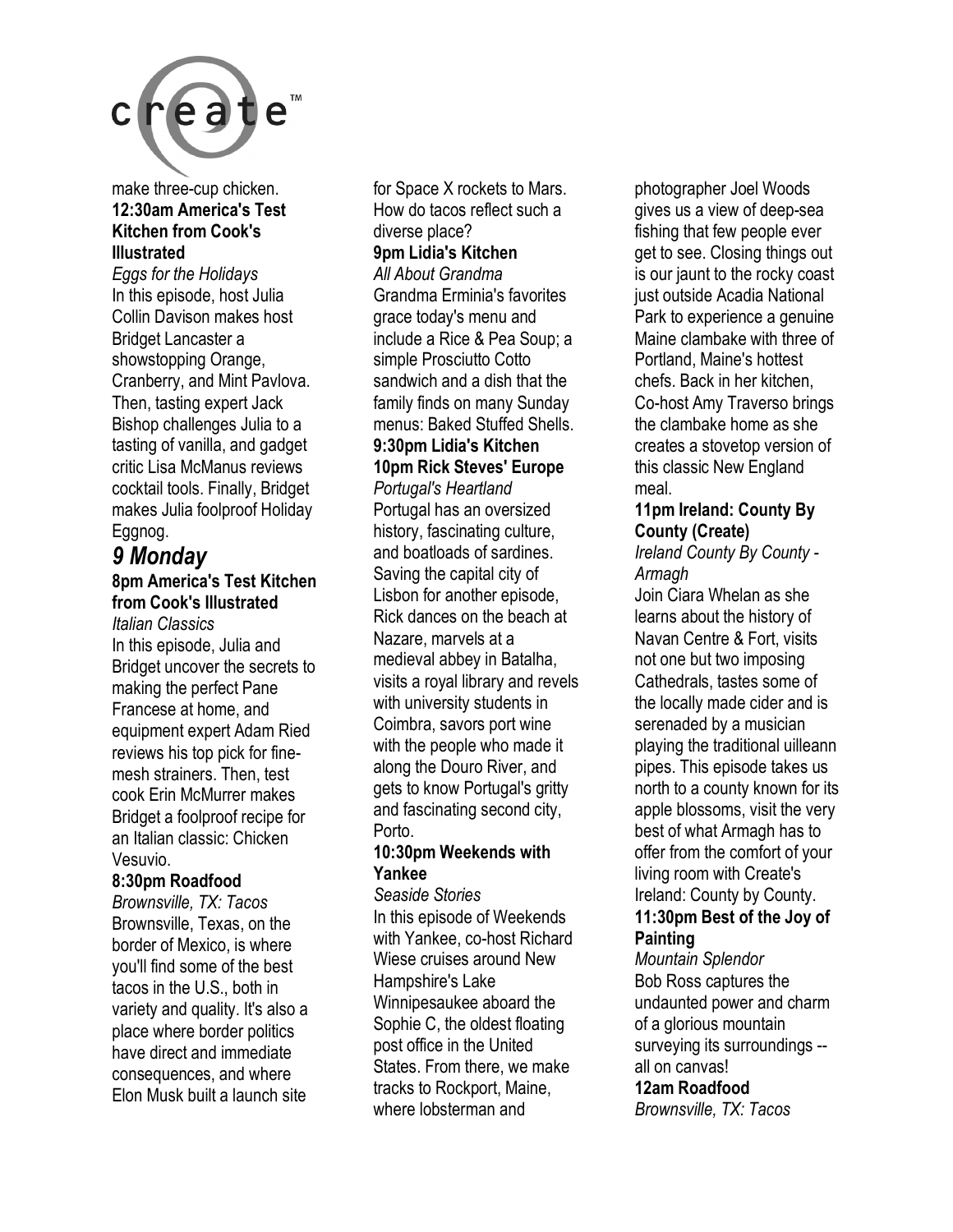

Brownsville, Texas, on the border of Mexico, is where you'll find some of the best tacos in the U.S., both in variety and quality. It's also a place where border politics have direct and immediate consequences, and where Elon Musk built a launch site for Space X rockets to Mars. How do tacos reflect such a diverse place?

#### **12:30am America's Test Kitchen from Cook's Illustrated**

*Italian Classics*  In this episode, Julia and Bridget uncover the secrets to making the perfect Pane Francese at home, and equipment expert Adam Ried reviews his top pick for finemesh strainers. Then, test cook Erin McMurrer makes Bridget a foolproof recipe for an Italian classic: Chicken Vesuvio.

#### *10 Tuesday*  **8pm Christopher Kimball's Milk Street Television**

*A Taste of Crete*  Christopher Kimball travels to Crete to cook with chef Marianna Leivaditaki and heads out to sea with her father, a small-boat fisherman. Back in the kitchen, we prepare Braised Beef with Dried Figs and Quick-Pickled Cabbage, a hearty dish that highlights the flavors of the Mediterranean. Then, we make Shrimp, Orzo

and Zucchini with Ouzo and Mint, cooking the orzo like risotto with a fragrant shrimp broth.

#### **8:30pm Roadfood**

*Barberton, OH: Serbian Fried Chicken* 

Booming economic growth and rapid industrialization in the early twentieth century drove immigration from Europe to Ohio, and that immigration brought the now hyper-regional dish of Barberton fried chicken to the area. In fact, derived from the recipe of Serbian immigrants who founded the stilloperating Belgrade Gardens restaurant in the 1930s, Serbian fried chicken has become a regional staple. **9pm Lidia's Kitchen 9:30pm Lidia's Kitchen 10pm Rick Steves' Europe**  *Travel Skills: Cruising*  Setting sail on the Mediterranean, Rick explores the ins and outs and pros and cons of cruising. He learns how to get the most out of a cruise, and exercises his independence to make smart use of limited time on shore by planning well, avoiding lines, and eating quick-butlocal meals on the go. Along with the joys and efficiencies of cruising, Rick considers the downsides, including the inevitable congestion and commercialism that comes with mass tourism.

**10:30pm Joseph Rosendo's** 

#### **Travelscope**

*A San Antonio Christmas*  San Antonio is a festival town and Christmas is a most festive time of year. Joseph joins the locals and visitors to celebrate the season along San Antonio's famous river walk surrounded by songs, decorations and plenty of holiday cheer. Yet San Antonio is more than the River Walk, and Christmas in San Antonio means more than twinkling lights. In San Antonio, faith is real and "Feliz Navidad" is heard more often than "Merry Christmas." So, Joseph explores the city's spiritual roots at festive events like Mission San Jose's Mirachi Mass, as well as Christmas and Chanukah events held at the historic La Villita in the Arneson River Theater. The real meaning of Christmas is most evident when he gathers with San Antonio families in their homes to honor their heritage and practice their customs in traditional ceremonies such as the Tamalada - holiday tamale making - and in the city's San Fernando Cathedral at the midnight Serenada for the Virgin of Guadalupe. **11pm At One with Nature:** 

**National Parks of Japan**  *Keramashoto*  This episode of AT ONE WITH NATURE features Keramashoto National Park.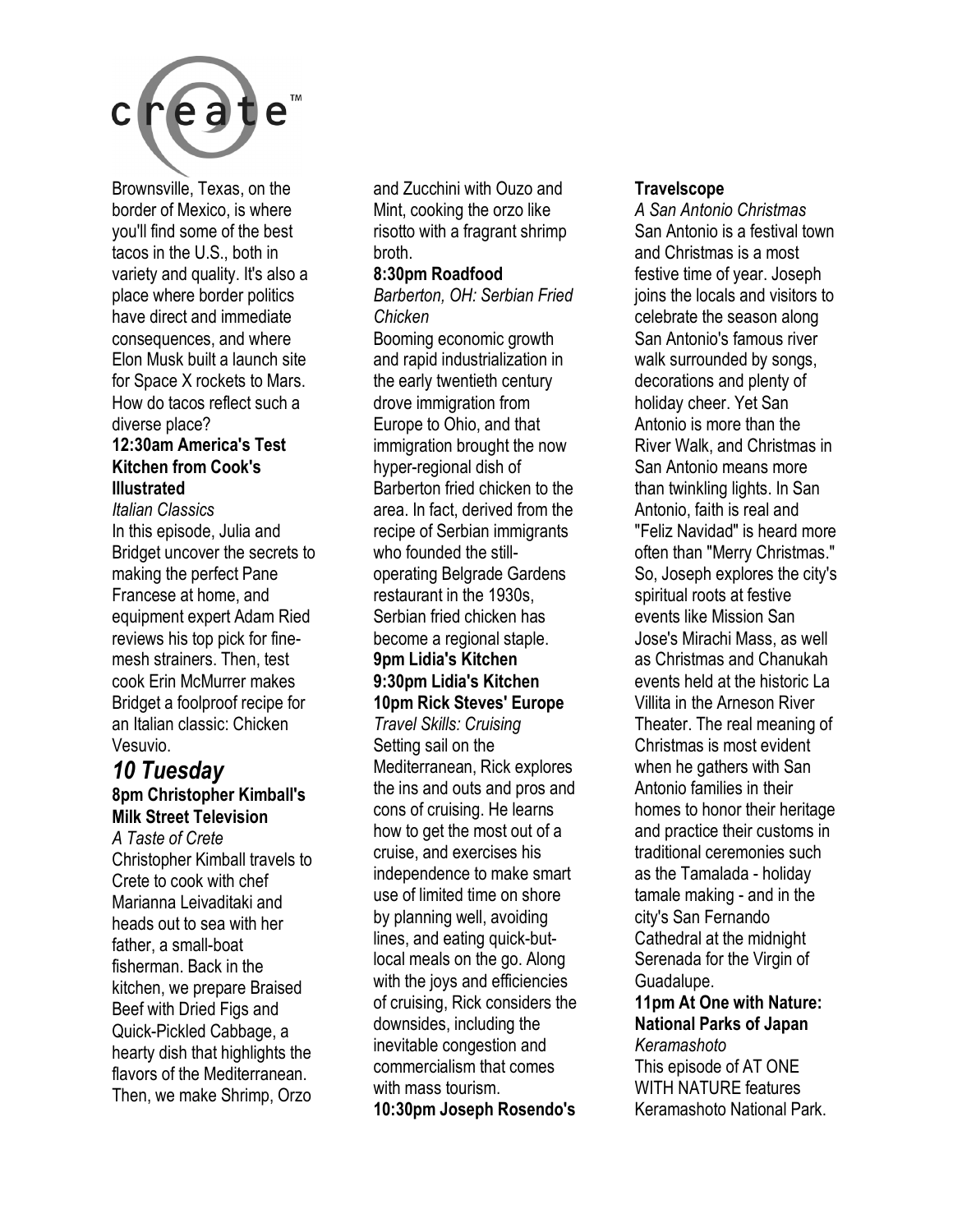

Located about 40 kilometers west of Okinawa's main island, it comprises more than 30 islands of varying sizes and a number of reefs. The islands visited include Tokashiki-jima Island, Geruma-jima Island, Aka-jima Island, and Zamami-jima Island.

#### **11:30pm Best of the Joy of Painting**

*Winter Hideaway*  With paint brush, Bob Ross places a lonesome cabin in the middle of a wintry setting - - respite for the snow-weary traveler.

#### **12am Roadfood**

*Barberton, OH: Serbian Fried Chicken* 

Booming economic growth and rapid industrialization in the early twentieth century drove immigration from Europe to Ohio, and that immigration brought the now hyper-regional dish of Barberton fried chicken to the area. In fact, derived from the recipe of Serbian immigrants who founded the stilloperating Belgrade Gardens restaurant in the 1930s, Serbian fried chicken has become a regional staple. **12:30am Christopher Kimball's Milk Street Television** 

#### *A Taste of Crete*  Christopher Kimball travels to Crete to cook with chef Marianna Leivaditaki and heads out to sea with her

father, a small-boat fisherman. Back in the kitchen, we prepare Braised Beef with Dried Figs and Quick-Pickled Cabbage, a hearty dish that highlights the flavors of the Mediterranean. Then, we make Shrimp, Orzo and Zucchini with Ouzo and Mint, cooking the orzo like risotto with a fragrant shrimp broth.

#### *11 Wednesday*  **8pm Lidia's Kitchen**

*Breakfast at Lidia's*  Colazione! It's breakfast time in Lidia's kitchen today, and she adds some Italian touches to American breakfast classics. First, she prepares Fried Potatoes with Sausage & Eggs - a oneskillet breakfast wonder - that is packed with protein in every bite, served up on a crispy bed of fried potatoes. She then prepares a Breakfast Risotto featuring Bacon, Egg & Cheese. Her culinary zoom chat is with her granddaughter, Julia, who prepared ricotta pancakes at college. Yum! **8:30pm Roadfood**  *Detroit, MI: Collard Greens / Soul Food*  As African Americans migrated from the south up to Detroit, they brought their culture, traditions and cuisine with them. Collard greens, a

soul food staple, tells the story of how African

Americans have shaped and continue to shape the Motor City, one farm and one restaurant at a time. **9pm Lidia's Kitchen 9:30pm Lidia's Kitchen**  *Family Meal* 

There is nothing more important to Lidia than gathering around the table with her family to share a meal. She starts this episode with a Balsamic Chicken Stir Fry. It features the classic stirfry technique to create an Italian-style sweet-sound-sour glazed chicken that everyone will enjoy. She then connects with a friend and cookbook author living in Italy, Mimi Thorisson, to see how she made her traditional frico recipe with Montasio cheese; it's one of her favorites! Next on the menu is a sweet Grape & Ricotta Pizza that can be served as a dessert, brunch treat, or even a crowdpleasing snack.

#### **10pm Rick Steves' Europe**

*Greek Islands: Santorini, Mykonos, and Rhodes*  Rick island-hops through the Aegean, sampling three classic Greek getaways - Santorini, Mykonos, and Rhodes - and basking in their dramatic beauty. He tours ancient ruins, traces the vestiges of the Crusaders, samples rustic cuisine, savors classic Greek-island views, and compares beaches - from the ultimate party beach to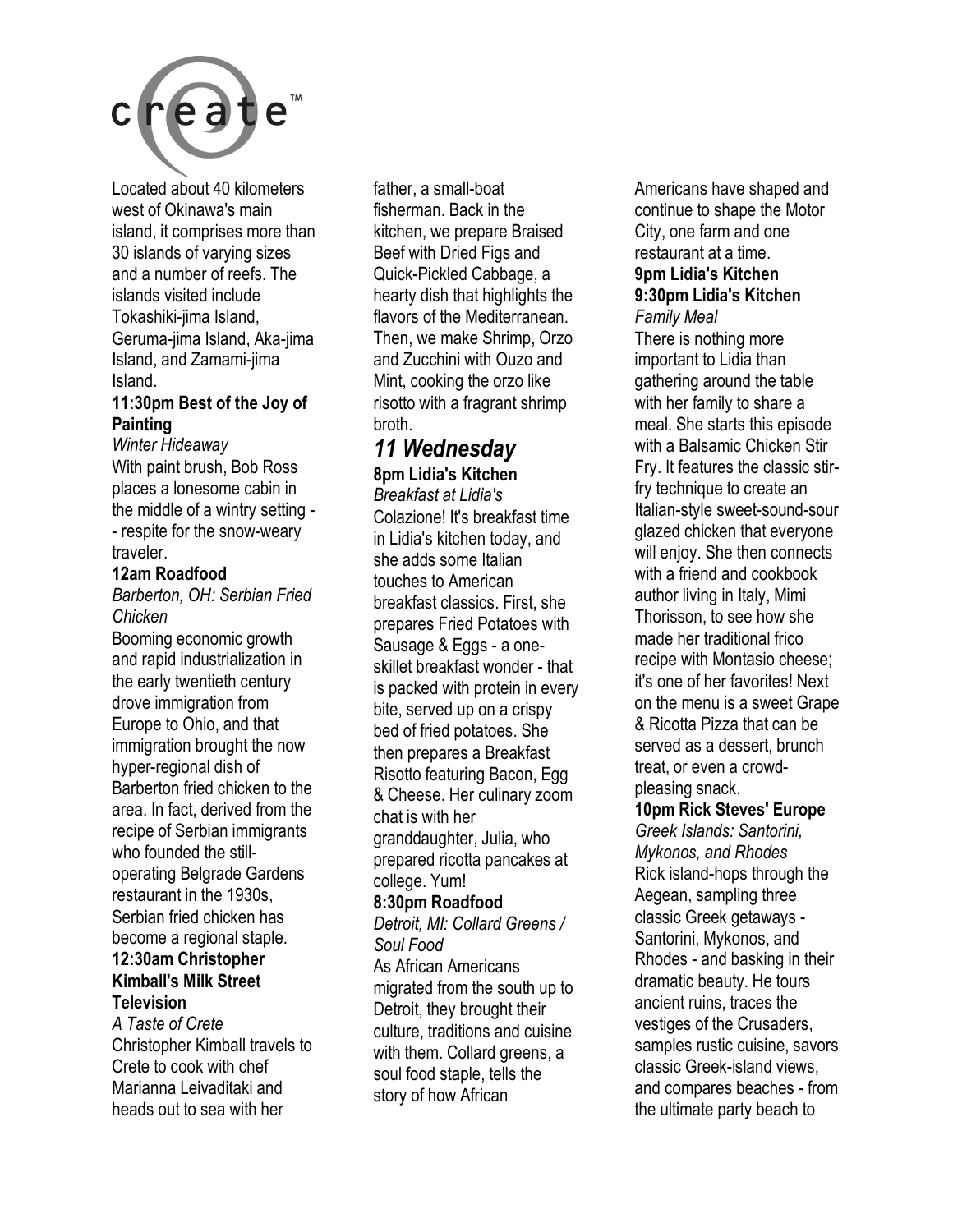

idyllic quiet hideaways. And he shows how a cruise ship can be an efficient way to link up great island stopovers. **10:30pm Travels with** 

#### **Darley**

*California's Central Coast*  Join Darley for a classic American road trip along Highway One and California's Central Coast. Highlights include historic Hearst Castle and the beloved elephant seals in San Simeon, Channel Islands National Park, "California's Little Denmark" in Solvang, hiking in the Los Padres National Forest, dune buggies on Pismo's incredible sand dunes, and seafood and sustainability in Morro Bay. **11pm Burt Wolf: Travels &** 

# **Traditions**

*Mapping Business In China*  Burt looks at the work of a celebrated economist at Harvard University who believed that all commercial progress was made by creative individuals trying to get rich and that governments were no help. Burt thinks that may no longer be the case, so he joined up with Jonathan Krane, one of the world's leading investment strategists. Together they traveled throughout China taking a look at how business works in one of the world's largest economies.

### **11:30pm Best of the Joy of Painting**

*Pot O' Posies* 

Guest artist Annette Kowalski demonstrates the fabulous Bob Ross Floral Painting technique -- a hanging bouquet in just minutes.

#### **12am Roadfood**

*Detroit, MI: Collard Greens / Soul Food* 

As African Americans migrated from the south up to Detroit, they brought their culture, traditions and cuisine with them. Collard greens, a soul food staple, tells the story of how African Americans have shaped and continue to shape the Motor City, one farm and one restaurant at a time.

#### **12:30am Lidia's Kitchen**

*Breakfast at Lidia's*  Colazione! It's breakfast time in Lidia's kitchen today, and she adds some Italian touches to American breakfast classics. First, she prepares Fried Potatoes with Sausage & Eggs - a oneskillet breakfast wonder - that is packed with protein in every bite, served up on a crispy bed of fried potatoes. She then prepares a Breakfast Risotto featuring Bacon, Egg & Cheese. Her culinary zoom chat is with her granddaughter, Julia, who prepared ricotta pancakes at college. Yum!

#### *12 Thursday*  **8pm Christopher Kimball's Milk Street Television**  *Schnitzel and Mashed!*

In this episode, we present a complete menu for a satisfying dinner of crispy schnitzel and two sides. First, we make German Pork Schnitzel, demonstrating how to achieve the cutlet's signature, undulating crust. Then, we whip up Croatian Mashed Potatoes flavored with paprika and caramelized onions. Finally, we prepare the traditional accompaniment to schnitzel, creamy German Cucumber-Dill Salad (Gurkensalat).

#### **8:30pm Roadfood**

*New Bedford, MA: Shrimp Mozambique*  New Bedford, MA has a significant Portuguese immigrant population, dating back to the first wave arriving in the 1800's and the second in the 1960-1970's. The Portuguese wove their culture and identity into the area, including its cuisine. A star dish is Shrimp Mozambique, a dish also claimed by Cape Verdean immigrants in the area.

#### **9pm Lidia's Kitchen**

*Breakfast at Lidia's*  Colazione! It's breakfast time in Lidia's kitchen today, and she adds some Italian touches to American breakfast classics. First, she prepares Fried Potatoes with Sausage & Eggs - a oneskillet breakfast wonder - that is packed with protein in every bite, served up on a crispy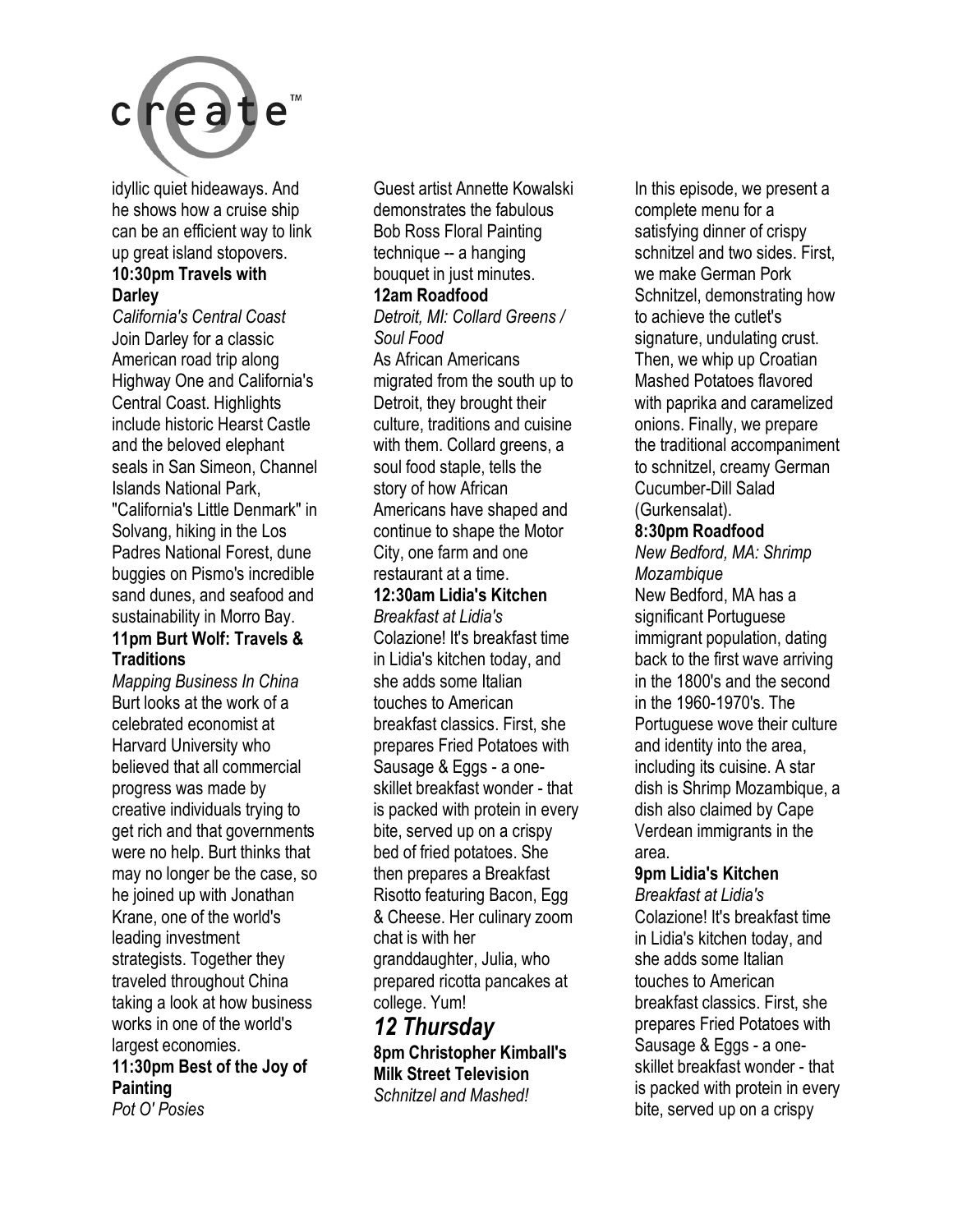

bed of fried potatoes. She then prepares a Breakfast Risotto featuring Bacon, Egg & Cheese. Her culinary zoom chat is with her granddaughter, Julia, who prepared ricotta pancakes at college. Yum! **9:30pm Lidia's Kitchen** 

*Brunch Brilliance*  Although Italians are not known for a brunch tradition, many of their recipes work beautifully for it. Today's brunch recipes include: Polenta with Honey & Berries; Crostata with Kale, Butternut Squash and Ricotta; Rice Balls Stuffed with Sausage Ragu.

**10pm Rick Steves' Europe**  *European Festivals I*  In this first of two episodes on Europe's greatest festivals, Rick cheers with the masses at Siena's crazy Palio horse race, tosses a caber at a Scottish Highland Games, dons a mask for Carnevale in Venice, and celebrates Easter in Greece. Dropping in on some of the Continent's top parties, he discovers that each one is a celebration of traditional culture, and all of them are full of opportunities to sing and dance, feast on traditional food, and party with locals.

#### **10:30pm Joseph Rosendo's Travelscope**

*Taiwan Lantern Festival*  Joseph, a winner of the 2013 Taiwan Tourism Festival

Awards, deepens his understanding of Taiwan and its people by criss-crossing the island during the Taiwan Lantern Festival. A celebration of light, culture and tradition, the festival is a Chinese holiday more than 2, 000 years old. Joseph discovers that while the Taiwan Lantern Festival has its electric side, it also values the human touch. While the festival showcases the country's modern, technological side, it also honors its historic customs and traditions. Joseph explores these cultural connections at the national display of lanterns in Hsinshu, in historic temples and at street-side puppet shows, by enjoying traditional foods and, in the mountain district of Pingshi, by joining in the poignant release of thousands of sky lanterns which carry the wishes and dreams of locals and visitors heavenward.

#### **11pm Central Florida Roadtrip (Create)**

Central Florida Roadtrip stops in Oviedo. Originally settled due to its proximity to Lake Jessup. This agriculture town epitomizes Central Florida, from alligators, to citrus to modern development. Plus an odd connection to the assassination of Abraham Lincoln.

**11:30pm Best of the Joy of** 

#### **Painting**

*Gray Mountain*  Bob Ross teams up with Mother Nature to paint an awesome sky hovering over snow-covered mountains.

#### **12am Roadfood**

*New Bedford, MA: Shrimp Mozambique*  New Bedford, MA has a significant Portuguese immigrant population, dating back to the first wave arriving in the 1800's and the second in the 1960-1970's. The Portuguese wove their culture and identity into the area, including its cuisine. A star dish is Shrimp Mozambique, a dish also claimed by Cape Verdean immigrants in the area.

#### **12:30am Christopher Kimball's Milk Street Television**

*Schnitzel and Mashed!*  In this episode, we present a complete menu for a satisfying dinner of crispy schnitzel and two sides. First, we make German Pork Schnitzel, demonstrating how to achieve the cutlet's signature, undulating crust. Then, we whip up Croatian Mashed Potatoes flavored with paprika and caramelized onions. Finally, we prepare the traditional accompaniment to schnitzel, creamy German Cucumber-Dill Salad (Gurkensalat).

*13 Friday*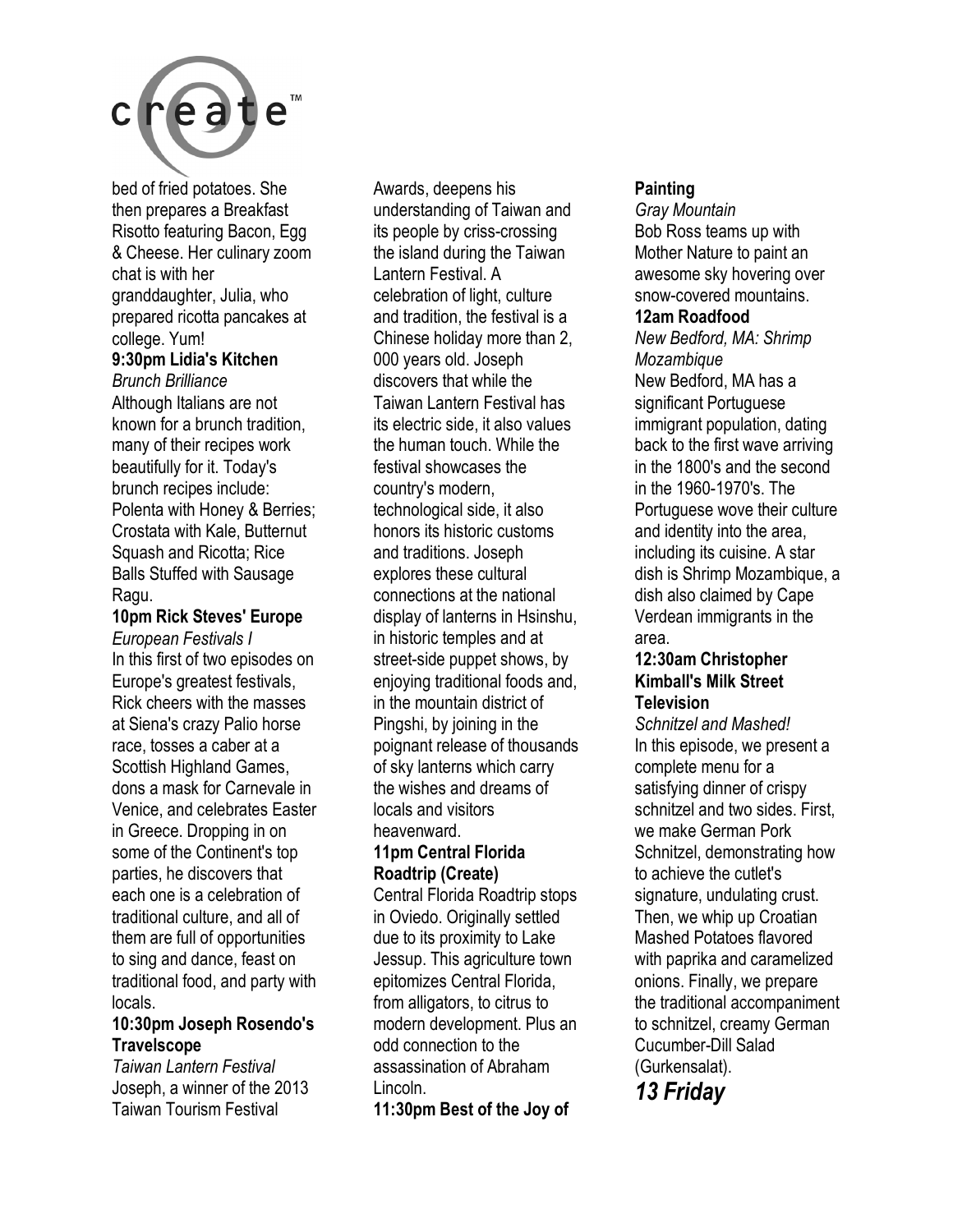

#### **8pm America's Test Kitchen from Cook's Illustrated**

*New Flavors on the Grill*  Hosts Bridget and Julia unlock the secrets to making the ultimate Vietnamese Grilled Pork Patties on the grill. Next, equipment expert Adam Ried reveals his top pick for kitchen shears. Finally, Dan and Julia make a foolproof Japanese recipe on the grill: Grilled Steak and Scallion Rolls (Negimaki).

#### **8:30pm Roadfood**

*Eastern Shore, VA: Oysters and Crabs* 

Virginia's Eastern Shore is one of timeless tradition and continuous environmental change. Discover Tangier Island, a fishing village that is sinking into the ocean, and aquafarmers on the Shore supplying the country with shellfish. Oysters and crabs tell the story of this region that is shaped by change geographic, climate, cultural and personal.

#### **9pm Simply Ming**

*Ming Tsai with Guest Jacques Pepin* 

World-renowned host and chef Jacques Pepin joins Ming at home this week on Simply Ming. Jacques starts off by making an Arctic Char with Tomato and Mini Savory Cheesecakes. Ming does his own version of Arctic Char, poaching it in olive oil and serving it up on one of his favorites: sushi rice cakes. It's all happening this week on Simply Ming.

#### **9:30pm Simply Ming**

*On The Road In California: Northern California*  On this episode of Simply Ming we are on the road in Northern California with renowned chef and James Beard-Award recipient, Kenji Lopez-Alt. Ming takes us to source the freshest produce at the Farmer's Market at Bay Meadows in San Mateo and from there Ming and Kenji travel to the Sea by Alexander Steakhouse restaurant in Palo Alto to check out some incredible Sashimi. The day culminates with Ming and Kenji at his restaurant Wursthall cooking up a Kimchi feast of spaetzle and pork scallions.

#### **10pm Simply Ming**

*Ming Tsai with Guest Rick Bayless* 

James Beard Award winning chef Rick Bayless joins Ming in his home kitchen on this episode of Simply Ming. This week it's all about swordfish. Rick makes a Grilled Swordfish with Asparagus and Pasilla Crema. Ming follows that up with a Ponzu Marinated Swordfish with Asparagus Corn-Salsa - a Mexican-Asian twist. It's swordfish two ways, right here on Simply Ming.

#### **10:30pm Simply Ming**  *Okonomiyake/Japanese*

*Pizza* 

This week on Simply Ming, Chef Tsai cooks up two versions of Okonomiyaki/Japanese Pizza. First a delicious Smoked Salmon, Crispy Fennel, Okonomiyake, and then a Vegan Okonomiyake made with rice flour, shiitake mushrooms, cabbage and seasoned with garlic and fresh ginger. To cool things down, he mixes a refreshing Cucumber-Mint Saketini for himself, and a Cucumber-Mint Spritzer for Henry.

#### **11pm Simply Ming**

*Ming Tsai with Guest Sara Moulton* 

Ming is cooking at home with author and celebrated chef Sara Moulton. Together,they cook up two simple dishes perfect for weekend eating. Sara makes aBuffalo Chicken Orzo and Ming follows that up with a house favorite: theBlue Dragon House Chicken Sandwich. Serving up two spicy chicken dishes,this week on Simply Ming.

#### **11:30pm Simply Ming**

*On The Road In Hawaii: Mom & Pops* 

On this episode of Simply Ming, Ming is On the Road in Hawaii! His fourth stop finds him in Honolulu with his parents- Mom & Pops. An alltime favorite, Ming's parents join him in the kitchen to make a Lilikoi Kir Royale, Kuo Ro with Steamed Buns and Sambal Dipping Sauce and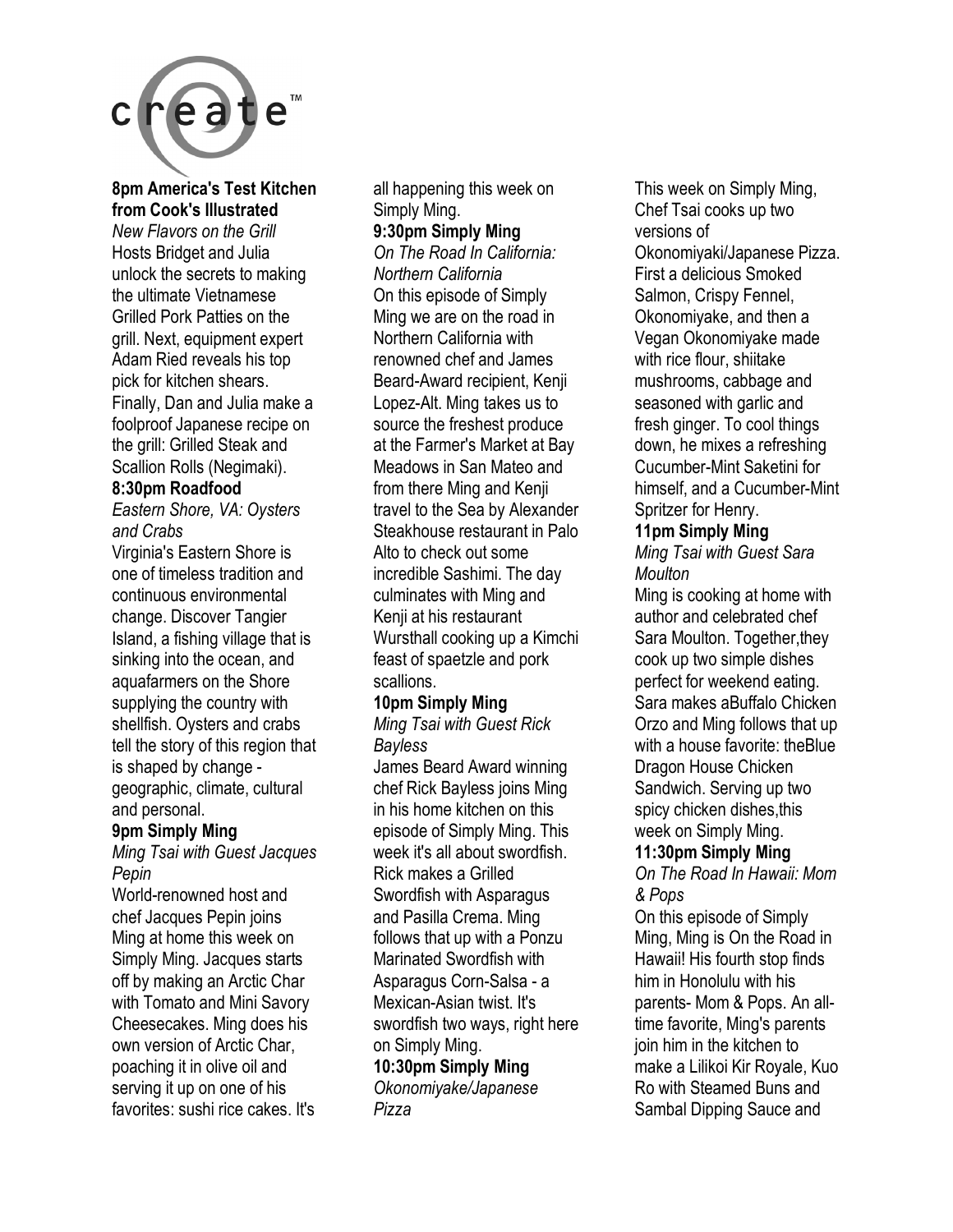

Shredded Potatoes. It's one great episode filled with fantastic family stories and delicious food!

#### **12am Simply Ming**

*Crab Cakes* 

This week on Simply Ming, Chef Tsai is going big on the crab. He starts off with delicious Crab Cakes with a Lemon Aioli, and then follows that up with a vegetarian version-GF "Crab" Cakes with Lemon Aioli and Pineapple Smash.

#### **12:30am Simply Ming**

*Dessert at Home*  This week on Simply Ming, Chef Tsai is cooking Henry's famous Five Spice Orange Pound Cake and Chef Tsai will cook and Warm GF Chocolate Rice Cake. Before cooking dessert he stirs up an Espresso-Bourbon Cream Martini, and a refreshing Lemongrass Tea for Henry.

#### *14 Saturday*  **8pm Legacy List with Matt Paxton**

*Life's A Beach*  Nick is proud of the sprawling 5,000 square foot Virginia Beach home he built with his own hands. Over the decades, he and his wife Wendy lovingly filled it with an eclectic mix of collectibles ranging from oil lamps to antique car hood ornaments. Now they need Matt's help downsizing and getting the property ready for sale so

they can move into their dream condo on the beach. **9pm Best of the Joy of Painting** 

*Warm Summer Day*  The days of summer provide such cherished memories; this Bob Ross painting will inspire your imagination for years to come.

#### **9:30pm Best of the Joy of Painting**

*Mountain Splendor*  Bob Ross captures the undaunted power and charm of a glorious mountain surveying its surroundings - all on canvas!

#### **10pm 100 Days, Drinks, Dishes and Destinations 10:30pm 100 Days, Drinks, Dishes and Destinations 11pm Baking with Julia**  Julia Child observes as chef

David Ogonowski makes a triple chocolate truffle treat. He demonstrates how to make the dough for the chocolate tart shell and the filling, which consists of a custard flavored with bits of chopped white and dark chocolate and biscotti. Ogonowski also shows Julia how to make a garnish for the plate the dessert will be served on, including a waferthin chocolate cookie topped with homemade espresso parfait, creating a complex dessert of contrasting smooth and crisp textures, and warm and cool temperatures. **11:30pm George Hirsch** 

#### **Lifestyle**

*For The Love of Cheese*  George makes garlic scape pesto and puts a new spin on cooking fondue. He shares a few quick favorites, including Welsh rarebit with creamy mousseline potatoes, and creates cheese boards with savory and sweet garnishes to serve as an appetizer and dessert. George visits with his local artisanal cheese shop for tips on selecting and storing gourmet cheese. Recipes: - Fondue with Sweet English Spring Peas & Garlic Scape Pesto - Two Well Rounded Cheese Boards for Starter & Dessert - George's Mousseline Potatoes - Welsh Rarebit.

#### **12am Bringing It Home with Laura McIntosh**

*Brussels Sprouts*  Farmer: Paul Scheid-Monterey, CA. Chef: Emily Sarlatte. Laura travels to Monterey, California to see just how fresh and beautiful Brussels sprouts are grown year-round. She meets farmer Paul Scheid to see how their expert harvesters hand "pick" each sprout straight from their tall stalks. Joining Laura in the Brussels sprouts field is award winning Chef Emily Sarlatte from La Marcha in Berkeley, California. Together, they combine Emily's unique Spanish style cuisine with Brussels sprouts to create recipes that will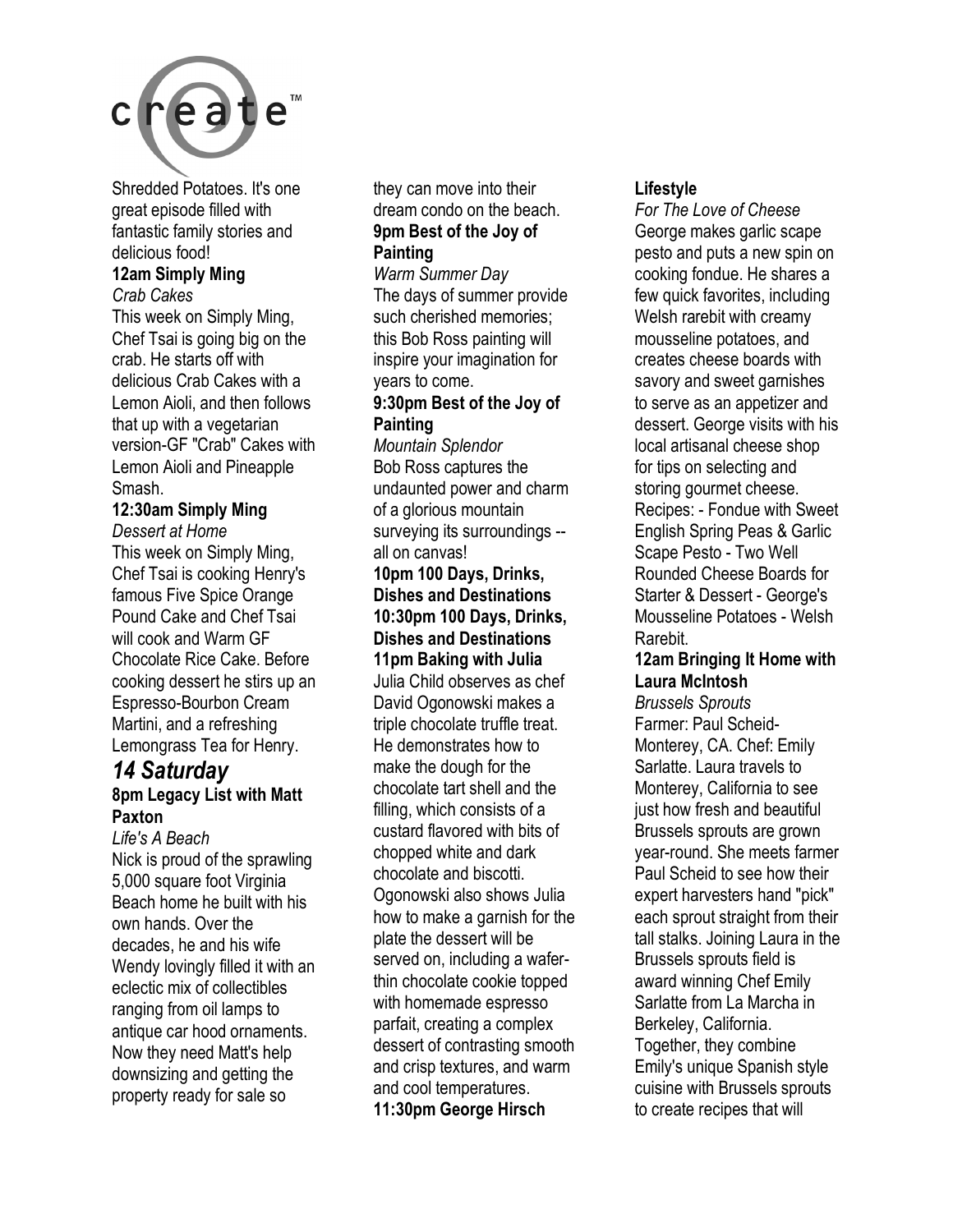

leave everyone wanting to eat more of this delicious vegetable.

#### **12:30am Wine First**  *Vienna & Lower Austria*

#### *15 Sunday*  **8pm Legacy List with Matt Paxton**

*A Coach's Life*  As a professional basketball coach, Jim Cleamons has lived a nomad's life. He and his family have moved over a dozen times in the last 25 years but are finally ready to settle down in Columbus, Ohio. Matt and his team help them go through boxes of memories, finding long-lost family keepsakes and one-ofa-kind sports memorabilia.

#### **9pm Simply Ming**

*Ming Tsai with Guest Jacques Pepin* 

World-renowned host and chef Jacques Pepin joins Ming at home this week on Simply Ming. Jacques starts off by making an Arctic Char with Tomato and Mini Savory Cheesecakes. Ming does his own version of Arctic Char, poaching it in olive oil and serving it up on one of his favorites: sushi rice cakes. It's all happening this week on Simply Ming.

#### **9:30pm Simply Ming**

*On The Road In California: Northern California*  On this episode of Simply Ming we are on the road in Northern California with

renowned chef and James Beard-Award recipient, Kenji Lopez-Alt. Ming takes us to source the freshest produce at the Farmer's Market at Bay Meadows in San Mateo and from there Ming and Kenji travel to the Sea by Alexander Steakhouse restaurant in Palo Alto to check out some incredible Sashimi. The day culminates with Ming and Kenji at his restaurant Wursthall cooking up a Kimchi feast of spaetzle and pork scallions.

#### **10pm 100 Days, Drinks, Dishes and Destinations 10:30pm Wine First**

*Mosel Valley*  Liora and Yolanda visit the beautiful Mosel Valley in Germany, searching for tasty wines. This region is known for its white wines, and in particular Riesling wine. Will Michelin-chef Harald Russel succeed in cooking three meals that match the qualities of each wine?

#### **11pm To Dine for with Kate Sullivan**

*Beth Moore - Author and Bible Teacher. Location: Houston, TX* 

Beth Moore is an author and bible teacher who started teaching small group bible classes when she was 18. With no former theological training, Beth's bible classes started bringing together 2,000 women in the mid-90s. She is currently one of the

most prominent evangelical voices in America and has sold millions of books and holds conferences in sold-out arenas around the country. Over the flavors of her favorite steakhouse in Houston, Taste of Texas, Beth shares her journey from a troubled childhood to one of the leading speakers and authors in evangelical America today and the vision she has for the church in the future.

#### **11:30pm Lidia's Kitchen**

*Best of Baked Dishes*  The oven is on in today's episode! With a little bit of prep time and a hot oven, you can enjoy the appetizers with the friends and family while the rest is baking. Today's recipes include: Spicy Stuffed Clams; Roasted Chicken with Pomegranate; and Potatoes Stuffed with Sausage & Mushrooms.

#### **12am Christopher Kimball's Milk Street Television**

*Quick Suppers from Madrid*  In this episode, Christopher Kimball travels to Madrid, Spain, where he meets JoaquÃ-n Felipe, executive chef of Florida Retiro, who teaches him how to make authentic pisto. He then learns how to make pork and chorizo with piquillo peppers (carcamusa) from chef Abraham GarcÃ-a of Restaurante Viridiana. Back at the kitchen, Chris and Milk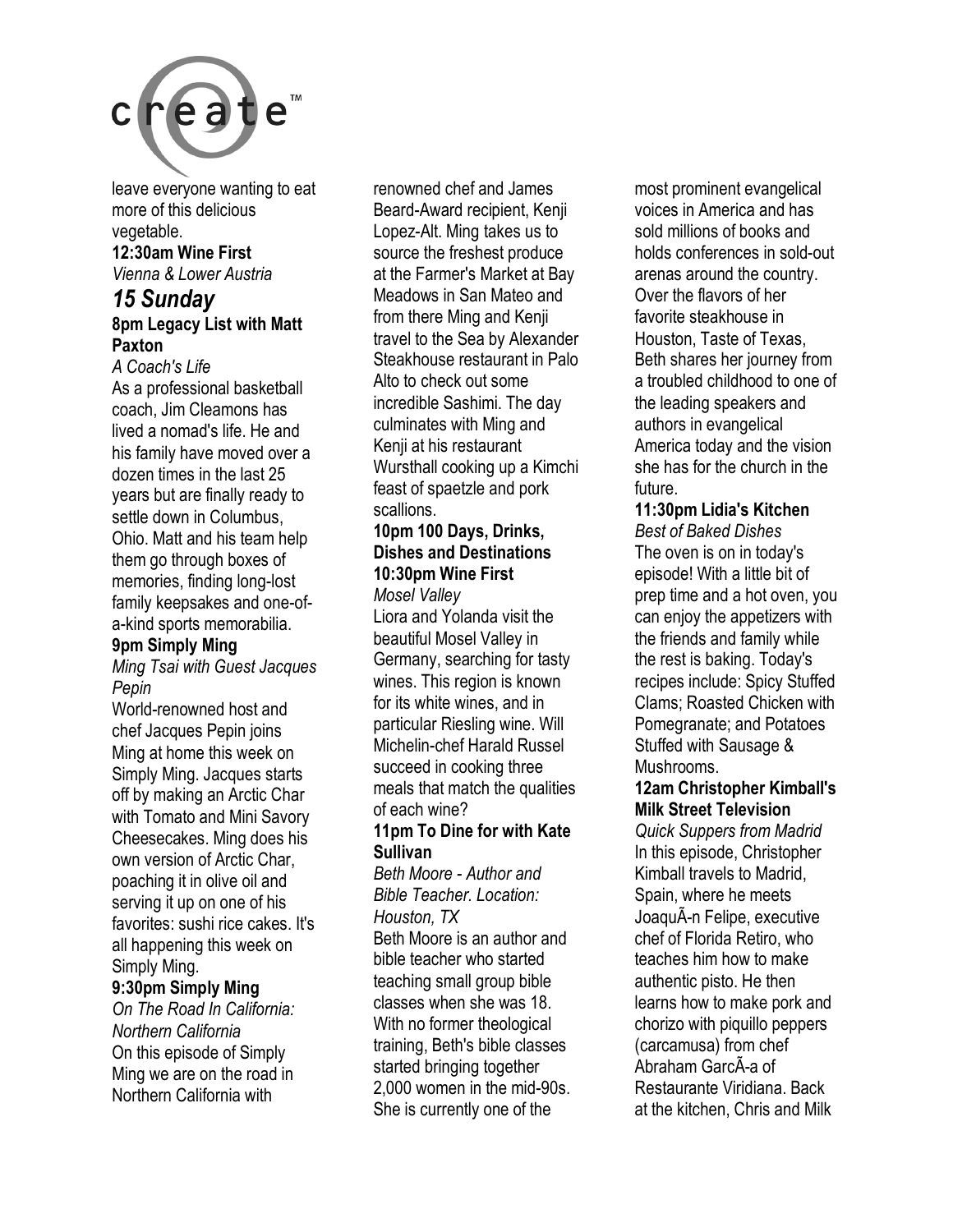

Street cook Lynn Clark draw on what Chris learned in Spain to make carcamusa at home. Milk Street cook Rayna Jhaveri makes Spanish ratatouille (pisto manchego), and Milk Street cook Josh Mamaclay shows how to make sherry-soaked French toast (torrijas).

#### **12:30am America's Test Kitchen from Cook's Illustrated**

*Pork and Potatoes*  In this episode, test cook Becky Hays shows host Bridget Lancaster how to make a foolproof Herb-Crusted Pork Roast. Then, equipment expert Adam Ried reviews pot holders. Science expert Dan Souza explains how temperature affects bubbly beverages, and Lisa McManus reviews glass water bottles. Finally, test cook Elle Simone shows host Julia Collin Davison how to make the perfect Roasted Fingerling Potatoes.

#### *16 Monday*  **8pm America's Test Kitchen**

**from Cook's Illustrated** 

*Latin Summer Favorites*  Test cook Lan Lam makes Bridget the ultimate Grilled Mojo-Marinated Skirt Steak. In the Equipment Corner, equipment expert Adam Ried reviews boning knives. Then, test cook Keith Dresser and host Julia reveal the secrets to the best Peruvian Ceviche

#### recipe. **8:30pm Roadfood**

*Southern Louisiana: Gumbo*  Gumbo, originally from Louisiana, came out of the great diversity of cultures that were present in the area at the time. With African roots, the dish has evolved over time, drawing from French, American, Spanish, and Caribbean influences that represent gumbo as a true melting pot of cultures and cuisine.

#### **9pm Simply Ming**

*Ming Tsai with Guest Rick Bayless* 

James Beard Award winning chef Rick Bayless joins Ming in his home kitchen on this episode of Simply Ming. This week it's all about swordfish. Rick makes a Grilled Swordfish with Asparagus and Pasilla Crema. Ming follows that up with a Ponzu Marinated Swordfish with Asparagus Corn-Salsa - a Mexican-Asian twist. It's swordfish two ways, right here on Simply Ming.

#### **9:30pm Simply Ming**

*Okonomiyake/Japanese Pizza* 

This week on Simply Ming, Chef Tsai cooks up two versions of Okonomiyaki/Japanese Pizza. First a delicious Smoked Salmon, Crispy Fennel, Okonomiyake, and then a Vegan Okonomiyake made with rice flour, shiitake

mushrooms, cabbage and seasoned with garlic and fresh ginger. To cool things down, he mixes a refreshing Cucumber-Mint Saketini for himself, and a Cucumber-Mint Spritzer for Henry.

#### **10pm Rick Steves' Europe**  *Sicilian Delights*

Sicily serves up a full-bodied and tasty travel experience. Rick dines on fresh seafood at the fisherman's harbor in  $Cefal <sup>$\tilde{A}$ <sup>1</sup>, ponder's ancient</sup>$ Greek greatness in Siracusa, communes with monks - alive and departed - in a Capuchin crypt, sleeps in an olive orchard at an agriturismo, and eats his way through a classic Sicilian banquet with a famous chef.

#### **10:30pm Weekends with Yankee**

*Fall In New England*  In this episode of Weekends with Yankee, we celebrate the ultimate New England season - autumn - in all its multicolored glory. First, we hike up to Holt's Ledge in Hanover, New Hampshire, and get a fall color tutorial from photographer Jim Salge, the resident foliage expert for NewEngland.com. Next, we head to Vermont for an autumn visit with goat farmer and cheese maker Allison Hooper, whose Vermont Creamery has helped put New England cheeses in the national spotlight. Finally, the editor of Yankee magazine,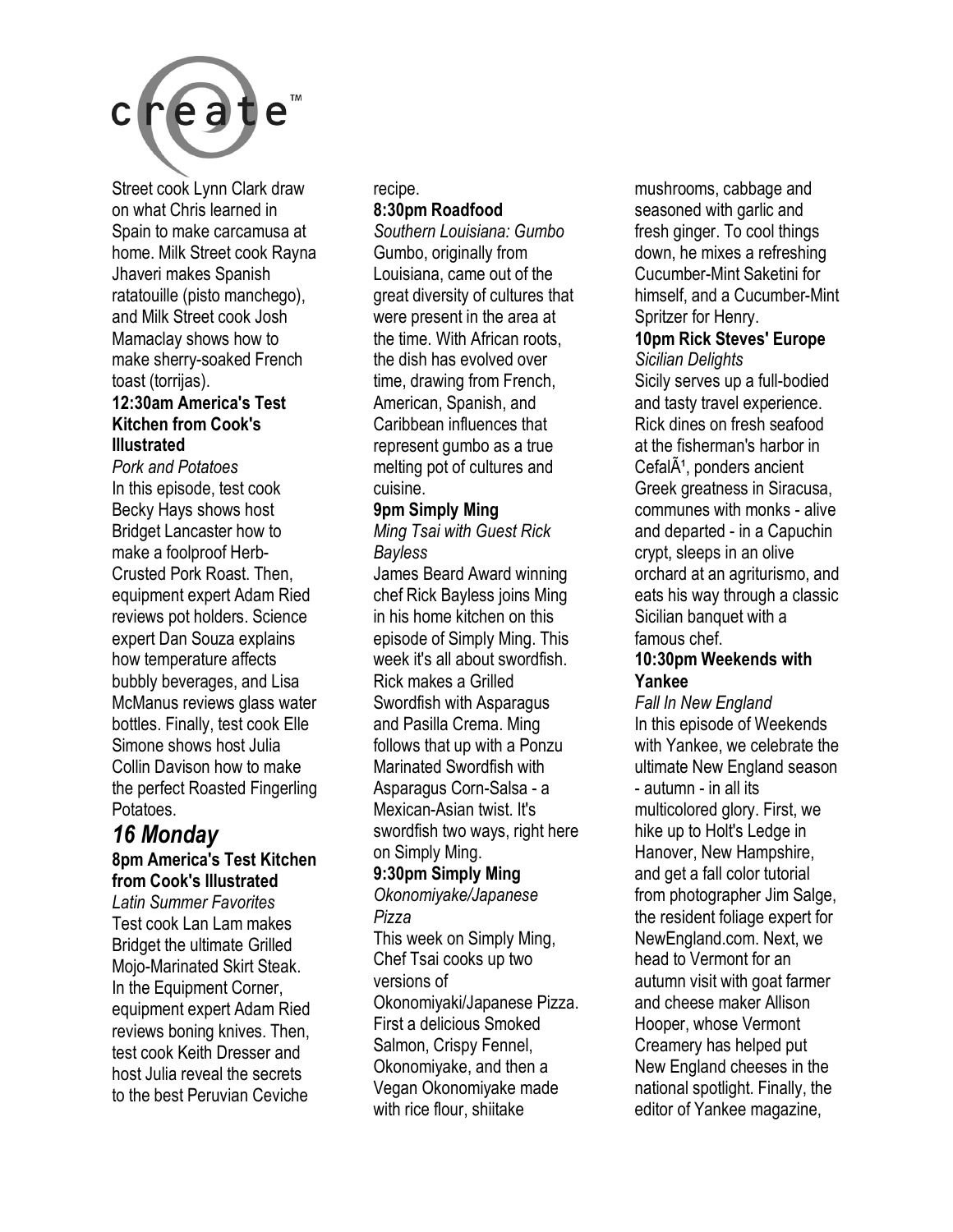

Mel Allen, takes us on a tour of New Hampshire's Kancamagus Highway and shares some of his favorite out-of-the-way vistas on one of America's most scenic highways. Back in the Test Kitchen, Co-host Amy Traverso makes a beet salad with fried goat cheese. **11pm Ireland: County By** 

### **County (Create)**

*Ireland County By County - Roscommon* 

Join Ciara Whelan as she explores an old mine guided by an ex-miner, learns about the plight of the Irish nation at the National Famine Museum, hears tales of the fierce Queen Maeve and enjoys a tin whistle lesson from one of Ireland's well known musicians. This episode takes us inland to a county known for its lakes and forests, visit the very best of what Roscommon has to offer from the comfort of your living room with Create's Ireland: County by County.

#### **11:30pm Best of the Joy of Painting**

*Valley Waterfall*  Join Bob Ross in the lush green valley and listen to the rushing water flowing onward to places unknown.

#### **12am Roadfood**

*Southern Louisiana: Gumbo*  Gumbo, originally from Louisiana, came out of the great diversity of cultures that were present in the area at

the time. With African roots, the dish has evolved over time, drawing from French, American, Spanish, and Caribbean influences that represent gumbo as a true melting pot of cultures and cuisine.

#### **12:30am America's Test Kitchen from Cook's Illustrated**

*Latin Summer Favorites*  Test cook Lan Lam makes Bridget the ultimate Grilled Mojo-Marinated Skirt Steak. In the Equipment Corner, equipment expert Adam Ried reviews boning knives. Then, test cook Keith Dresser and host Julia reveal the secrets to the best Peruvian Ceviche recipe.

### *17 Tuesday*  **8pm Christopher Kimball's Milk Street Television**

*Cooking of Ukraine*  In this episode, we visit Chef Olia Hercules to learn some Ukranian classics. First, she makes her family's rendition of the historically significant dish Borsch with Duck and Prunes. Then, she makes Slow Roasted Pork with Sauerkraut, Apples and Dried Fruit, an impressive, succulent roast with a savorysweet twist.

#### **8:30pm Roadfood**

*Phoenix, AZ: Frybread*  For many Indigenous people, frybread is a dish with a complicated and controversial past: it is a symbol of perseverance and pain, but also a part of their culinary story. Now, some tribal members in Arizona are finding that looking back is the best way forward - reconnecting with the foods, traditions and ceremonies that tie them to their ancestors and help their communities thrive.

#### **9pm Simply Ming**

*Ming Tsai with Guest Sara Moulton* 

Ming is cooking at home with author and celebrated chef Sara Moulton. Together,they cook up two simple dishes perfect for weekend eating. Sara makes aBuffalo Chicken Orzo and Ming follows that up with a house favorite: theBlue Dragon House Chicken Sandwich. Serving up two spicy chicken dishes,this week on Simply Ming.

#### **9:30pm Simply Ming**

*On The Road In Hawaii: Mom & Pops* 

On this episode of Simply Ming, Ming is On the Road in Hawaii! His fourth stop finds him in Honolulu with his parents- Mom & Pops. An alltime favorite, Ming's parents join him in the kitchen to make a Lilikoi Kir Royale, Kuo Ro with Steamed Buns and Sambal Dipping Sauce and Shredded Potatoes. It's one great episode filled with fantastic family stories and delicious food!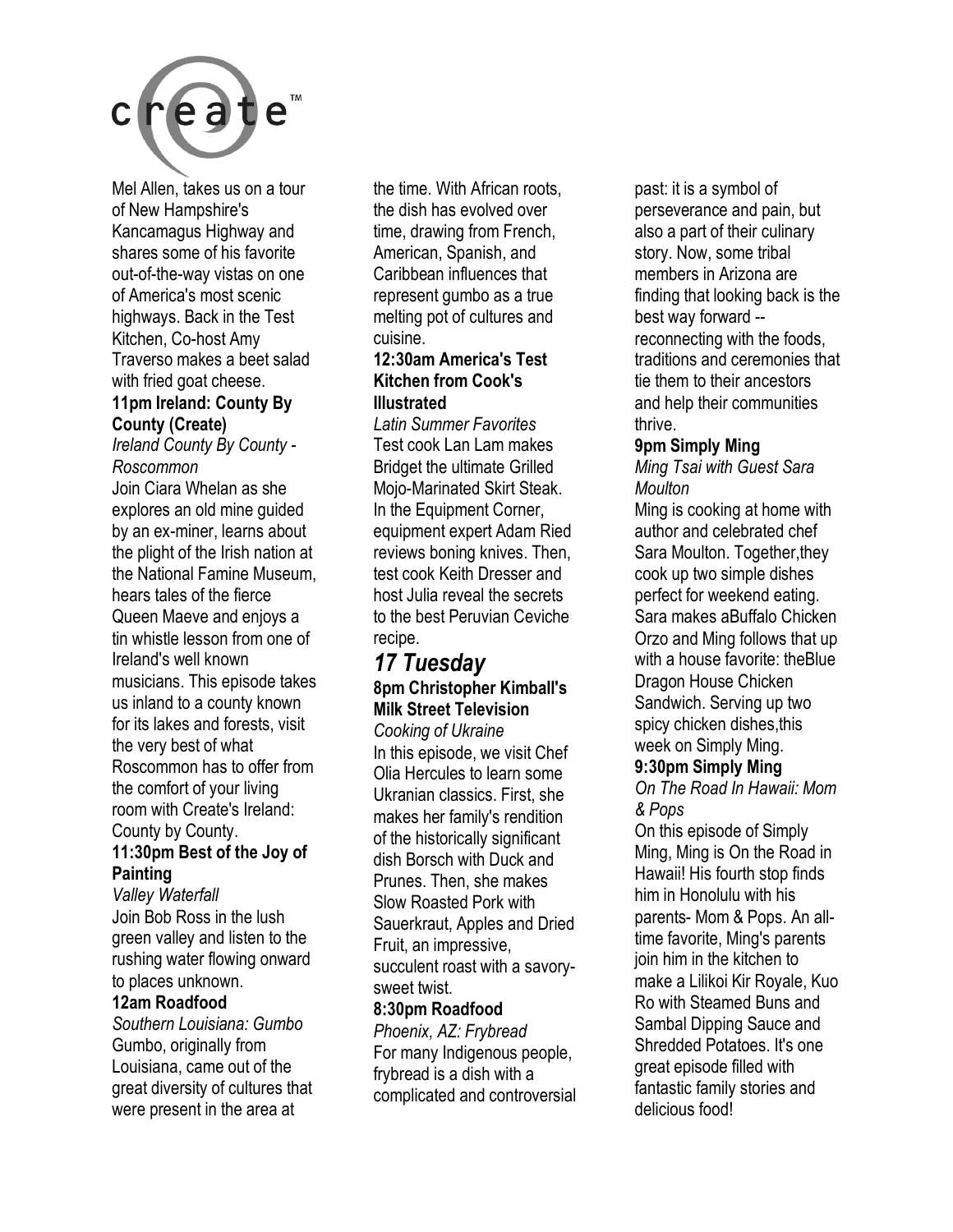

**10pm Rick Steves' Europe** 

*Scotland's Highlands*  The Highlands stoke kilted dreams of Scotland...where legends of Bonnie Prince Charlie swirl around lonely castles. Rick visits the "Weeping Glen" of Glencoe, bustling Inverness, and the battlefield at Culloden. Then he makes a pilgrimage to the spiritual capital of a major clan, and goes prehistoric at Stone Age burial grounds and Iron Age island forts. Venturing along the Caledonian Canal and watching for Nessie at Loch Ness, Rick watches a sheepdog demonstration and enjoys traditional folk music. **10:30pm Joseph Rosendo's** 

#### **Travelscope**  *La Joie De Vivre In Quebec City, Canada*

Joseph heads to Quebec City, the only walled city north of Mexico, for a lively cultural adventure among the Frenchspeaking Quebecois. The city offers so many attractions that it's hard for Joseph to squeeze them all in. Yet, half the pleasure is in the trying as Joseph strolls the village's atmospheric streets, joins into the colorful night life, samples world-famous cuisine, savors the area's natural beauty and generally celebrates La joie de vivre - the joy of living - with the largest Francophone population outside of France. Vive les Quebecois! Vive la

#### Ville de Quebec! **11pm At One with Nature: National Parks of Japan**  *Ise-Shima*  **11:30pm Best of the Joy of Painting**  *Tranquil Dawn*  Join Bob Ross on a warm winter morning, the surroundings still undisturbed by God's little creatures. This painting offers the freshness

of a new day!

**12am Roadfood** 

*Phoenix, AZ: Frybread*  For many Indigenous people, frybread is a dish with a complicated and controversial past: it is a symbol of perseverance and pain, but also a part of their culinary story. Now, some tribal members in Arizona are finding that looking back is the best way forward - reconnecting with the foods, traditions and ceremonies that tie them to their ancestors and help their communities thrive.

#### **12:30am Christopher Kimball's Milk Street Television**

*Cooking of Ukraine*  In this episode, we visit Chef Olia Hercules to learn some Ukranian classics. First, she makes her family's rendition of the historically significant dish Borsch with Duck and Prunes. Then, she makes Slow Roasted Pork with Sauerkraut, Apples and Dried Fruit, an impressive,

succulent roast with a savorysweet twist.

### *18 Wednesday*

**8pm Lidia's Kitchen** 

*Prepare The Harvest*  Harvest time starts in late August in Italy, and it is one of the most important celebrations in the Italian culture! In this episode, Lidia celebrates the late-summer harvest and gets ready for the start of fall. Her Oat Risotto with Butternut Squash and Sunchokes gives risotto a new meaning. She shares a culinary moment through zoom with her granddaughter, Olivia, as they discuss Olivia's recent preparation of Lidia's Stuffed Mushrooms. For dessert, Lidia shares her One-Bowl Olive Oil Cake and Red Wine Poached Pears. **8:30pm Roadfood** 

*Greenville, MS: Tamales*  Invented during the Great Depression as a way to offset the cost of beef, the onion fried burger has become a beloved staple of El Reno, Oklahoma. On Route 66 and known as the Crossroads of America, this small town has big personality, and the restaurants serving this iconic dish have served as the heartbeat of the community through all of the ups and downs.

#### **9pm Simply Ming**

*Crab Cakes*  This week on Simply Ming,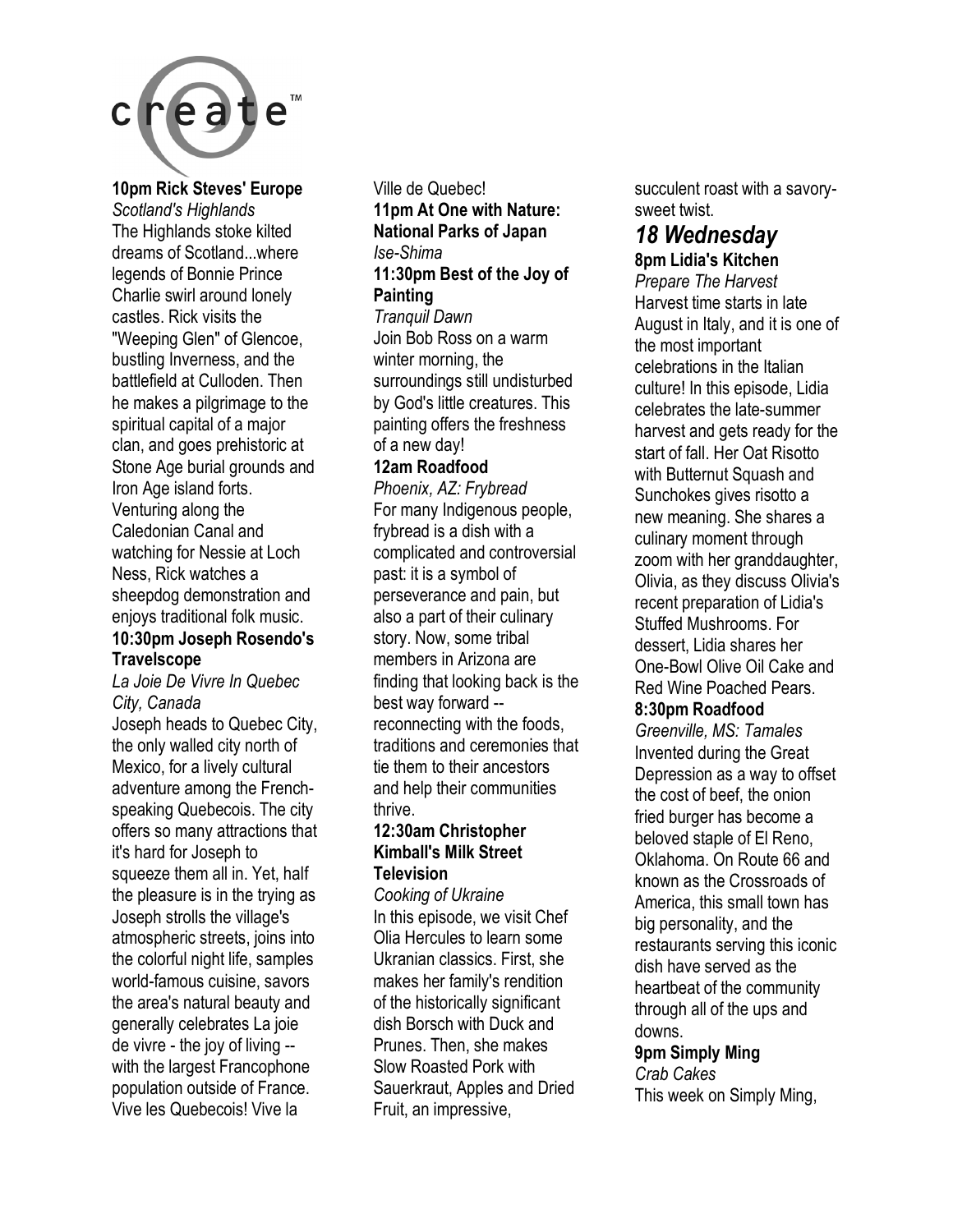

Chef Tsai is going big on the crab. He starts off with delicious Crab Cakes with a Lemon Aioli, and then follows that up with a vegetarian version-GF "Crab" Cakes with Lemon Aioli and Pineapple Smash.

#### **9:30pm Simply Ming**

*Dessert at Home*  This week on Simply Ming, Chef Tsai is cooking Henry's famous Five Spice Orange Pound Cake and Chef Tsai will cook and Warm GF Chocolate Rice Cake. Before cooking dessert he stirs up an Espresso-Bourbon Cream Martini, and a refreshing Lemongrass Tea for Henry.

### **10pm Rick Steves' Europe**

*Scotland's Islands*  Rick begins on the tranquil Isle of Iona, where Christianity first reached the shores of Scotland, and nearby Staffa, with a lovable puffin colony. Then he visits another of the Inner Hebrides, road-tripping across the Isle of Skye, where he explores Iron Age forts, thatched crofter huts, and the dramatic Trotternish Peninsula. Finally, he sails to Orkney - more Nordic than Celtic - with its stony remnants of a thriving Iron Age civilization and evocative reminders of the 20th-century wartime harbor at Scapa Flow.

#### **10:30pm Travels with Darley**  *North Dakota*

Discover North Dakota's Badlands. Darley bases herself in Watford City for mountain biking along the beautiful Maah Daah Hey Trail, Native American Culture at the Earth Lodge Village, hiking to surprising ice caves in the Little Missouri National Grassland, festivals and food in Watford City, and presidential history in Theodore Roosevelt National Park.

#### **11pm Burt Wolf: Travels & Traditions**

#### *Decisions*

Every day we make decisions. Some are simple - Rocky Road or Cherry Garcia, bus or walk, umbrella or not. Some decisions are considerably more complex accept or reject a proposal of marriage, live where you are or move. And some decisions change the world. In this program, Burt takes viewers to Paris, the Basque country of Spain, San Francisco, California, Washington, D.C. and New York City to research the decisions that resulted in the Atomic Bomb being dropped on Hiroshima, a painting that showed the world that Franco and Hitler had teamed-up to murder the people of Guernica, and how, in the middle of the San Francisco earthquake, the Bank of America got started. Burt also talks to Bob Dilenschneider, a

communications expert, about how you can make your most effective decisions.

#### **11:30pm Best of the Joy of Painting**

*Rowboat on the Beach*  Such a tranquil day down on the beach! See Bob Ross paint a charming little rowboat awaiting its next journey.

#### **12am Roadfood**

*Greenville, MS: Tamales*  Invented during the Great Depression as a way to offset the cost of beef, the onion fried burger has become a beloved staple of El Reno, Oklahoma. On Route 66 and known as the Crossroads of America, this small town has big personality, and the restaurants serving this iconic dish have served as the heartbeat of the community through all of the ups and downs.

#### **12:30am Lidia's Kitchen**

*Prepare The Harvest*  Harvest time starts in late August in Italy, and it is one of the most important celebrations in the Italian culture! In this episode, Lidia celebrates the late-summer harvest and gets ready for the start of fall. Her Oat Risotto with Butternut Squash and Sunchokes gives risotto a new meaning. She shares a culinary moment through zoom with her granddaughter, Olivia, as they discuss Olivia's recent preparation of Lidia's Stuffed Mushrooms. For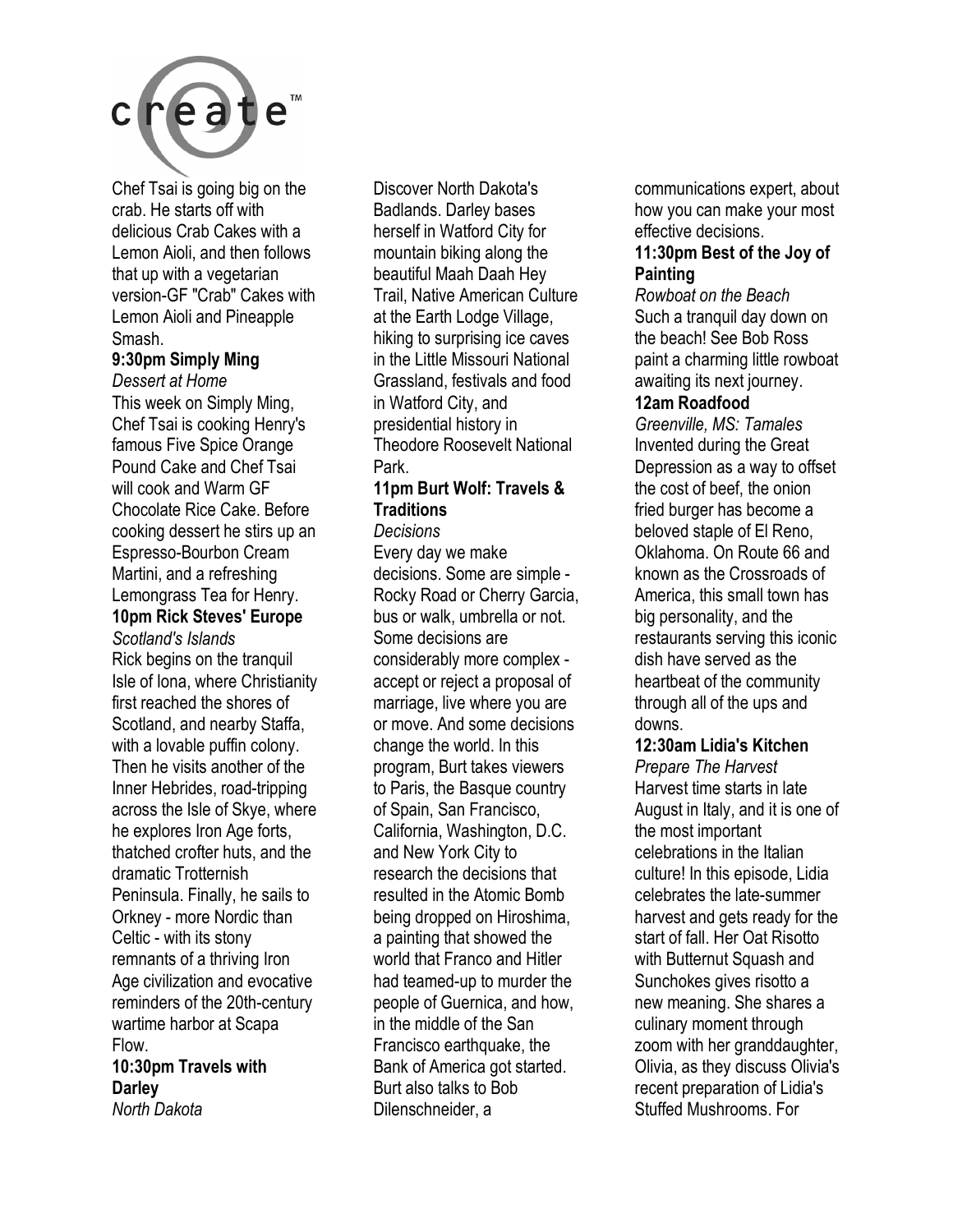

dessert, Lidia shares her One-Bowl Olive Oil Cake and Red Wine Poached Pears.

#### *19 Thursday*  **8pm Christopher Kimball's Milk Street Television**

*La Cocina De Puerto Vallarta*  In this episode, Christopher Kimball visits Paola Briseno Gonzalez and Javier Cabral to learn about the flavors of Jalisco, Mexico. Back in the kitchen, we make Colima-Style Shredded Braised Pork accentuated by smooth and subtly sweet coconut vinegar. Then, we bake Banana Custard Pie with Caramelized Sugar for a simple, yet rustic dessert. Next, we make the rich and nutty condiment Salsa Macha Costena, followed by Carne en su Jugo, a brothy dish of short ribs and beans.

#### **8:30pm Roadfood**

*Los Angeles: The Acai Bowl*  Los Angeles is a renowned cultural hub, drawing people of all backgrounds together and bringing new dishes like the acai bowl to the United States. In this episode, Misha Collins travels into his own backyard to discover the acai bowl and explore why Angelenos are on the forefront of a burgeoning plant-based food movement and why this area is such fertile ground for creativity and innovation. **9pm Simply Ming** 

#### *Tsai Family Hot Pot with Mom and Dad*

On this episode of Simply Ming, Chef Tsai is in Hawaii visiting mom and dad. To celebrate the occasion chef prepares a festive Tsai Family Hot Pot, accompanied with Shrimp Wontons and complemented by red wine,

#### **9:30pm Simply Ming**

*Wings and Tempura*  On this episode of Simply Min, Chef Tsai cooks two of everyone's favorites: Buffalo Chicken Wings and Vegetable Tempura. Nothing better to accompany these favorites than Classic Shandy. **10pm Rick Steves' Europe** 

*Glasgow and Scottish Passions* 

Glasgow, once an industrial powerhouse, offers a fun look at Scotland's vibrantly gritty urban side - full of edgy street art, trendy dining, and the striking architecture of Charles Rennie Mackintosh. Leaving town, Rick taps into Scottish passions as he tours historic Stirling Castle, enjoys a bagpiping lesson, samples a dram at the land's most beloved distilleries on the Speyside Whisky Trail, and struggles to lift the Manhood Stone at a Highland Games. **10:30pm Joseph Rosendo's** 

#### **Travelscope**

*Taiwan - Iron Pathways to Adventure - Part 1*  Joseph embarks on his fourth visit to Taiwan and his sixth

episode in the country. Using Taiwan's extensive train system he rides the rails in search of treasures at the ends of the lines. He discovers that Taiwan's rail system is indeed a pathway to adventures that never cease to entertain, educate and enchant. On his journey, Taiwan's natural beauty, cultural richness, colorful history and creative spirit are revealed. It also becomes clear that it doesn't matter how one gets around the island, what matters is what you find. And there is no end to the surprising, enlightening, exhilarating and heartwarming experiences that can be had on what the Portuguese discoverers called Ilha Formosa - this beautiful Isle.

#### **11pm Central Florida Roadtrip (Create)**

Central Florida Roadtrip brings us to Deland. From a beginning as just a small hollow, through investment and agricultural struggles, to the modern development and attractions we see today, Deland has quite the story. **11:30pm Best of the Joy of Painting** 

*The Old Oak Tree*  On the edge of the forest stands the stately oak, huge branches providing shelter for all creatures. Watch the beauty unfold with Bob Ross. **12am Roadfood**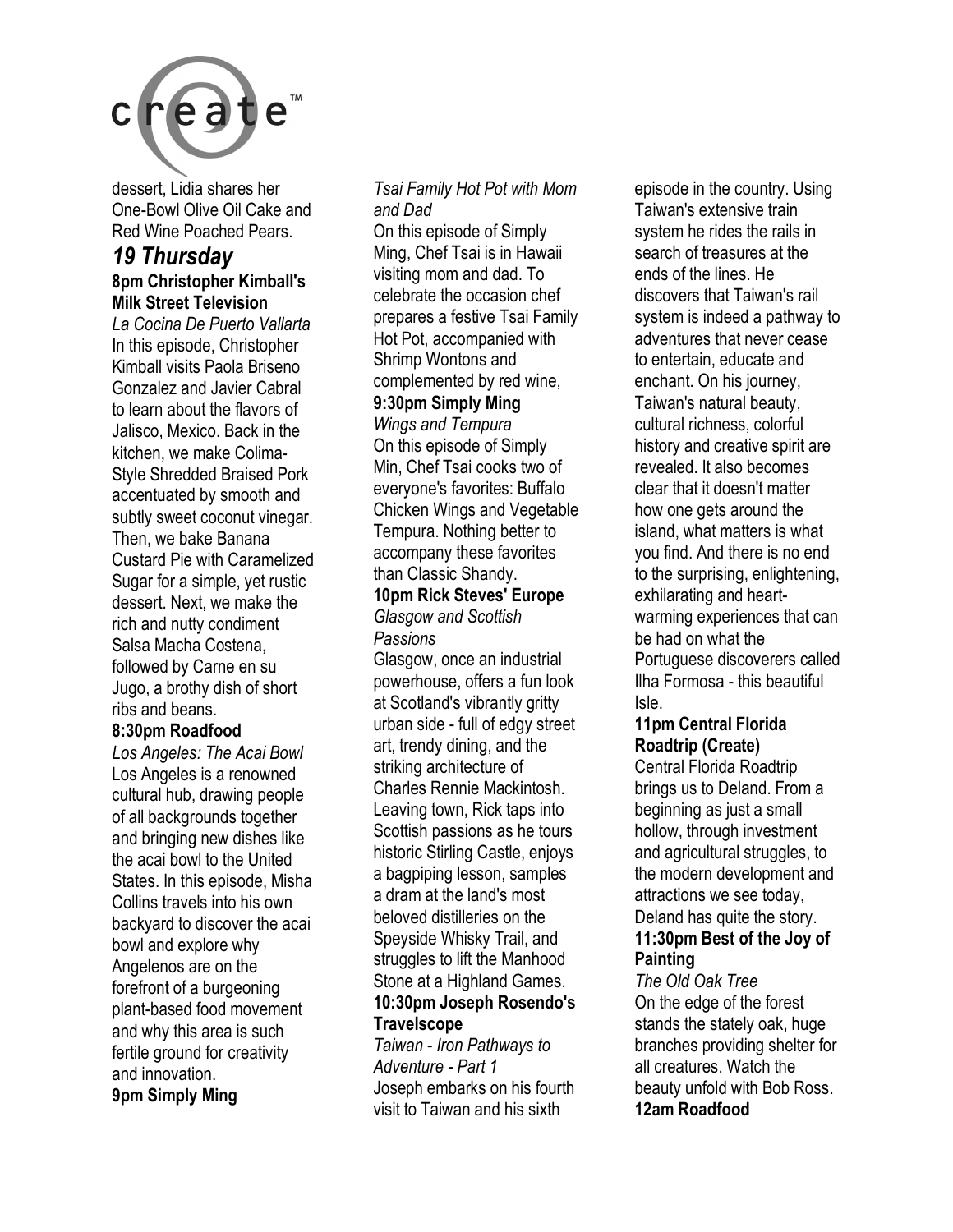

*Los Angeles: The Acai Bowl*  Los Angeles is a renowned cultural hub, drawing people of all backgrounds together and bringing new dishes like the acai bowl to the United States. In this episode, Misha Collins travels into his own backyard to discover the acai bowl and explore why Angelenos are on the forefront of a burgeoning plant-based food movement and why this area is such fertile ground for creativity and innovation. **12:30am Christopher** 

### **Kimball's Milk Street Television**

*La Cocina De Puerto Vallarta*  In this episode, Christopher Kimball visits Paola Briseno Gonzalez and Javier Cabral to learn about the flavors of Jalisco, Mexico. Back in the kitchen, we make Colima-Style Shredded Braised Pork accentuated by smooth and subtly sweet coconut vinegar. Then, we bake Banana Custard Pie with Caramelized Sugar for a simple, yet rustic dessert. Next, we make the rich and nutty condiment Salsa Macha Costena, followed by Carne en su Jugo, a brothy dish of short ribs and beans.

#### *20 Friday*  **8pm America's Test Kitchen from Cook's Illustrated**  *Pork Two Ways*  Test cook Becky Hays makes

host Bridget Lancaster Perfect Pan-Seared Pork Tenderloin Steaks. Then, equipment expert Adam Ried reveals his top pick for air fryers, and test cook Dan Souza makes a show stopping Crispy Slow-Roasted Pork Belly for Julia.

#### **8:30pm Roadfood**

*Houston, TX - Viet-Cajun Crawfish & Beef Pho*  Discover a dish that is truly unique to the United States, the Viet-Cajun Crawfish. Relatively new, this Asianinspired food craze is also a story of Vietnamese refugee immigration. In Houston and along the coast, Vietnamese culture infuses the traditional Texas landscape, bringing together Gulf and Vietnamese influences and ingredients for a delicious Houston original. **9pm Samantha Brown's Places to Love** 

*Boston, Massachusetts*  Samantha takes to the Charles River joining the Boston University Women's Lightweight Rowing team and gets a taste of this celebrated sport. The Union Oyster House is considered America's oldest working restaurant. Here, Samantha learns the craft of shucking oysters with a master shucker, then speaks with owner Joseph Milano about the Union Oyster House's history and its legacy. Finding her roots, Samantha visits the

New England Historic Genealogical Society to investigate her lineage and meets with the VP of Research, who has done advanced research into Samantha's family surprising history. Along the Freedom Trail, Samantha visits the Old South Meeting House and learns about the importance of the building and its American Revolutionary roots as the planning place for the Boston Tea Party. Continuing on the Freedom Trail, Samantha visits Boston's North End and meets its local "Mayor" Frank DePasquale, who shows her around the neighborhood, which includes a visit to an authentic Italian Salumeria where they see how mozzarella is made. Roxbury is the heart of Boston's African American community and is also home to Hispanic, Caribbean, and Asian families. Samantha joins tour guide, Collin Knight, on a tour through the neighborhood where they discuss Dr. Martin Luther King, Jr.'s connection to Boston, then visit Frugal Bookstore, the only African American owned bookstore in Boston. At the Blossom Bar at Sichuan Garden, Samantha joins renown mixologist Ran Duan and his parents, who talk about their family moving to America from China when Ran was 3 then giving up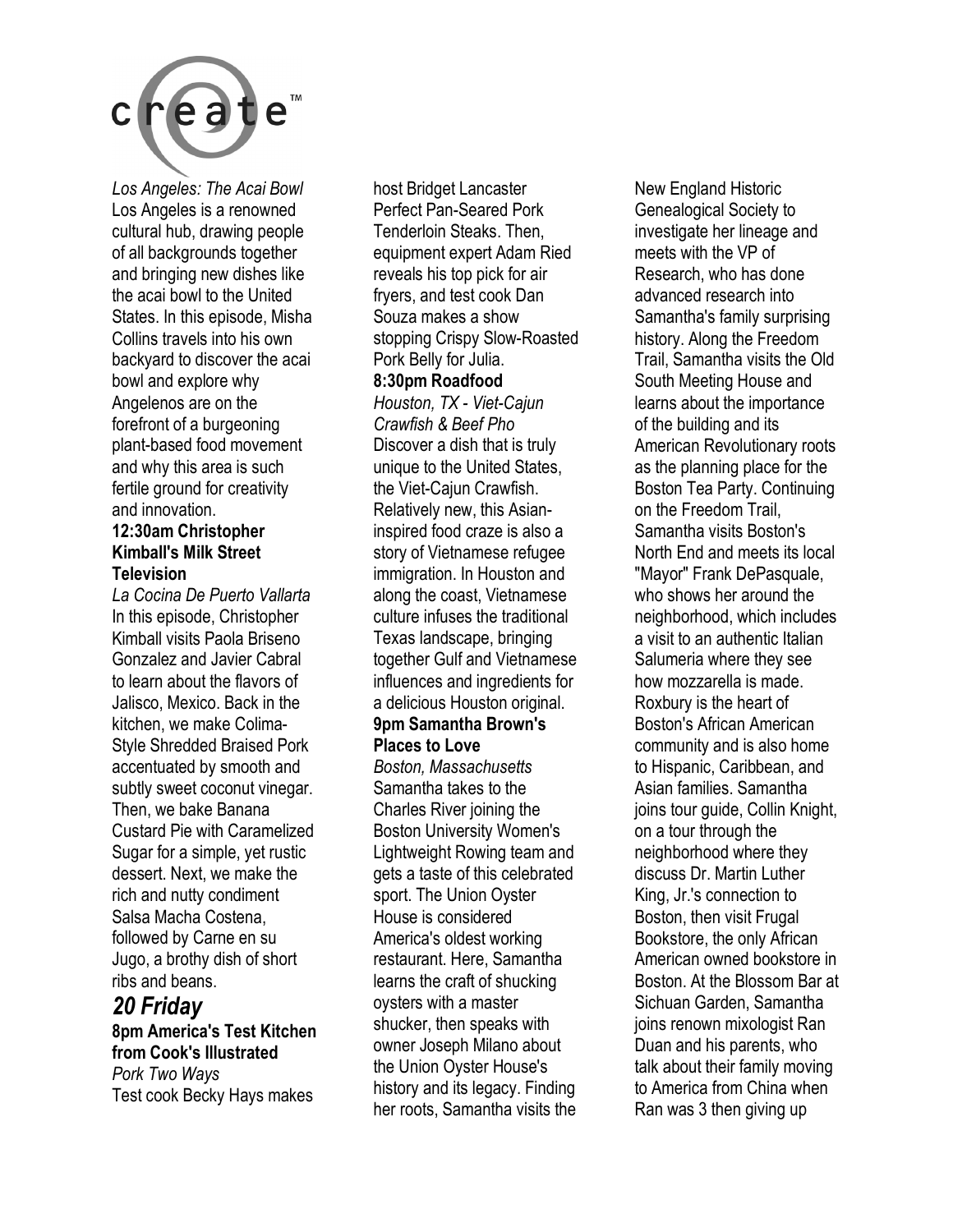

their opera singing aspirations to instead open a Chinese Restaurant and how Ran elevated the businesses with his unique twist on it.

#### **9:30pm Samantha Brown's Places to Love**

*Lakes & Mountains of New Hampshire* 

Visiting her hometown state, Samantha arrives on Lake Winnipesaukee aboard the M/S Mount Washington and goes straight to Funspot, the world's largest arcade. Not only does she play her childhood favorite video games, but gets a chance to chat with legendary owner, Bob Lawton. From there, Samantha grabs a tasty bite at a wildly popular local farmto-table restaurant, aptly named Local Eatery. Samantha continues her tour of the Lakes Region by taking a loon-spotting cruise on Squam Lake, where she learns of the indigenous wildlife. Heading to the White Mountains Region, Samantha gets a sugar rush at Chutters, home of the world's longest candy counter, then takes a stroll through the remarkable town of Littleton, where she listens to a ukulele quartet perform at Northern Lights Music. Samantha concludes her trip with tea time at the historic Omni Mount Washington Resort, and a Cog Railway ride to the summit of Mount Washington

State Park. **10pm Samantha Brown's Places to Love** 

*Louisville & Bourbon County, Ky* 

Kentucky is synonymous with Bourbon. At Buffalo Trace Distillery, Samantha talks all things Bourbon with third generation employee, Freddie Johnson, including the history of Bourbon and how it got named. Visiting the Bernheim Arboretum & Research Forest, Samantha learns how German immigrant Isaac W. Bernheim in 1929 used his fortune from Bourbon to buy this land and give it back to the people of Kentucky, and how art has always been an important mission of the Forest. Amongst the 50 oldest business in the USA and the oldest in Kentucky, Stoneware & Co. is the next stop for Samantha, where she learns about the process of making stoneware from Master Mold-Maker Ngoc Phan. At Old Friends Thoroughbred Retirement Farms, Founder Michael Blowen shares with Samantha how he first got into horse racing and how that evolved to his current mission to saves these horses. They visit various resident horses, including 1997 Kentucky Derby and Preakness winner Silver Charm. The Muhammad Ali Center celebrates the life of the

Louisville-born and "greatest of all time" boxer. Here Samantha and Laura Douglas discuss Muhammad growing up in Louisville, becoming the greatest fighter ever, his huge personality and his focus on humanitarian work after fighting - including what the center does for the community now. In Bardstown, aka the "Bourbon capital of the world", Samantha meets Jamar, a local Bourbon expert, who explains why Bardstown is considered "the Napa Valley of Bourbon" and takes her to Bardstown Bourbon, where they sample 3 different whiskeys and talk about the history of Bourbon. Finishing off her trip, Samantha re-joins Jamar at his favorite Bourbon bar, Bourbons Bistro, along with his Bourbon club friends as they chat, sample Bourbon and sit by the fire.

#### **10:30pm Samantha Brown's Places to Love**

*Asheville, North Carolina*  Samantha kicks off her visit with a drive through the Blue Ridge Mountains, then stops off at a Pop-Up Mini Fair and talks with local artists. At the Biltmore, Samantha takes a tour with Director of Horticulture Parker Andes and geeks out on Frederick Law Olmsted, who designed the grounds of this historic estate and is considered the father of American Landscape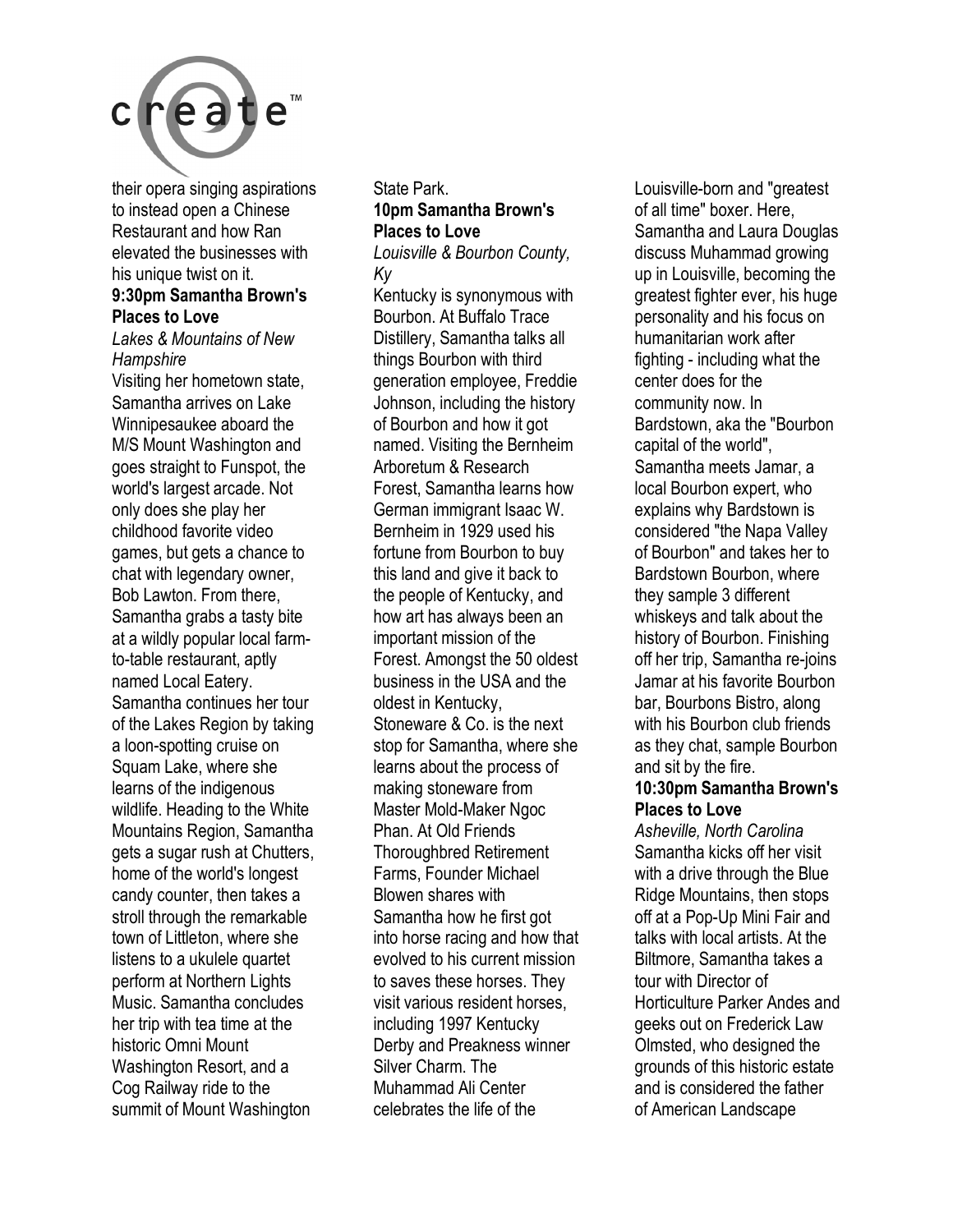

Architecture. From there, Samantha dives into a spirit tasting and learns firsthand how every small batch made at the Eda Rhyne Distillery incorporates the Asheville terroir into its one-of-a-kind Southern Appalachia spirits. Eagle and Market Streets, known as The Block, were the heart of the African American community in Asheville. Samantha tours this historic Block with Guide DeWayne Barton, who discusses the history, future and resilience of the African-American community in Asheville. Along their tour, Samantha visits Noir Collective and meets self-taught Artist Jenny Pickens, who is giving back to her community with her art and paying homage to her ancestors and heritage. At Chai Pani, Samantha learns about spice varieties from renowned self-taught Chef Meherwan Irani, while digging into his favorite Indian street food dishes. With music on her mind, Samantha meets Founder/Producer/Musician Gar Ragland at Citizen Vinyl, where he is laying down a music track for Asheville Artist, Alexa Rose. They then tour the historic space that houses not only a recording studio but also a record pressing facility, cafe, bar, analog art and record store. **11pm Samantha Brown's Places to Love** 

*Genesee River Valley, Ny*  At the Abbey of the Genesee, Samantha talks with Father Isaac about the history of the Abbey and the popular Monks' Bread that the church's Trappist monks have been producing since the 1950's to help support the Abbey. In Mount Morris, Owner/Chef Melanie Alvarez Santiago welcomes Samantha to Boriken Restaurant, where they sample authentic Puerto Rican dishes and discuss Chef's move to the area from Puerto Rico in 2017 with nothing to her name. Exploring the "Grand Canyon of the East", Samantha takes in the sights of Letchworth State Park and its three major waterfalls along the Genesee River. Within the Park, Samantha discovers the Autism Nature Trail (ANT) and talks with Co-Founder Gail Serventi about this new recreational trail designed specifically to allow visitors with autism and other developmental disabilities to push boundaries, explore new activities and develop skills. Finishing her hike, Samantha then meets Jen Hackett and her service dog, Algonquin, who may be the first dog trained specifically for autistic children. Artist Shawn Dunwoody then welcomes Samantha to his Community Paint Day, where they join

volunteers of all ages to paint a public mural that Shawn designed. At the 19th-century living Genesee Country Village & Museum, Samantha crafts a bucket with a local cooper and discusses the museum being the largest and most comprehensive collection of buildings in New York State and third largest in the US. Finishing off her trip, Samantha takes in the Peony Tree Festival at Linwood Gardens, where she talks about travel and living in the Genesee River Valley with her friend, Travel-Blogger, Carol Cain.

#### **11:30pm Samantha Brown's Places to Love**

*The Southern Finger Lakes, Ny* 

At the Corning Museum of Glass, Samantha starts off her visit to Crystal City by learning about the history of glass and why Corning is the center of the glass world. She then takes a stroll through Corning's Gaffer District, and meets master engraver Max Erlacher at his Steuben glass collection shop. Heading to Bath, Samantha discovers the Betty Kay Bake Shop and their tasty "English-cut" donuts, and goes on a cemetery tour with the "cemetery lady" which concludes at the historic First Presbyterian Church of Bath, a certified Tiffany glass sanctuary. At the Glenn H.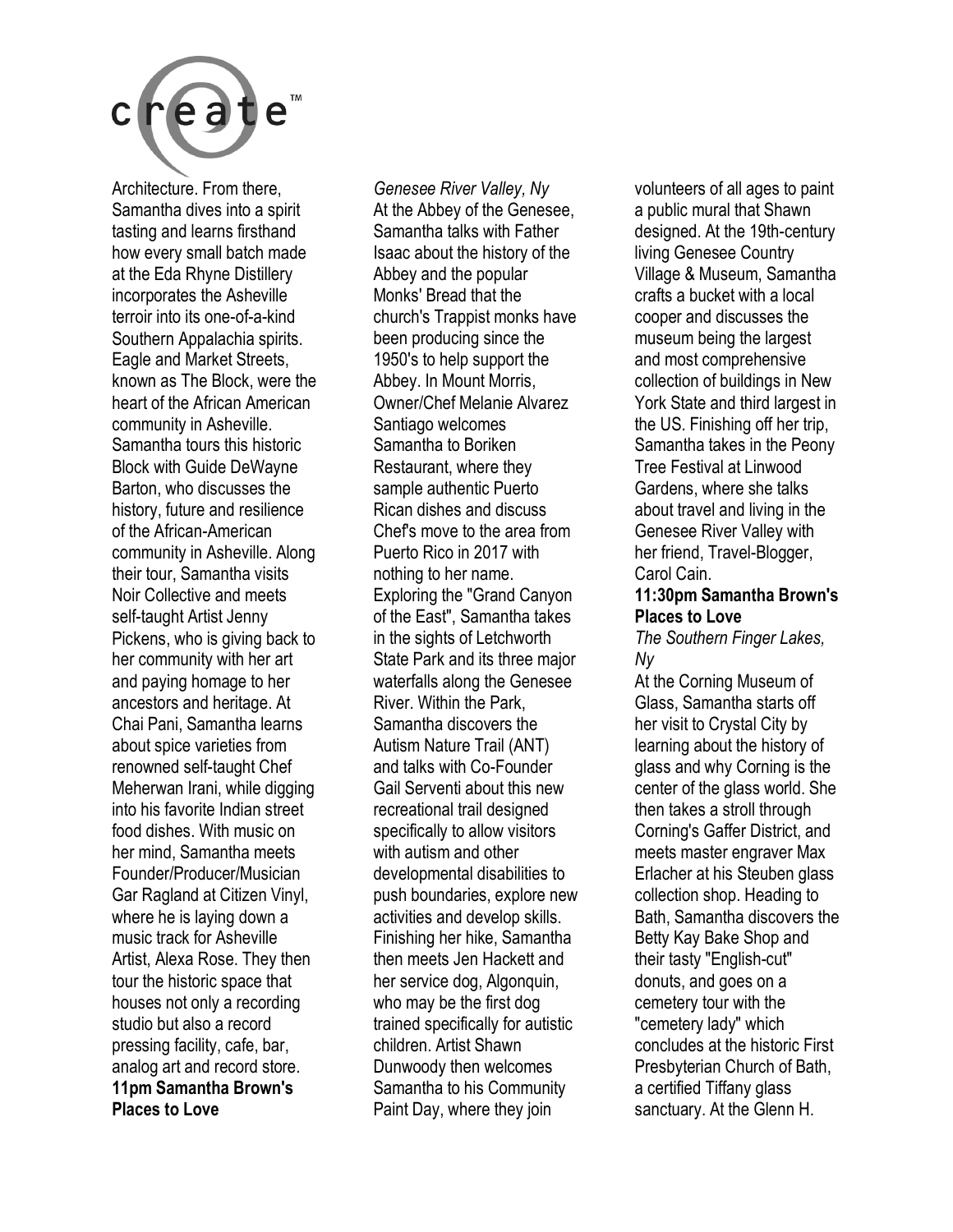

Curtiss Museum, Samantha learns all about this littleknown American treasure, "the founder of the American Aircraft Industry". Taking a stroll along the Finger Lakes, Samantha finds out why this region is highly recognized by their wines at the Dr. Konstantin Frank Winery.

#### **12am Samantha Brown's Places to Love**

*Colorado Springs, Colorado*  Colorado Springs is branding itself "Olympic City USA". Kicking off her visit with that theme, Samantha explores the interactive US Olympic & Paralympic Museum with Paralympian and Silver-Medal Winner John Register, where she competes in various Olympic sports and learns about John's personal story. At the Colorado Wolf and Wildlife Center, Samantha meets Founder Darlene Kobobel and interacts with Mexican Grey Wolves, and discusses the Centers' mission of providing a home to Mexican Grey Wolves and Swift Foxes. From there, Samantha samples Chef Brother Love's creative take on dumplings at his new concept restaurant, Lucky Dumpling. Taking a hike, Samantha explores Garden of the Gods, one of the most incredible geological wonders of the world, with Geologist, Jay Temple. At Atrevida Beer Co., Samantha hangs with

"Bold, Daring, Audacious" Head Brewer Jess Fierro, the first Latina Brewery Owner and Head Brewer in Colorado. Their motto: "Diversity, it's on tap!" Samantha returns to an old favorite grand hotel, The Broadmoor, where she secretly replaces her photo on their Wall of Fame with an updated portrait. In Manitou Springs, Samantha visits the famous mineral springs and stops off at the Colorado Ski Furniture shop, who repurpose old skis and snow boards into quality handcrafted furniture. No visit to Colorado Springs is complete without visiting Pikes Peak "America's Mountain". Samantha rides the Cog Railway to the summit of Pikes Peak, and takes in the magnificent views at 14,115 feet above sea level.

#### **12:30am Samantha Brown's Places to Love**

*Greater Palm Springs, Ca*  What Art Deco is to Miami is what Mid-Century Modern is to Palm Springs. Samantha finds this out first-hand by taking a tour of several iconic homes built in this style, then visits Gypsyland, a local furniture shop that specializes in period furniture. Golf is hugely popular in Palm Springs, but FootGolf? Samantha learns all about this new international sport and gets a chance to put her

foot into it. At The Living Desert Zoo and Gardens, Samantha volunteers to help assemble some of the unique enrichment meals with an Animal Care Curator. From there, Samantha gets a tutorial in stunt driving, and takes it to the course, doing a reverse J-turn, and "drifting" in watery conditions. Slowing down the pace, Samantha visits Shields Date Garden, talks to a "Palmero" about intricacies of pollenating date trees and finishes off with a world famous date shake. Finally, Samantha ventures out to the historic Joshua Tree National Park, where she meets with a charismatic Park Ranger and gets a chance to soak in the beauty of this treasured Park.

#### *21 Saturday*  **8pm Legacy List with Matt Paxton**

*A Collection Or Two*  When Pittsburgh natives Linda and Terry married two years ago, each had an impressive collection of family heirlooms and historical artifacts. But they soon found that their new home didn't have space for all their stuff. With their attic filled and workroom cluttered, they call on Matt and his team to help them downsize and explore new ways to display their treasures.

**9pm Best of the Joy of**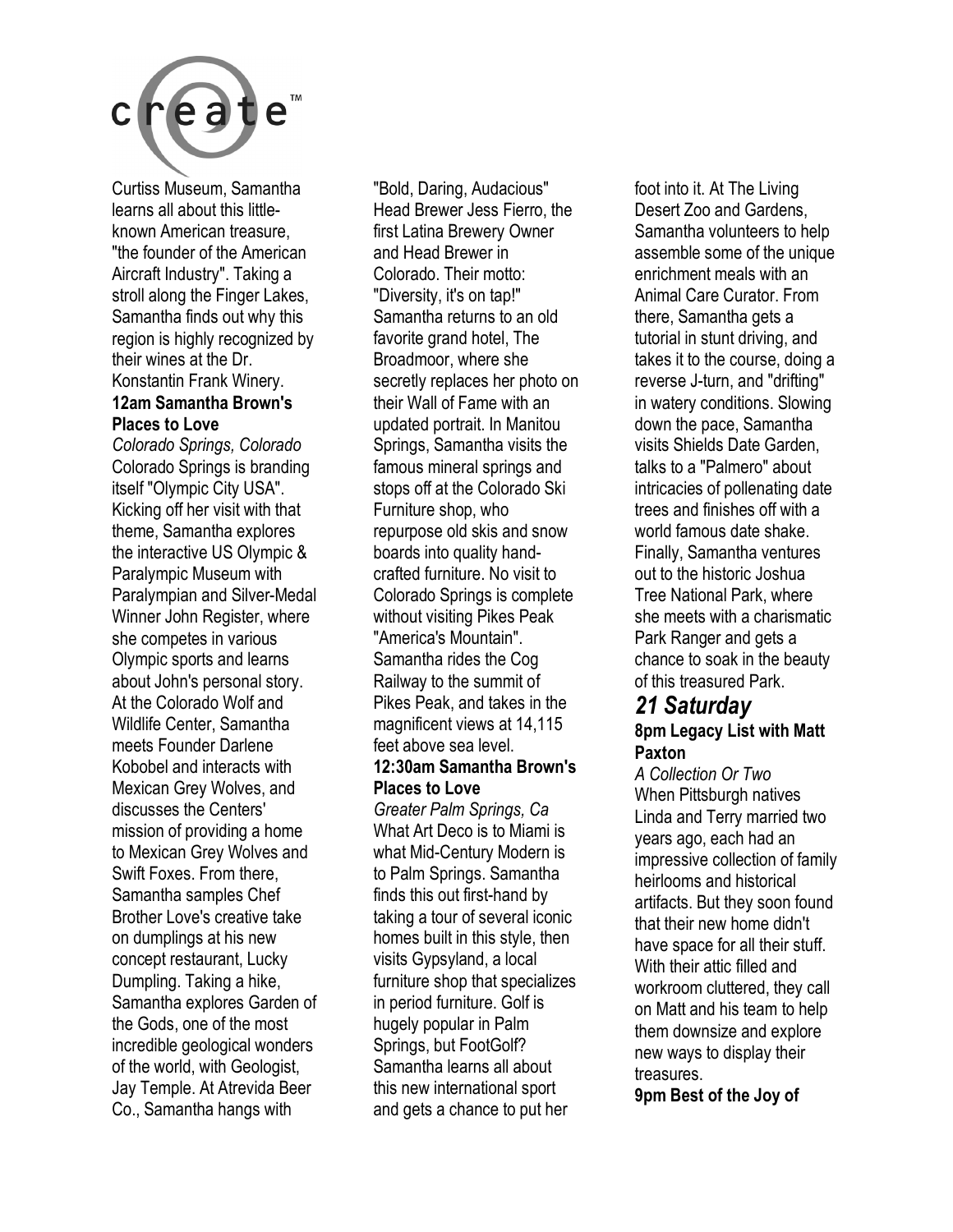

#### **Painting**

*Secluded Mountain*  Spend a relaxing half-hour with artist Bob Ross as he treats us to a beautiful East Coast mountain scene.

#### **9:30pm Best of the Joy of Painting**

*Valley Waterfall*  Join Bob Ross in the lush green valley and listen to the rushing water flowing onward to places unknown.

#### **10pm Wine First**  *Rheingau*

The Rheingau wine-region of Germany is famous for both red and white wines. Liora and Yolanda are determined to taste as many wines as possible, to find the perfect selection for the chef's challenge. Three wineries are on their list. Will chef Josef Laufer's dishes match the wines picked by our hosts?

#### **10:30pm Wine First**

*Styria & Burgenland*  Liora and Yolanda travel to beautiful Austria in search of three local Styrian wines to present to chef Harald Irka for the cooking challenge. Our hosts get to participate in every aspect of wine production, they harvest grapes with the pickers and compete barefoot grapestomping in barrels with an Austrian celebrity! Will the fruits of their labor pay off? **11pm Baking with Julia**  Joe Ortiz, a baker from Gayle's Bakery & Rosticceria

in Capitola, California, shows chef Julia Child how to make crusty sourdough bread loaves in several decorative shapes. First, he makes homemade yeast, pulling bacteria wild and yeast out of the air with a mixture of flour, milk, water, and cumin. Adding more flour, he crafts a dough which he shapes into a loaf garnished with a sheaf of wheat, and mini-loaves shaped like a star and a cluster of grapes.

#### **11:30pm George Hirsch Lifestyle**

*Country Made*  George prepares a selection of simple comfort recipes, including fried chicken and waffles and his favorite creamy rice pudding. George visits Shady Lady Root Beer, a small-batch brewer of handcrafted soda, and then stops in at an artisanal producer of pastries in Sag Harbor. Recipes - Dill & Cheddar Waffles - Oven-Fried Garlic Chicken - Rice Pudding.

### **12am Bringing It Home with Laura McIntosh**

*Garlic* 

Farmers: Christopher Ranch-Gilroy, CA. Chef: Shawn Naputi, San Francisco, CA. Laura heads to Gilroy, California to introduce us to one of the oldest garlic farm families. There, she explores the family history of Christopher Ranch Garlic and how they still strive towards the same quality that has been the hallmark of the family business for over 60 years. Laura showcases the newest trend, "Guam style" cuisine with Chef Shawn Naputi from Prubechu in San Francisco. Together they create exotic dishes that use the most beloved ingredient: garlic. Straight from the field, Laura and Shawn create fresh recipes that will inspire anyone who loves garlic. **12:30am Steven Raichlen's** 

### **Project Smoke**  *Smoking 101*

Smoke. It's the soul of barbecue, and you know it when you smell it and taste it. In this show you'll learn how to harness the flavorenhancing power of smoke, starting with the essential techniques of hot smoking, cold smoking, and smokeroasting. You'll also learn how to use an electric smoker, offset smoker, and upright barrel smoker. And that's just in the first episode. On the menu: Cold Smoked Scallops with Smoked Tomatoes and Jicama Salsa; Smoke-roasted Chicken with Horseradish Glaze, and Apple Smoked Baby Back Ribs with Prickly Pear Barbecue Sauce-the latter inspired by Project Smoke's taping location in the scenic Sonoran desert. Recipes: Cold-Smoked Scallops with Smoked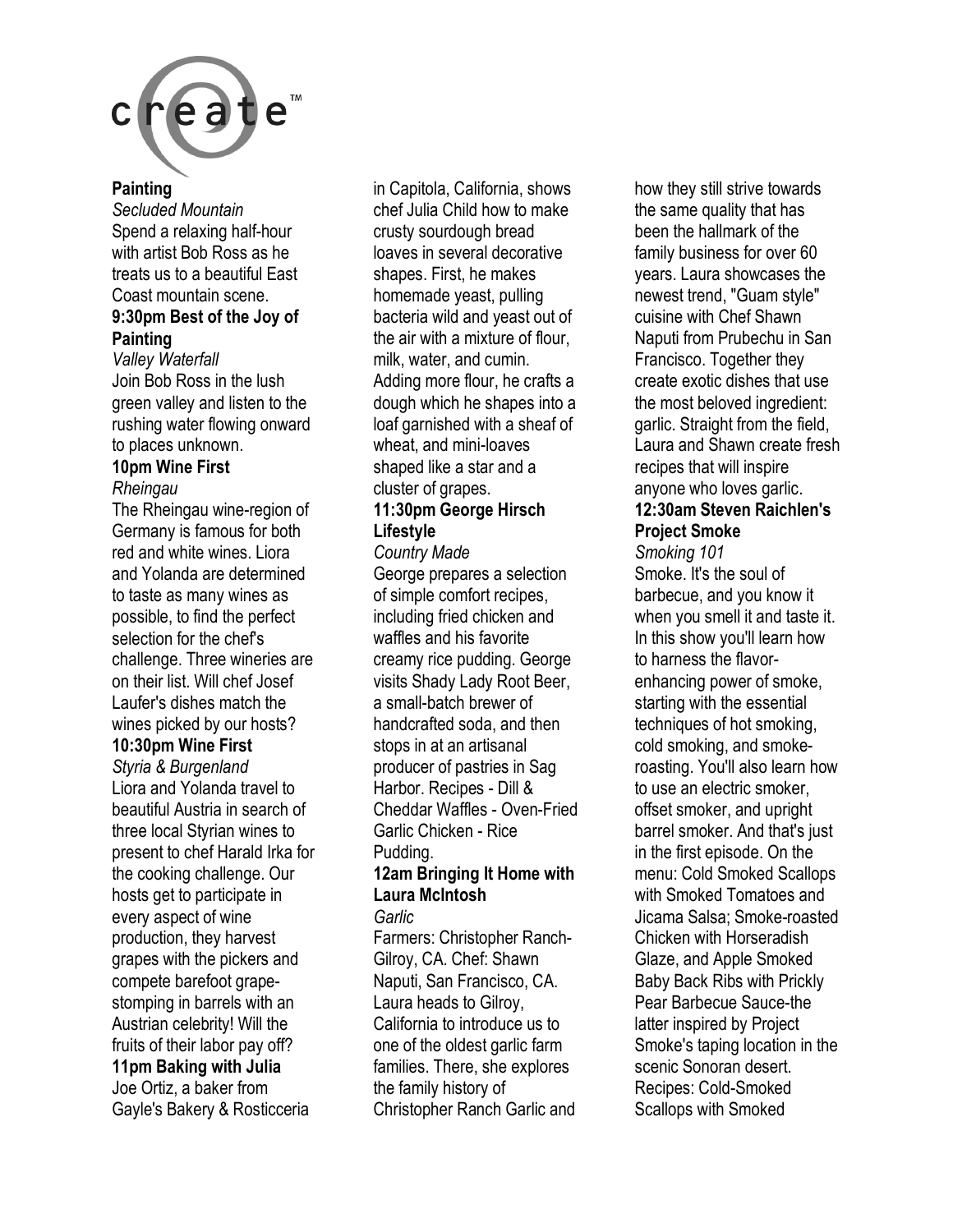

Tomatoes, Jicama-Mango Salsa; Smoke-Roasted Chicken with Horseradish Glaze; Apple-Smoked Ribs with Prickly Pear Barbecue Sauce.

#### *22 Sunday*  **8pm Legacy List with Matt Paxton**

*Home on the Range*  Norma's family has lived in the same West Texas farmhouse for over 100 years. It's filled with cherished antiques and loads of family memories, but Norma hasn't touched a thing since her mother passed away a few years ago. Matt and the team help the family clear out the clutter and the emotions as they say goodbye to the past and hello to their future farm.

#### **9pm Samantha Brown's Places to Love**

*Boston, Massachusetts*  Samantha takes to the Charles River joining the Boston University Women's Lightweight Rowing team and gets a taste of this celebrated sport. The Union Oyster House is considered America's oldest working restaurant. Here, Samantha learns the craft of shucking oysters with a master shucker, then speaks with owner Joseph Milano about the Union Oyster House's history and its legacy. Finding her roots, Samantha visits the New England Historic

Genealogical Society to investigate her lineage and meets with the VP of Research, who has done advanced research into Samantha's family surprising history. Along the Freedom Trail, Samantha visits the Old South Meeting House and learns about the importance of the building and its American Revolutionary roots as the planning place for the Boston Tea Party. Continuing on the Freedom Trail, Samantha visits Boston's North End and meets its local "Mayor" Frank DePasquale, who shows her around the neighborhood, which includes a visit to an authentic Italian Salumeria where they see how mozzarella is made. Roxbury is the heart of Boston's African American community and is also home to Hispanic, Caribbean, and Asian families. Samantha joins tour guide, Collin Knight, on a tour through the neighborhood where they discuss Dr. Martin Luther King, Jr.'s connection to Boston, then visit Frugal Bookstore, the only African American owned bookstore in Boston. At the Blossom Bar at Sichuan Garden, Samantha joins renown mixologist Ran Duan and his parents, who talk about their family moving to America from China when Ran was 3 then giving up their opera singing aspirations to instead open a Chinese Restaurant and how Ran elevated the businesses with his unique twist on it. **9:30pm Samantha Brown's** 

### **Places to Love**

*Lakes & Mountains of New Hampshire* 

Visiting her hometown state, Samantha arrives on Lake Winnipesaukee aboard the M/S Mount Washington and goes straight to Funspot, the world's largest arcade. Not only does she play her childhood favorite video games, but gets a chance to chat with legendary owner, Bob Lawton. From there, Samantha grabs a tasty bite at a wildly popular local farmto-table restaurant, aptly named Local Eatery. Samantha continues her tour of the Lakes Region by taking a loon-spotting cruise on Squam Lake, where she learns of the indigenous wildlife. Heading to the White Mountains Region, Samantha gets a sugar rush at Chutters, home of the world's longest candy counter, then takes a stroll through the remarkable town of Littleton, where she listens to a ukulele quartet perform at Northern Lights Music. Samantha concludes her trip with tea time at the historic Omni Mount Washington Resort, and a Cog Railway ride to the summit of Mount Washington State Park.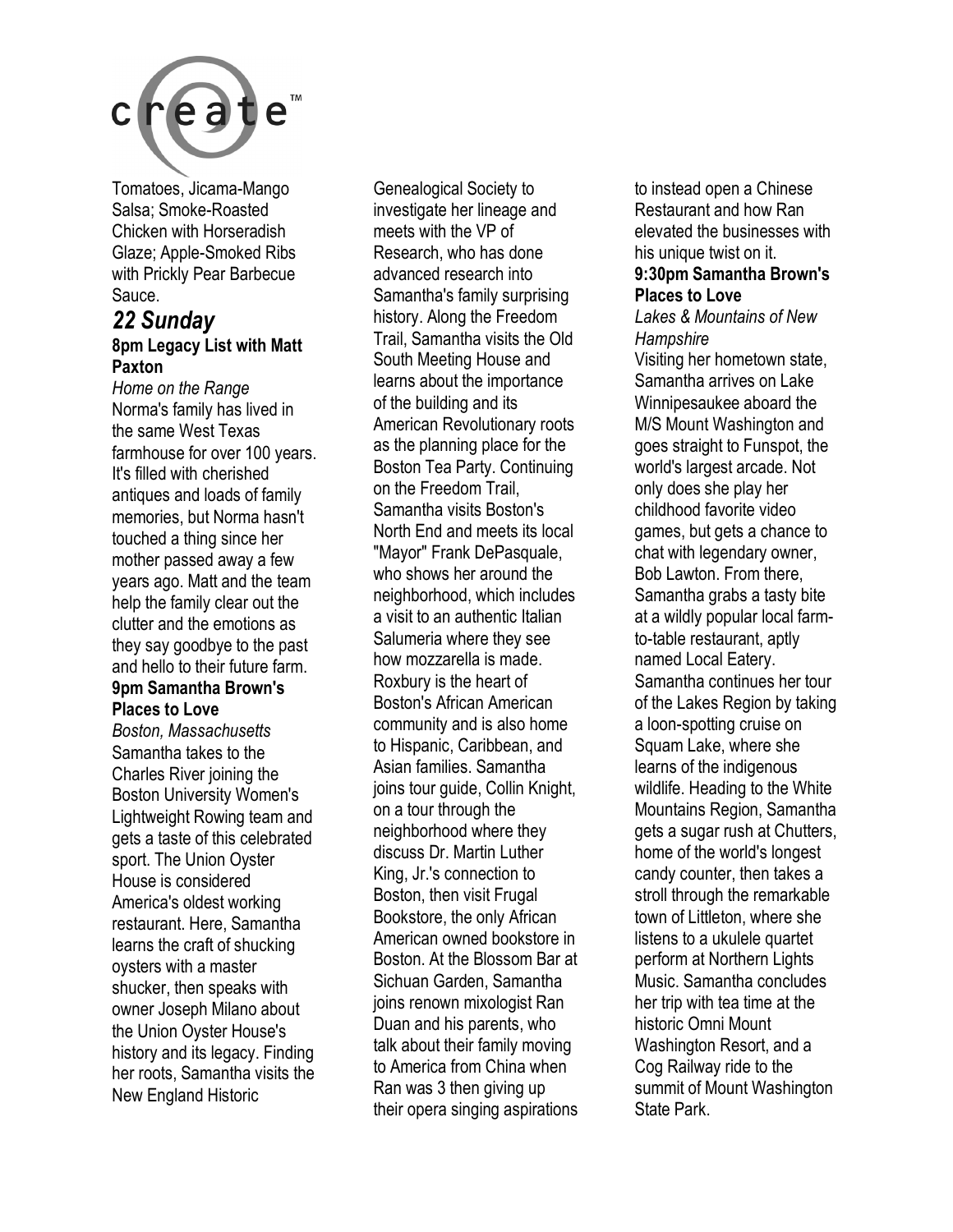

**10pm Wine First**  *Vienna & Lower Austria*  **10:30pm Wine First**  *Hardanger* 

Liora and Yolanda visit Hardanger in Norway to find out more about apples and hard cider, the wine of the north. Did you know that the fjord valley with its steep mountains create a microclimate perfect for growing fruits? Our hosts are eager to learn more about this, so they meet up with three apple-farmers to select three different ciders. Chef Steinar Rinaldo is ready for the chef's challenge. Will his dishes match the chosen ciders?

#### **11pm To Dine for with Kate Sullivan**

*David Copperfield - Magician. Location: Las Vegas, NV*  David Copperfield is described by Forbes magazine as the most commercially successful magician in history. Growing up in New Jersey, David started doing magic tricks at 10 years old and by 16 was teaching a class in magic at New York University. He now has 11 Guinness Book records and has been named a Living Legend by the US Library of Congress. Over a meal at David's favorite restaurant in Las Vegas, L'Atelier de Joel Robochon, David shares how he got started and more importantly

how he has remained so successful for so long with his sold-out acts, night after night in Las Vegas. We talk innovation, creativity, and the psychology of being a "master of illusion."

#### **11:30pm Lidia's Kitchen**

*Mastering Simplicity*  Italian cuisine is known for seasonal ingredients and simple techniques. In today's episode, Lidia will share recipes that master simplicity: Sausages with Fennel & Olives; Orange and Red Salad and a delicious "Almost a Tiramisu" recipe.

#### **12am Christopher Kimball's Milk Street Television**

*Middle East Classics*  In this episode, Christopher Kimball and Milk Street cook Lynn Clark show the secret to making perfect puffed pita bread at home. Milk Street cook Catherine Smart demonstrates how to make sumac-spiced chicken (musakhan), and Milk Street cook Rayna Jhaveri teaches how to apply Middle Eastern flavors to salad with a recipe for fattoush.

#### **12:30am America's Test Kitchen from Cook's Illustrated**

*Two Classic Pastas*  Test cook Keith Dresser makes host Bridget Lancaster the ultimate Pork, Fennel and Lemon Ragu with Pappardelle. Then, tasting expert Jack Bishop

challenges host Julia Collin Davison to a tasting of fontina cheese. Finally, test cook Becky Hays shows Julia how to make the best Pasta with Eggplant and Tomatoes (Pasta alla Norma).

### *23 Monday*

#### **8pm America's Test Kitchen from Cook's Illustrated**

*Summer Picnic Party*  In this episode, test cook Dan Souza and host Julia teach viewers how to make the ultimate Grilled Chicken Thighs. Tasting expert Jack Bishop then challenges Bridget to a fresh mozzarella tasting, and gadget critic Lisa McManus reviews popsicle molds. Next, test cook Keith Dresser makes Bridget a foolproof Italian Pasta Salad.

#### **8:30pm Roadfood**

*NYC/Little Dominican Republic: Tres Golpes*  Little Dominican Republic, located in Washington Heights, is a microcosm of the Dominican community in Manhattan, NY. This community is vibrant and truly alive with Dominican cuisine and culture, with beloved dishes like camarones al horno, chicharrones, tres golpes and mangu.

#### **9pm Samantha Brown's Places to Love**

*Louisville & Bourbon County, Ky* 

Kentucky is synonymous with Bourbon. At Buffalo Trace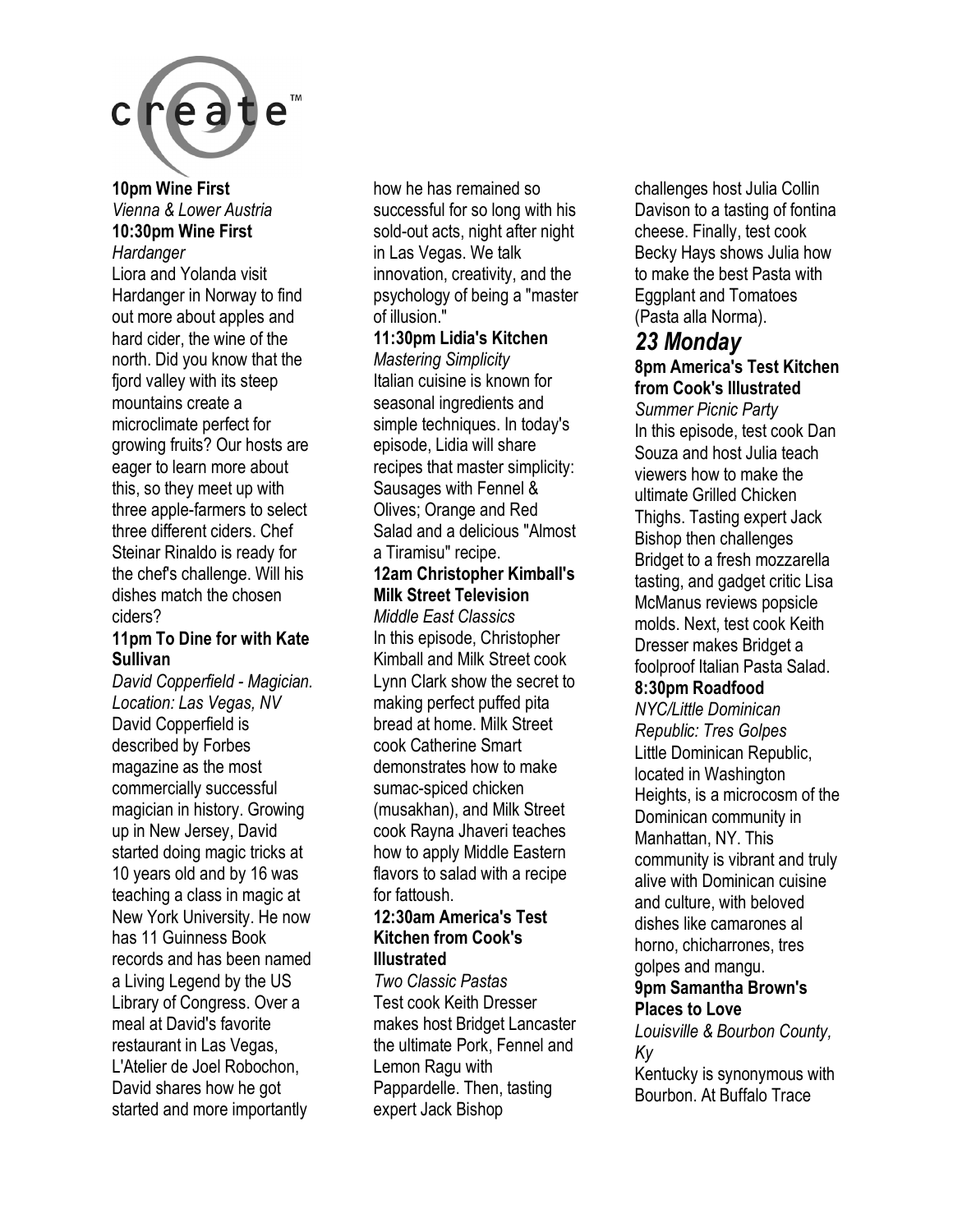

Distillery, Samantha talks all things Bourbon with third generation employee, Freddie Johnson, including the history of Bourbon and how it got named. Visiting the Bernheim Arboretum & Research Forest, Samantha learns how German immigrant Isaac W. Bernheim in 1929 used his fortune from Bourbon to buy this land and give it back to the people of Kentucky, and how art has always been an important mission of the Forest. Amongst the 50 oldest business in the USA and the oldest in Kentucky, Stoneware & Co. is the next stop for Samantha, where she learns about the process of making stoneware from Master Mold-Maker Ngoc Phan. At Old Friends Thoroughbred Retirement Farms, Founder Michael Blowen shares with Samantha how he first got into horse racing and how that evolved to his current mission to saves these horses. They visit various resident horses, including 1997 Kentucky Derby and Preakness winner Silver Charm. The Muhammad Ali Center celebrates the life of the Louisville-born and "greatest of all time" boxer. Here, Samantha and Laura Douglas discuss Muhammad growing up in Louisville, becoming the greatest fighter ever, his huge personality and his focus on

humanitarian work after fighting - including what the center does for the community now. In Bardstown, aka the "Bourbon capital of the world", Samantha meets Jamar, a local Bourbon expert, who explains why Bardstown is considered "the Napa Valley of Bourbon" and takes her to Bardstown Bourbon, where they sample 3 different whiskeys and talk about the history of Bourbon. Finishing off her trip, Samantha re-joins Jamar at his favorite Bourbon bar, Bourbons Bistro, along with his Bourbon club friends as they chat, sample Bourbon and sit by the fire.

#### **9:30pm Samantha Brown's Places to Love**

*Asheville, North Carolina*  Samantha kicks off her visit with a drive through the Blue Ridge Mountains, then stops off at a Pop-Up Mini Fair and talks with local artists. At the Biltmore, Samantha takes a tour with Director of Horticulture Parker Andes and geeks out on Frederick Law Olmsted, who designed the grounds of this historic estate and is considered the father of American Landscape Architecture. From there, Samantha dives into a spirit tasting and learns firsthand how every small batch made at the Eda Rhyne Distillery incorporates the Asheville terroir into its one-of-a-kind

Southern Appalachia spirits. Eagle and Market Streets, known as The Block, were the heart of the African American community in Asheville. Samantha tours this historic Block with Guide DeWayne Barton, who discusses the history, future and resilience of the African-American community in Asheville. Along their tour, Samantha visits Noir Collective and meets self-taught Artist Jenny Pickens, who is giving back to her community with her art and paying homage to her ancestors and heritage. At Chai Pani, Samantha learns about spice varieties from renowned self-taught Chef Meherwan Irani, while digging into his favorite Indian street food dishes. With music on her mind, Samantha meets Founder/Producer/Musician Gar Ragland at Citizen Vinyl, where he is laying down a music track for Asheville Artist, Alexa Rose. They then tour the historic space that houses not only a recording studio but also a record pressing facility, cafe, bar, analog art and record store. **10pm Rick Steves' Europe**  *French Alps and Lyon*  After exploring the proud cuisine capital of Lyon which, at least in its own

mind, rivals Paris - we head for Chamonix, in the shadow of Europe's tallest peak: Mont Blanc. With the classic alpine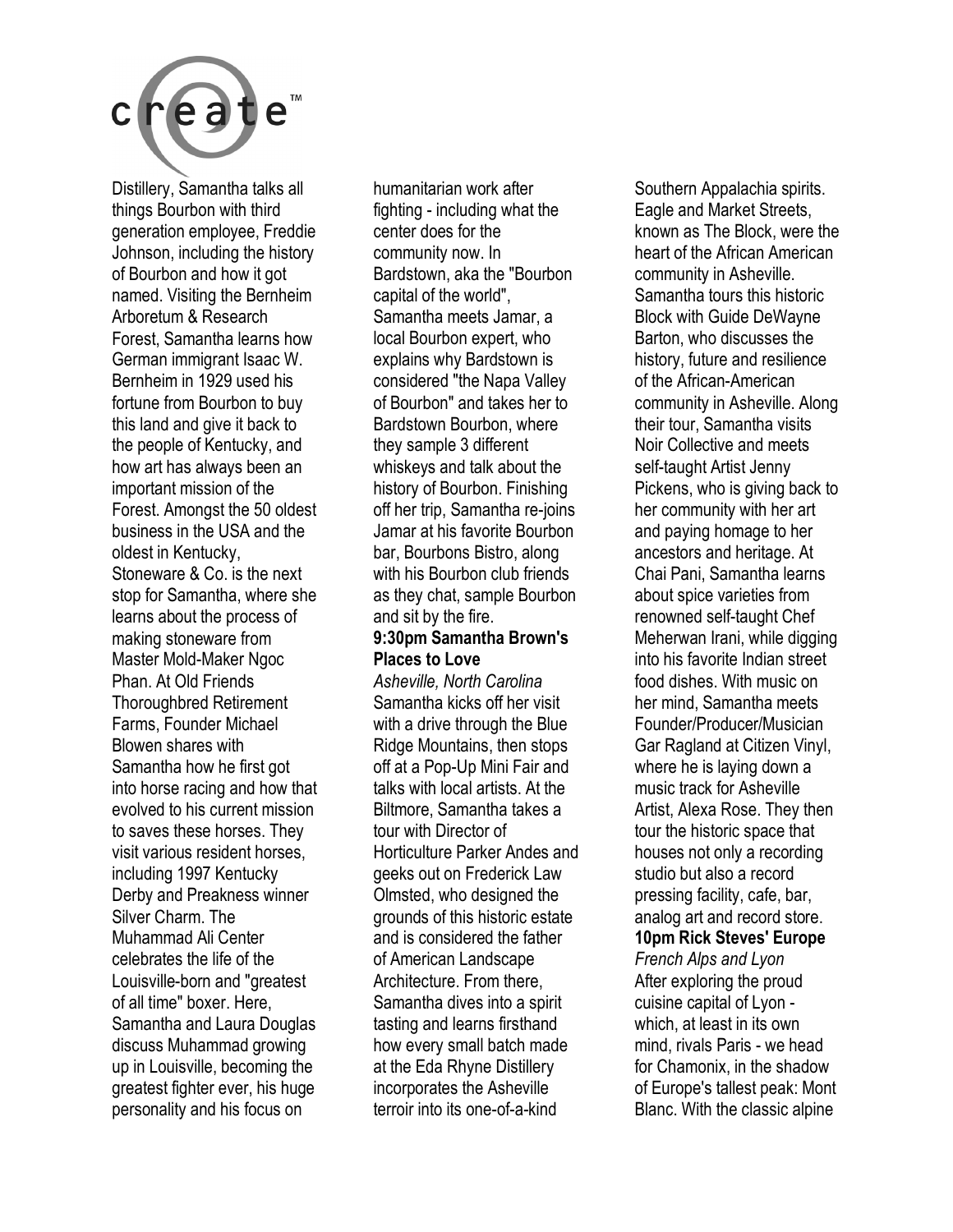

resort as our springboard, we make some high-altitude cheese, then ride the lift up to Aiguille du Midi and over to the border of Italy. And we hike the Tour du Mont Blanc the trail that circles that iconic mountain.

#### **10:30pm Family Travel with Colleen Kelly**

*Discovering Chickasaw Country, Oklahoma - Family Style* 

Colleen joins local families to explore the rich history and culture of Chickasaw Country in Oklahoma. They learn the significance of the traditional stomp dance, try their hand at a game of stickball and even taste some authentic Chickasaw and local cuisine. One of the most delicious treats in the area? One-of-akind fried pies at Arbuckle Mountain. As Colleen submerges herself in the Chickasaw culture, she not only creates lasting, fun memories, but she also learns about the history of the Chickasaw people.

#### **11pm Ireland: County By County (Create)**

*Ireland County By County - Leitrim* 

Join Ciara Whelan as she skippers a cruiser down the River Shannon, visits the birthplace of Margaret of New Orleans, has a chat with a local historian in the stunning Lough Rynn Castle and enjoys a traditional music

session. This episode takes us inland, visit the very best of what Leitrim has to offer from the comfort of your living room with Create's Ireland: County by County.

#### **11:30pm Best of the Joy of Painting**

*Cypress Swamp*  Hidden far from sight are the lovely cypress trees and birds of the South. Travel with Bob Ross and catch a glimpse of rare beauty!

#### **12am Roadfood**

*NYC/Little Dominican Republic: Tres Golpes*  Little Dominican Republic, located in Washington Heights, is a microcosm of the Dominican community in Manhattan, NY. This community is vibrant and truly alive with Dominican cuisine and culture, with beloved dishes like camarones al horno, chicharrones, tres golpes and mangu.

#### **12:30am America's Test Kitchen from Cook's Illustrated**

*Summer Picnic Party*  In this episode, test cook Dan Souza and host Julia teach viewers how to make the ultimate Grilled Chicken Thighs. Tasting expert Jack Bishop then challenges Bridget to a fresh mozzarella tasting, and gadget critic Lisa McManus reviews popsicle molds. Next, test cook Keith Dresser makes Bridget a foolproof Italian Pasta Salad.

#### *24 Tuesday*  **8pm Christopher Kimball's Milk Street Television**

*The Art of Japanese Cooking*  Christopher Kimball visits Japanese cooking instructor Sonoko Sakai to learn some of her favorite dishes to make at home. First, it's Japanese-Style Chicken and Vegetable Curry, taking inspiration from Sonoko's homemade curry powder blend. Then, we bake Japanese Milk Bread, a fluffy, slightly sweet and finetextured loaf. Finally, we prepare a quick, refreshing side of Daikon-Carrot Salad with Sesame and Lemon.

#### **8:30pm Roadfood**

*Rhode Island: Calamari*  Ever heard of a state appetizer? Unless you live in Rhode Island, the answer is likely no, as this tiny state is the first -- and only -- to pursue this particular display of state pride. But the story of the calamari industry in Rhode Island is surprisingly rich, with many layers to bite into.

#### **9pm Samantha Brown's Places to Love**

*Genesee River Valley, Ny*  At the Abbey of the Genesee, Samantha talks with Father Isaac about the history of the Abbey and the popular Monks' Bread that the church's Trappist monks have been producing since the 1950's to help support the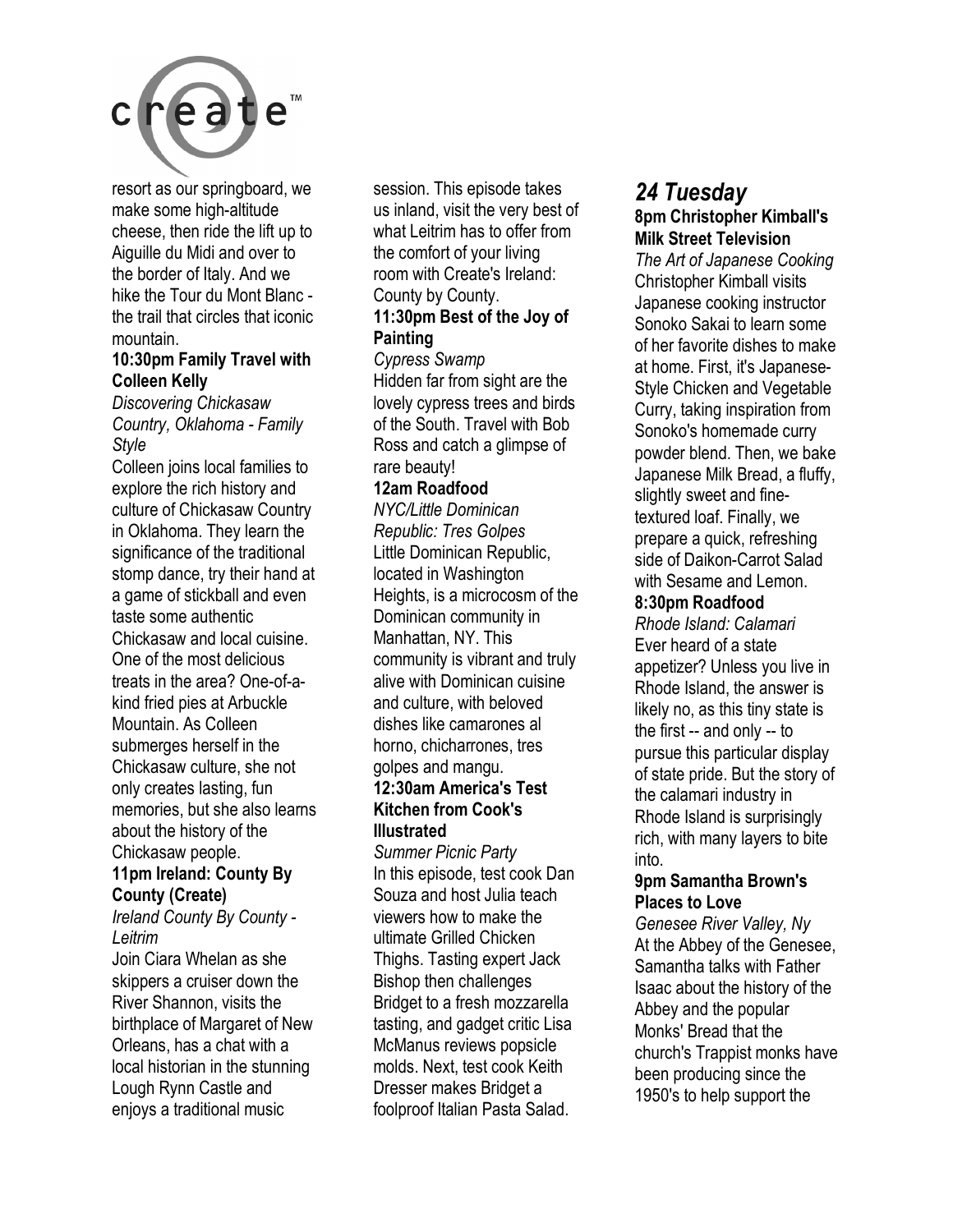

Abbey. In Mount Morris, Owner/Chef Melanie Alvarez Santiago welcomes Samantha to Boriken Restaurant, where they sample authentic Puerto Rican dishes and discuss Chef's move to the area from Puerto Rico in 2017 with nothing to her name. Exploring the "Grand Canyon of the East", Samantha takes in the sights of Letchworth State Park and its three major waterfalls along the Genesee River. Within the Park, Samantha discovers the Autism Nature Trail (ANT) and talks with Co-Founder Gail Serventi about this new recreational trail designed specifically to allow visitors with autism and other developmental disabilities to push boundaries, explore new activities and develop skills. Finishing her hike, Samantha then meets Jen Hackett and her service dog, Algonquin, who may be the first dog trained specifically for autistic children. Artist Shawn Dunwoody then welcomes Samantha to his Community Paint Day, where they join volunteers of all ages to paint a public mural that Shawn designed. At the 19th-century living Genesee Country Village & Museum, Samantha crafts a bucket with a local cooper and discusses the museum being the largest and most comprehensive

collection of buildings in New York State and third largest in the US. Finishing off her trip, Samantha takes in the Peony Tree Festival at Linwood Gardens, where she talks about travel and living in the Genesee River Valley with her friend, Travel-Blogger, Carol Cain.

#### **9:30pm Samantha Brown's Places to Love**

*The Southern Finger Lakes, Ny* 

At the Corning Museum of Glass, Samantha starts off her visit to Crystal City by learning about the history of glass and why Corning is the center of the glass world. She then takes a stroll through Corning's Gaffer District, and meets master engraver Max Erlacher at his Steuben glass collection shop. Heading to Bath, Samantha discovers the Betty Kay Bake Shop and their tasty "English-cut" donuts, and goes on a cemetery tour with the "cemetery lady" which concludes at the historic First Presbyterian Church of Bath, a certified Tiffany glass sanctuary. At the Glenn H. Curtiss Museum, Samantha learns all about this littleknown American treasure, "the founder of the American Aircraft Industry". Taking a stroll along the Finger Lakes, Samantha finds out why this region is highly recognized by their wines at the Dr.

Konstantin Frank Winery. **10pm Rick Steves' Europe**  *Germany's Fascist Story*  Traveling across Germany, we learn how fascism rose and then fell, taking millions of people with it. Visiting actual locations - from Munich to Nurnberg to Berlin - we trace the roots of Nazism in the aftermath of World War I, when masses of angry people were enchanted by Hitler. We explore the totalitarian society Hitler built, and see the consequences: genocide and total war. Learning from Germany's fascist story, we can recognize that hateful ideology as well as the tricks of wannabe dictators in our own age.

#### **10:30pm Joseph Rosendo's Travelscope**

*Taiwan - Iron Pathways to Adventure - Part 2*  Joseph continues his Taiwan Rail Adventure. As he rides the rail system he finds natural and cultural adventures that entertain, educate and enchant the traveler. Along with Taiwan's natural beauty, cultural richness and colorful history, Joseph learns that rather than demolish the old, the Taiwanese are repurposing outdated train stations, rail lines and the remnants of industries the rails once supported in order to serve Taiwan's ever-growing and changing population in new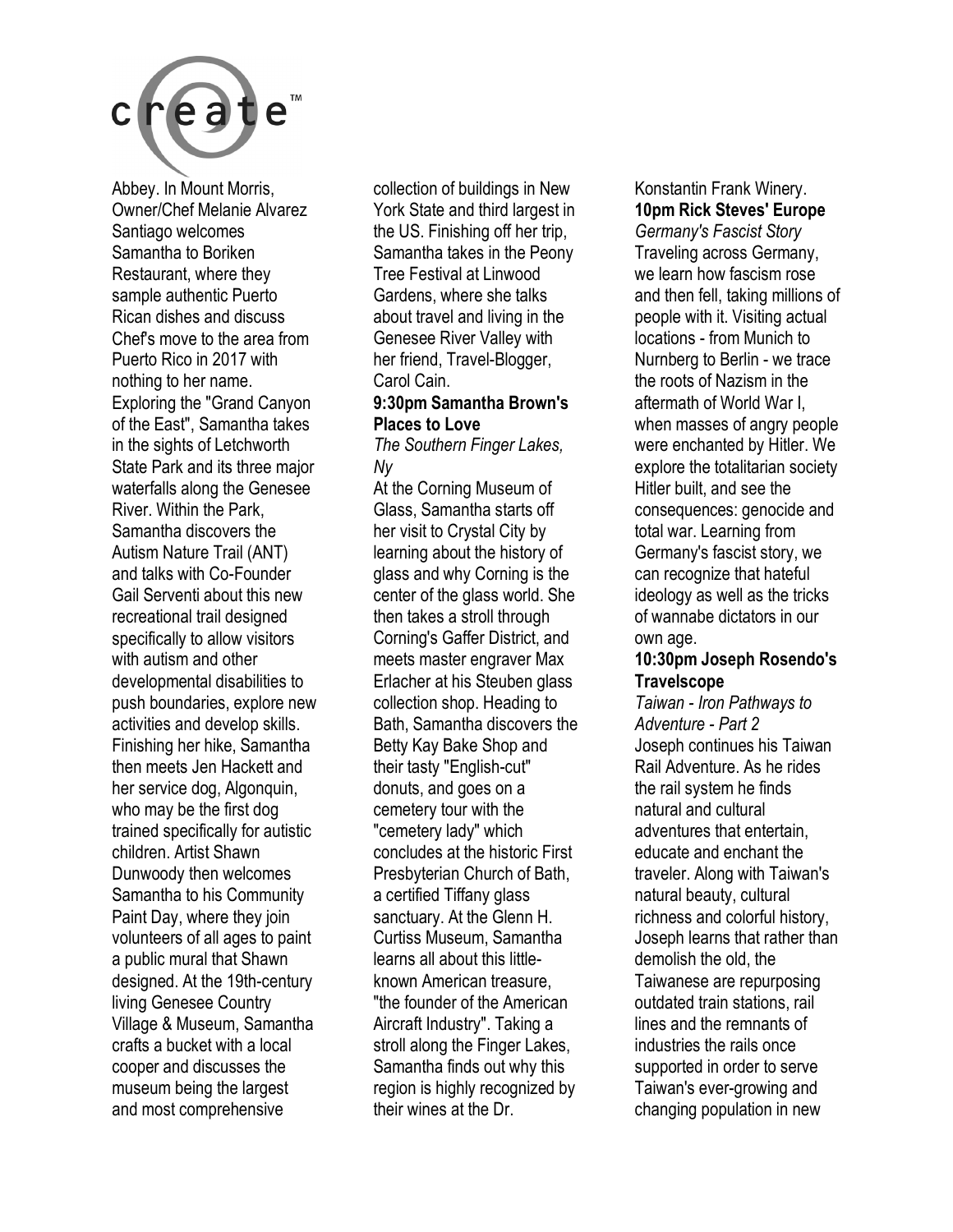

ways. It only goes to prove that there is, indeed, no end to the surprising, enlightening, exhilarating and heartwarming experiences that can be had when visiting this beautiful island nation.

#### **11pm At One with Nature: National Parks of Japan**  *Aso-Kuju*

#### **11:30pm Best of the Joy of Painting**

*Bubbling Mountain Brook*  Bob Ross develops a grand Western theme complete with mountain range and clear rippling brook.

#### **12am Roadfood**

*Rhode Island: Calamari*  Ever heard of a state appetizer? Unless you live in Rhode Island, the answer is likely no, as this tiny state is the first -- and only -- to pursue this particular display of state pride. But the story of the calamari industry in Rhode Island is surprisingly rich, with many layers to bite into.

#### **12:30am Christopher Kimball's Milk Street Television**

*The Art of Japanese Cooking*  Christopher Kimball visits Japanese cooking instructor Sonoko Sakai to learn some of her favorite dishes to make at home. First, it's Japanese-Style Chicken and Vegetable Curry, taking inspiration from Sonoko's homemade curry powder blend. Then, we bake Japanese Milk Bread, a fluffy,

slightly sweet and finetextured loaf. Finally, we prepare a quick, refreshing side of Daikon-Carrot Salad with Sesame and Lemon.

#### *25 Wednesday*  **8pm Lidia's Kitchen**

*Salt Your Pasta Water!*  It's pasta time again, so don't forget to salt the pasta water, save it, and sauce your pasta the way the Italians do! In this episode, Lidia prepares a Pasta Primavera "New School" with creamy pesto loaded with fresh vegetables. She then shares a family culinary moment with grandson, Ethan, as he talks about his recent preparation of her Penne with Vodka Sauce. Lidia's last recipe demonstration is a green and delicious pasta dish starring Cavatappi with Asparagus and Spinach Pesto.

#### **8:30pm Roadfood**

*Chicago, IL: BBQ*  African American influence in Chicago cannot be overstated, stretching from music to food to much more. Jazz and Blues, as well as South Side BBQ -- a style of barbeque only found in a handful of restaurants in Chicago -- are just a few examples of how African American culture has shaped the Windy City. **9pm Samantha Brown's** 

#### **Places to Love**

*Colorado Springs, Colorado* 

Colorado Springs is branding itself "Olympic City USA". Kicking off her visit with that theme, Samantha explores the interactive US Olympic & Paralympic Museum with Paralympian and Silver-Medal Winner John Register, where she competes in various Olympic sports and learns about John's personal story. At the Colorado Wolf and Wildlife Center, Samantha meets Founder Darlene Kobobel and interacts with Mexican Grey Wolves, and discusses the Centers' mission of providing a home to Mexican Grey Wolves and Swift Foxes. From there, Samantha samples Chef Brother Love's creative take on dumplings at his new concept restaurant, Lucky Dumpling. Taking a hike, Samantha explores Garden of the Gods, one of the most incredible geological wonders of the world, with Geologist, Jay Temple. At Atrevida Beer Co., Samantha hangs with "Bold, Daring, Audacious" Head Brewer Jess Fierro, the first Latina Brewery Owner and Head Brewer in Colorado. Their motto: "Diversity, it's on tap!" Samantha returns to an old favorite grand hotel, The Broadmoor, where she secretly replaces her photo on their Wall of Fame with an updated portrait. In Manitou Springs, Samantha visits the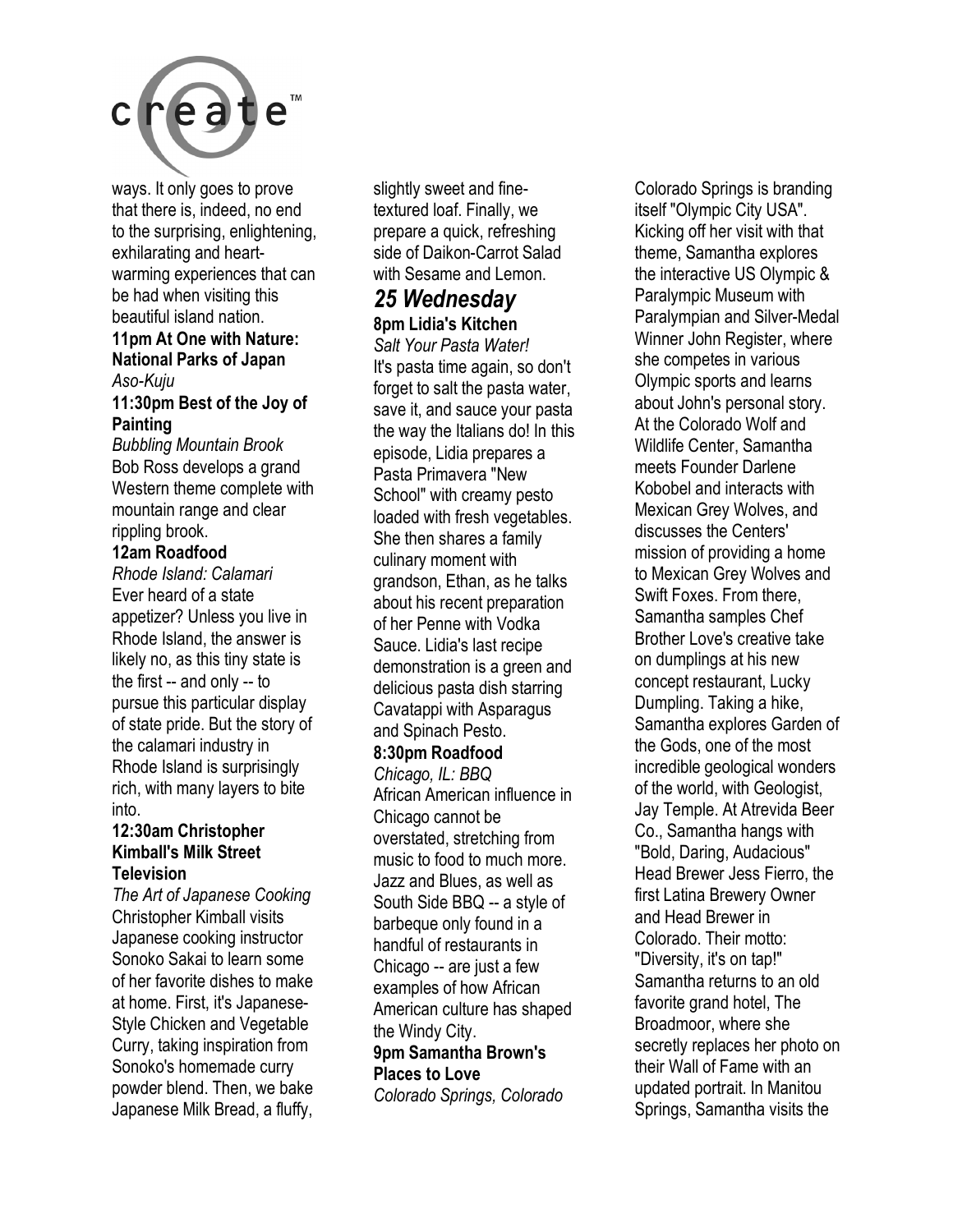

famous mineral springs and stops off at the Colorado Ski Furniture shop, who repurpose old skis and snow boards into quality handcrafted furniture. No visit to Colorado Springs is complete without visiting Pikes Peak "America's Mountain". Samantha rides the Cog Railway to the summit of Pikes Peak, and takes in the magnificent views at 14,115 feet above sea level.

#### **9:30pm Samantha Brown's Places to Love**

*Greater Palm Springs, Ca*  What Art Deco is to Miami is what Mid-Century Modern is to Palm Springs. Samantha finds this out first-hand by taking a tour of several iconic homes built in this style, then visits Gypsyland, a local furniture shop that specializes in period furniture. Golf is hugely popular in Palm Springs, but FootGolf? Samantha learns all about this new international sport and gets a chance to put her foot into it. At The Living Desert Zoo and Gardens, Samantha volunteers to help assemble some of the unique enrichment meals with an Animal Care Curator. From there, Samantha gets a tutorial in stunt driving, and takes it to the course, doing a reverse J-turn, and "drifting" in watery conditions. Slowing down the pace, Samantha visits Shields Date Garden,

talks to a "Palmero" about intricacies of pollenating date trees and finishes off with a world famous date shake. Finally, Samantha ventures out to the historic Joshua Tree National Park, where she meets with a charismatic Park Ranger and gets a chance to soak in the beauty of this treasured Park.

#### **10pm Rick Steves' Europe**  *Egypt's Cairo*

Teeming Cairo, straddling the Nile, is the capital of Egypt and one of the leading cities of the Muslim world. With 20 million people, greater Cairo pulses with energy. We explore the back streets on a tuk-tuk, drop in on a mosque, haggle with a gauntlet of eager merchants, bake some pita bread, help chisel a tombstone, marvel at King Tut's gold, greet the ancient Sphinx, and climb into the center of the greatest pyramid.

#### **10:30pm Travels with Darley**

*Culpeper, Virginia*  Explore history, culture, nature and great food and drinks in Virginia's Piedmont. From the small town of Culpeper, Virginia, learn about Civil War history at Brandy Station Battlefield and the Graffiti House, visit James Madison's Montpelier, try local wine and moonshine, hike along the Appalachian Trail in Shenandoah National

Park and cycle country roads. **11pm Bare Feet with Mickela Mallozzi**  *Puglia, Italy* 

Mickela kicks off her DNA journey in Puglia, the region in the heel of the Italian boot, to learn one of the most ancient dances from Italy, la pizzica.

#### **11:30pm Best of the Joy of Painting**

*Enchanted Falls Oval*  Create this extraordinary cascading water scene with Bob Ross and discover the magic of his special painting style.

#### **12am Roadfood**

*Chicago, IL: BBQ*  African American influence in Chicago cannot be overstated, stretching from music to food to much more. Jazz and Blues, as well as South Side BBQ -- a style of barbeque only found in a handful of restaurants in Chicago -- are just a few examples of how African American culture has shaped the Windy City.

### **12:30am Lidia's Kitchen**

*Salt Your Pasta Water!*  It's pasta time again, so don't forget to salt the pasta water, save it, and sauce your pasta the way the Italians do! In this episode, Lidia prepares a Pasta Primavera "New School" with creamy pesto loaded with fresh vegetables. She then shares a family culinary moment with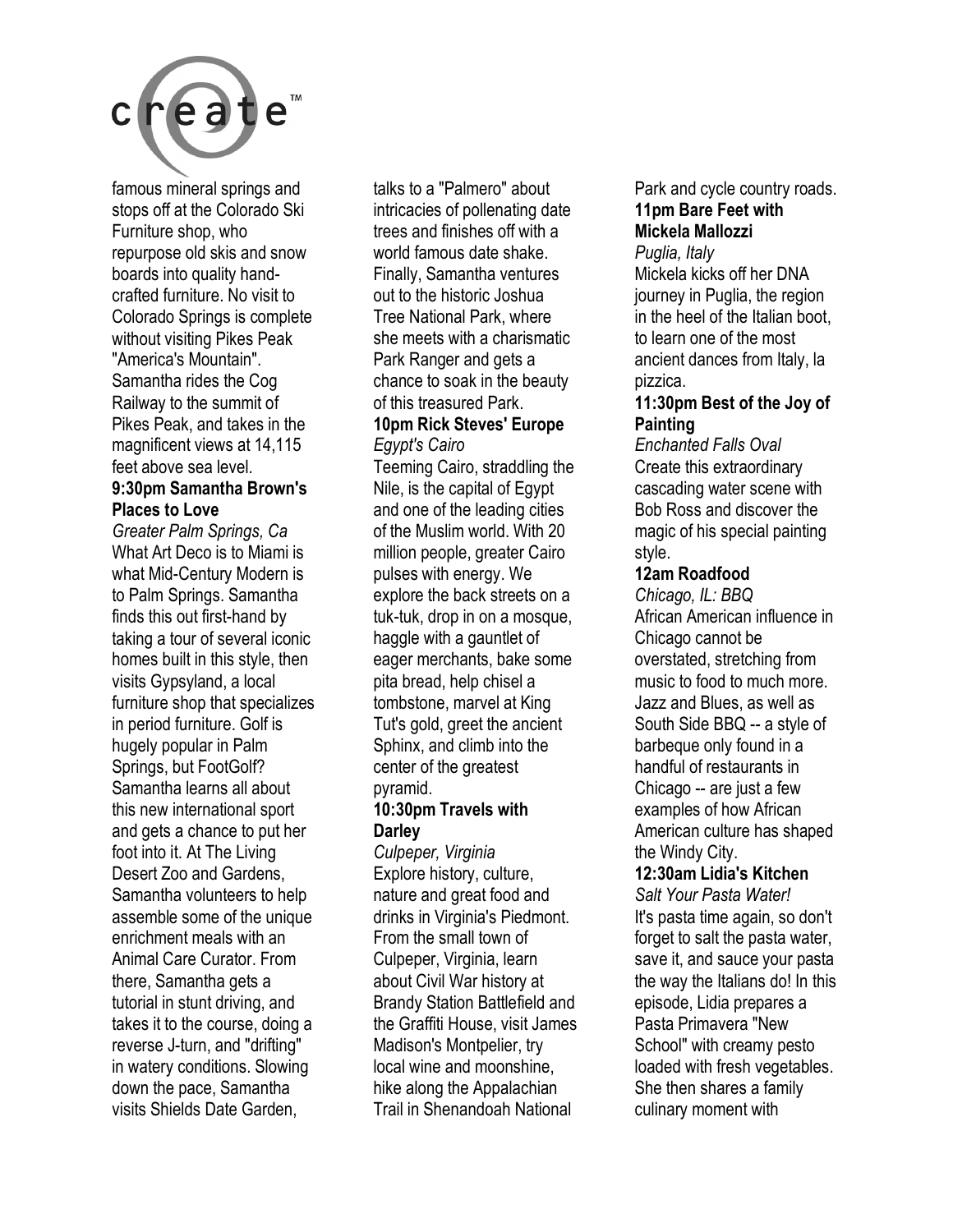

grandson, Ethan, as he talks about his recent preparation of her Penne with Vodka Sauce. Lidia's last recipe demonstration is a green and delicious pasta dish starring Cavatappi with Asparagus and Spinach Pesto.

#### *26 Thursday*  **8pm Christopher Kimball's Milk Street Television**

*Tuesday Night Mediterranean*  In this episode, we learn three recipes inspired by the flavors of the Mediterranean. First, we make Provencal Braised Chicken elevated by fresh fennel, white wine, orange zest and saffron. Then, we prepare Sardinian Herb Soup with Fregola and White Beans, a hearty and herbal dish introduced to us by Chef Luigi Crisponi. Finally, it's a Spanish Shrimp & Chickpea Stew where a combination of smoked and sweet paprika adds deep color and earthy complexity.

#### **8:30pm Roadfood**

*Brownsville, TX: Tacos* Brownsville, Texas, on the border of Mexico, is where you'll find some of the best tacos in the U.S., both in variety and quality. It's also a place where border politics have direct and immediate consequences, and where Elon Musk built a launch site for Space X rockets to Mars. How do tacos reflect such a diverse place?

### **9pm Samantha Brown's Places to Love**

*San Antonio, Texas*  Samantha gets a taste of authentic Mexican carnitas and talks with James Beardnominated Chef Alejandro Paredes at his counter-serve stand, Carnitas Lonja. At the San Antonio River Walk, Samantha enjoys an alternative view of the downtown area by kayaking it with the founder of Mission Kayak, who was forced to retire from the Air Force after a debilitating accident and began kayaking as part of physical therapy. The Mission Reach project provides walking trails and bike paths, and will use portals to connect the San Antonio River to the four historic missions along the river. Samantha tours several of its stops including a visit to Mission Concepcion and learns the history of the river and the impact of this urban ecosystem restoration project. Getting a taste for something unexpected, Samantha enjoys a traditional fresh-made Mexican Michelada and talks art with Art Curator, Jeff Wheeler, then speaks with legendary Tejano musician, Santiago Jimenez Jr., before he performs a live concert underneath Echo Bridge along the San Antonio River. Visiting Dos Carolinas, Samantha joins

owner/designer, Caroline Matthews, at her design headquarters and manufacturing facility, to see authentic and handmade guayaberas being created and learns about the process of making these fashionable men's shirts. Samantha then gets a personal tour of Mission San Jose from Epifanio & Gloria Hernandez, who talk about the importance of missions and history of the Indigenous Mission people, which includes Epifanio's family who lived in the mission some 200 years ago. At Pharm Table, Samantha joins native San Antonian, Chef Elizabeth Johnson, for some culinary medicine, and learns about San Antonio being designated as a UNESCO "Creative City of Gastronomy" site - one of only two cities in the United States to receive such a designation. At Bracken Cave, Samantha visits an extraordinary bat cave that houses a maternity colony of over 20 million mother and baby bats, and then watches them emerge at sunset and take flight into the night. **9:30pm Samantha Brown's Places to Love** 

*Hill Country, Texas*  There is a big difference between Texas and Texas Hill Country, and Samantha finds this out quickly when she takes to the road exploring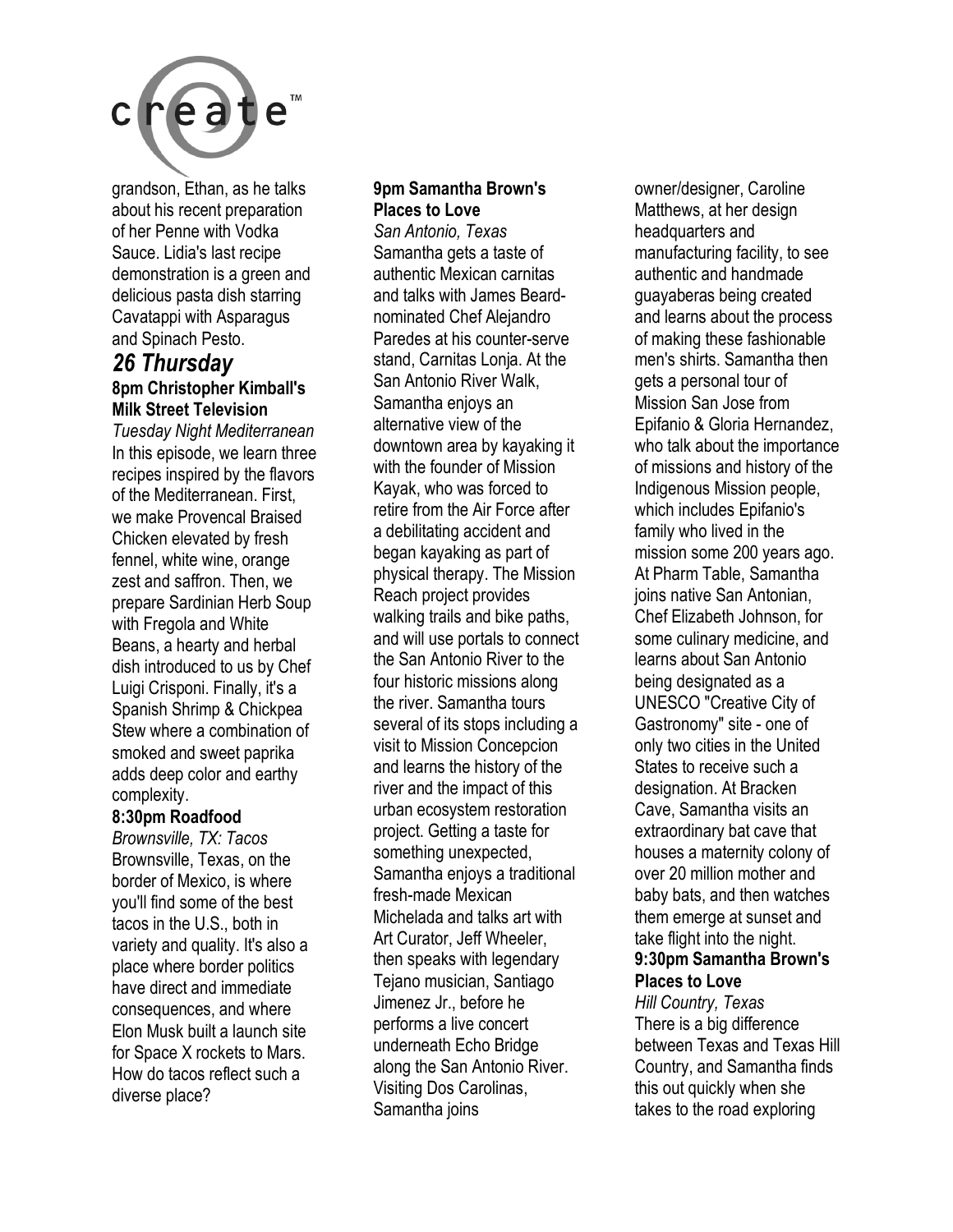

these legendary lands in search of her favorite wildflower, the Texas bluebonnet. In her quest, Samantha visits a wildflower seed farm that produces fields of stunning wildflowers, gets to taste fine cuisine at a farmto-table German bistro and discovers a tucked-away weingarten serving locally produced Hill Country wines. Back on the road, Samantha frequents the oldest bakery in Texas, made famous for its 100-year strudel recipe, and finally Samantha gets to shake a leg -arriving at historic Gruene Hall, Texas' oldest dance hall.

#### **10pm Rick Steves' Europe**

*Egypt's Nile, Alexandria, and Luxor* 

Exploring the Nile Valley from north to south, we see the highlights of Egypt. In the fabled city of Alexandria, we venture through a market wonderland, smoke a shisha, and stroll a Mediterranean promenade. In Luxor, we explore the pharaohs' tombs and temples before sailing on a timeless felucca. Then we kick back on a riverboat cruise, enjoying iconic views of palm trees, minarets, and rustic villages. Our finale: Ramesses II's magnificent temple at Abu Simbel. **10:30pm Joseph Rosendo's Travelscope** 

*Uncovering South Korea*  On Joseph's first visit to

Korea, he discovers that while the capital city of Seoul's modern skyline and prosperity are impressive, it's Korea's extraordinary history, traditions and customs that are the cornerstones of its culture. During his South Korea adventure he finds ancient treasures, surprising natural beauty, exciting foods, spiritual experiences and heart-warming welcomes. From Seoul's five royal palaces, traditional markets, hip shopping malls and avenues to the city's many Buddhist temples and historic neighborhoods, wherever he goes and whatever he does something fascinating awaits. In addition, his excursion from the capital to the Korean Demilitarized Zone illustrates the Korean's ability of rising from the ashes time and time again and their knack for making miracles. **11pm Central Florida Roadtrip (Create)**  Central Florida Roadtrip

makes some spooky stops at haunted spots! From the world famous "Psychic Capital of the World" to the Ghost Tours of Sanford, we'll take a trip through Central Florida's paranormal past and hear some unbelievable stories along the way. **11:30pm Best of the Joy of** 

#### **Painting**

*Windy Waves*  Bob Ross creates palm trees yielding to the stiff sea breezes as a sky of ominous clouds looms in the background.

#### **12am Roadfood**

*Brownsville, TX: Tacos*  Brownsville, Texas, on the border of Mexico, is where you'll find some of the best tacos in the U.S., both in variety and quality. It's also a place where border politics have direct and immediate consequences, and where Elon Musk built a launch site for Space X rockets to Mars. How do tacos reflect such a diverse place?

#### **12:30am Christopher Kimball's Milk Street Television**

*Tuesday Night Mediterranean*  In this episode, we learn three recipes inspired by the flavors of the Mediterranean. First, we make Provencal Braised Chicken elevated by fresh fennel, white wine, orange zest and saffron. Then, we prepare Sardinian Herb Soup with Fregola and White Beans, a hearty and herbal dish introduced to us by Chef Luigi Crisponi. Finally, it's a Spanish Shrimp & Chickpea Stew where a combination of smoked and sweet paprika adds deep color and earthy complexity.

### *27 Friday*

**8pm America's Test Kitchen from Cook's Illustrated**  *Latin Comfort Food*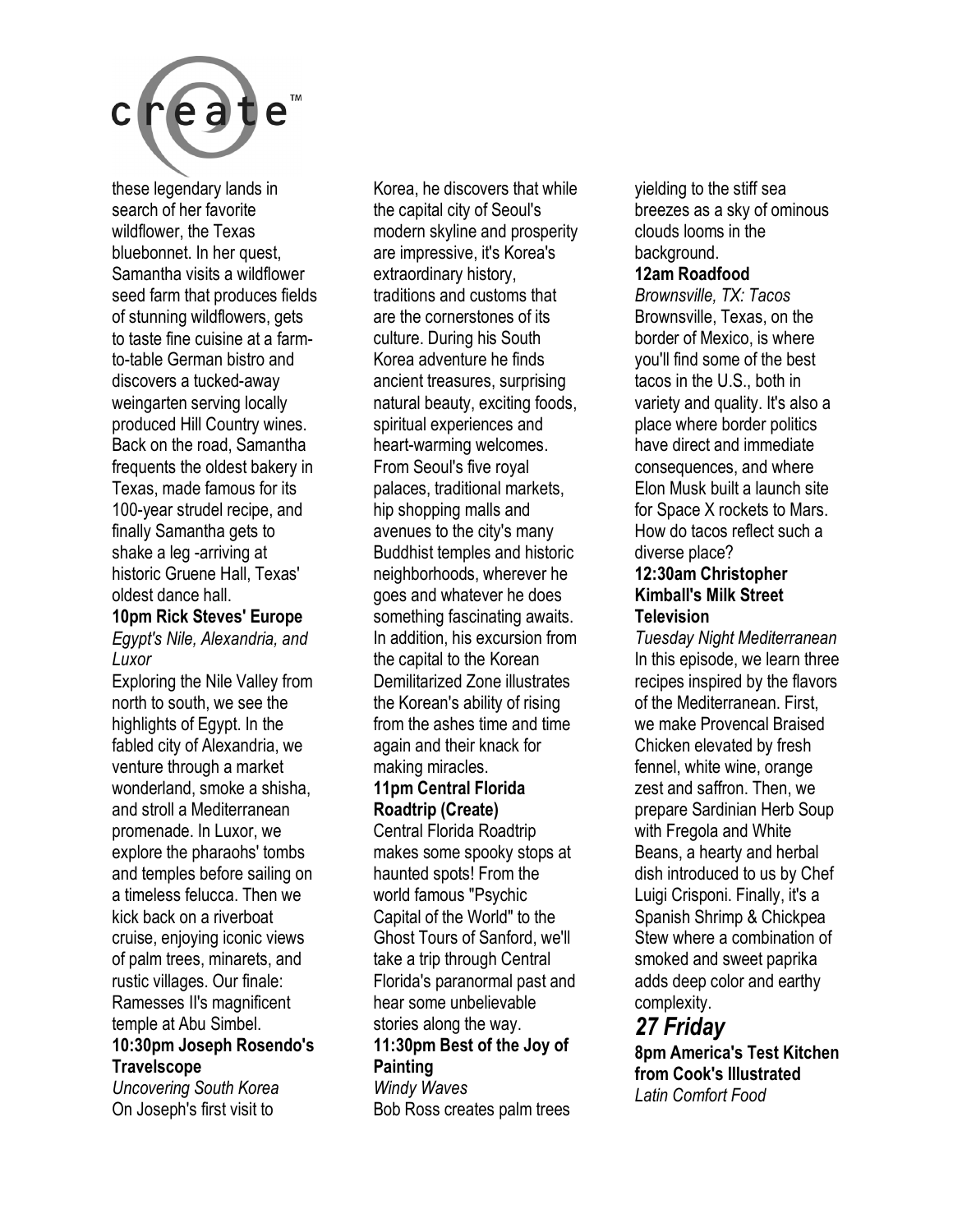

Test cook Elle Simone makes Julia the best Braised New Mexico-Style Pork in Red Chile Sauce (Carne Adovada), and equipment expert Adam Ried reveals his top pick for 9-inch tongs. Then, test cook Erin McMurrer makes Bridget the ultimate Mexican Corn Salad (Esquites).

#### **8:30pm Roadfood**

*Barberton, OH: Serbian Fried Chicken* 

Booming economic growth and rapid industrialization in the early twentieth century drove immigration from Europe to Ohio, and that immigration brought the now hyper-regional dish of Barberton fried chicken to the area. In fact, derived from the recipe of Serbian immigrants who founded the stilloperating Belgrade Gardens restaurant in the 1930s, Serbian fried chicken has become a regional staple.

#### **9pm Steven Raichlen's Project Fire**

*Raichlen Grills St. Louis*  When it comes to barbecue, St. Louis isn't as famous as Kansas City or Memphis-yet. But the Gateway City is experiencing a live fire renaissance. Famous here are plate-burying pork steaks and eponymous spareribs (trimmed, rubbed, and slowsmoked over applewood). And get ready for a Project Fire first: grilled toasted ravioli (really) with fire-roasted marinara sauce. ST. LOUIS PORK STEAKS; GRILLED RAVIOLI WITH SMOKED-ROASTED TOMATO SAUCE; ST. LOUIS RIBS WITH RIVER CITY BARBECUE SAUCE. Guests: John Matthews - Pappy's Smokehouse, David Sandusky - Beast. **9:30pm Steven Raichlen's Project Fire** 

*Barbecue on a Budget*  A lot of American barbecue began with inexpensive meat cuts, like spareribs, beef shoulder, and pork belly. It took low, slow cooking over smoldering hardwood to make these tough cuts tender and palatable. With the economic insecurities brought on by Covid- 19, we're all feeling the pinch, and budget grilling has taken on new urgency. Besides, why should Kobe beef and tomahawk steaks get all the love? This is barbecue on a budget. PAMPLONA OF PORK; TEA-SMOKED CHICKEN; MYSTERY BOX CHALLENGE - CHICKEN **LIVERS** 

#### **10pm Steven Raichlen's Project Smoke**

*Ribs Rock The Smoker*  Ribs rank among our favorite foods for smoking and are one of the primal pleasures of barbecue. Few ribs are more primal-or satisfying-than our first dish: Brontosaurus-size,

grass-fed, barbecued beef plate ribs. Next up: spare ribs from heritage breed Berkshire hogs, slathered with Jamaican jerk seasoning and smoked over exotic pimento wood. Our third rack comes from Colorado: Spice-Smoked Lamb Ribs with Cherry Cola Barbecue Sauce. And to round out the meal: a delectably different coleslawapple sweetened and hickorysmoked, and smoky baconcheddar cheese cornbread. From offset smokers and upright barrel smokers to electric smokers and handheld smoking devices, we'll show you the tools and fuels you need to get the job done. Recipes: Big Bad Beef Ribs; Jamaican Jerk Spare Ribs; Spice-Smoked Lamb Ribs with Cherry Cola Barbecue Sauce; Smoked Slaw; Smoked Cheese-Bacon Cornbread.

#### **10:30pm Steven Raichlen's Project Smoke**

*Bbq's Trinity*  This show celebrates the holy BBQ trinity of barbecue: pork ribs, brisket, and pulled pork. America's favorite ribs-baby backs-come spice-rubbed, slow-smoked over hardwood, and glazed with an unexpected ingredient: cherry syrup. Beef brisket and baked beans star in crispy grilled tostadas. An amazing BBQ titans' brisket takes its inspiration from barbecue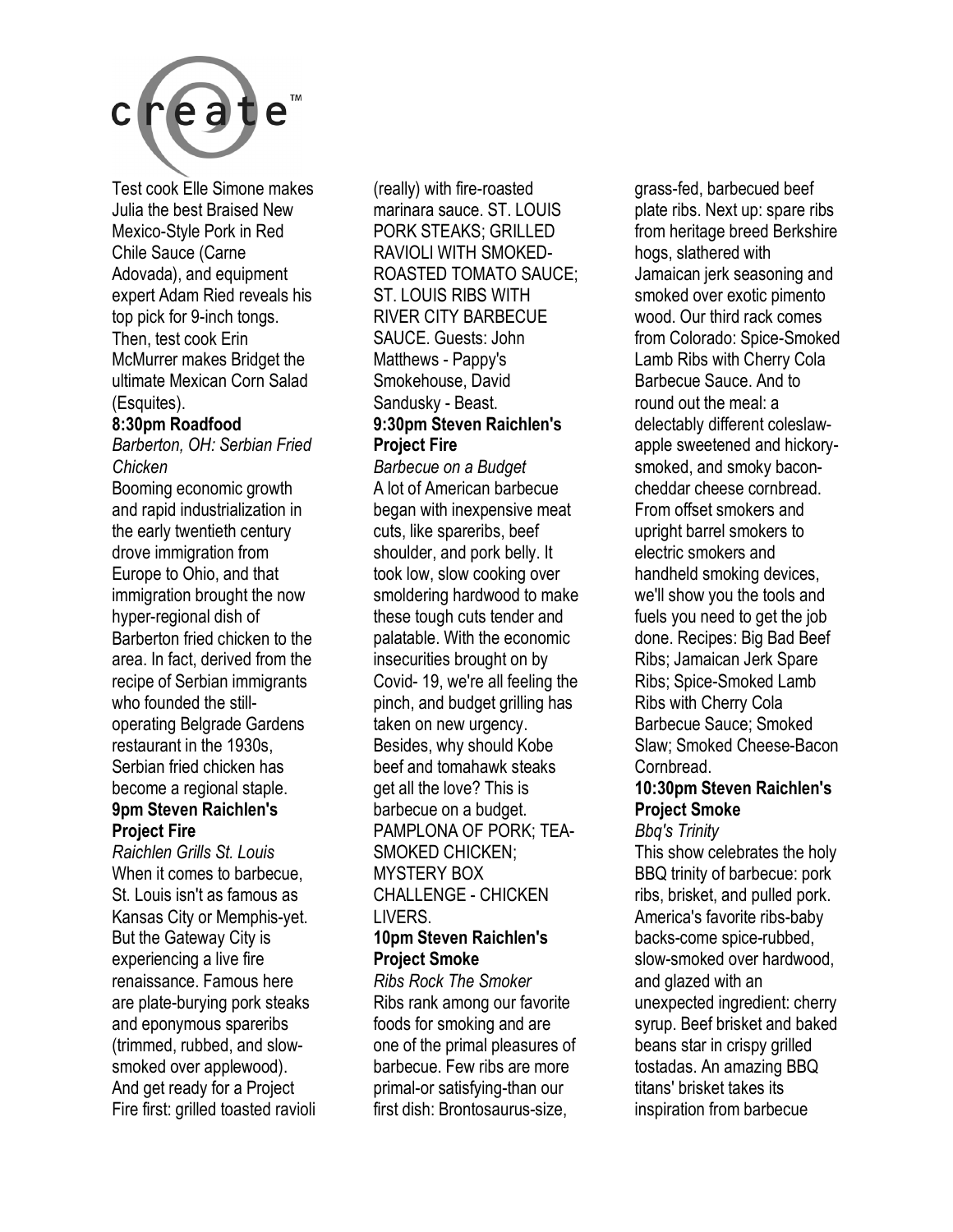

legends Aaron Franklin of Franklin Barbecue and Joe Carroll of Fette Sau, and yes, there's espresso in the barbecue sauce. Finally, pulled pork gets its passport stamped-marinated in an umami-rich Korean chili paste called gochujang, then smoked, shredded and lavished with a spicy Korean barbecue sauce. Cherryglazed baby backs; Crispy brisket bean tostadas; BBQ titans' brisket with espresso barbecue sauce; Korean pulled pork with KB BBQ sauce.

#### **11pm Steven Raichlen's Project Fire**

*Barbecue Health Food*  Here's a little-known fact about Steven Raichlen. His first James Beard Awardwinning book wasn't about barbecue: it was a book on healthy eating. In today's show, we harness the flavorboosting, fat-melting power of live fire to produce grilled fare that not only tastes good, but is good for you. From the paellas of Spain to the grilled beef salads of Southeast Asia, this show explores barbecue health food. GRILLED VEGETABLE PAELLA; VIETNAMESE BEEF AND RICE NOODLE SALAD; MYSTERY BOX CHALLENGE - TOFU. **11:30pm Steven Raichlen's Project Smoke**  *Hog Wild* 

Pork is the heart and soul of American barbecue, especially in the South. In this show, you'll learn how to smoke a spectacular whole pork loin roast (complete with ribs, loin, and tenderloin) on a wood-burning rotisserie. (To wake you up there's coffee crust and smoky redeye barbecue sauce.) Next, pulled pork-prepared with a herb slather and served with a West Virginia peppery vinegar sauce. Speaking of Virginia, you'll learn how to cure and hickory-smoke a spectacular shoulder ham. (The process involves four classic techniques: brining, injecting, cold smoking, and hot smoking.) And to serve with it: barbecue cabbage with smoked cheese and chorizo. Go hog wild. Do it now. Recipes: Smoke-tisserie Pork Loin Roast; Smokehouse Ham; Pulled Pork Shoulder with West Virginia Barbecue Sauce; Chorizo Barbecued Cabbage.

#### **12am Steven Raichlen's Project Fire**

#### *The Best Bbq You've Never Heard Of*

You don't need a degree in smokeology to name the big three of barbecue: Kansas City ribs, Carolina pulled pork, and Texas smoked brisket. But what about some of the lesser-known styles of regional American barbecue? Like Cornell chicken, created

by a Cornell University poultry scientist and today served in upstate New York and just about nowhere else on the planet. Or a specialty of the city where I grew up-Baltimore pit beef-crusty on the outside, rare inside, with plenty of horseradish to pump up the heat. Or the sweet, smoky barbecued salmon enjoyed in Anchorage, Alaska. Today on Project Fire: the best barbecue you've never heard of.

#### **12:30am Steven Raichlen's Project Fire**

*Raichlen Rules Steak*  It's every carnivore's dream and every griller's triumph. Through the ages, it's been the ultimate symbol of luxury and largesse. It offers an irrefutable argument for simplicity. But if you crave embellishment, it's the perfect foil for all the rubs, marinades, butters, and sauces you can throw at it. It's easy to grill, but you can spend a lifetime perfecting the fine points. Steak! And now this epic meat is about to receive the Raichlen treatment in a show that looks back on HOW steak HAS EVOLVED through 3 ICONIC TV series: Primal Grill, Project Smoke, and Project Fire.

### *28 Saturday*  **8pm Legacy List with Matt Paxton**

*Our Adobe Home*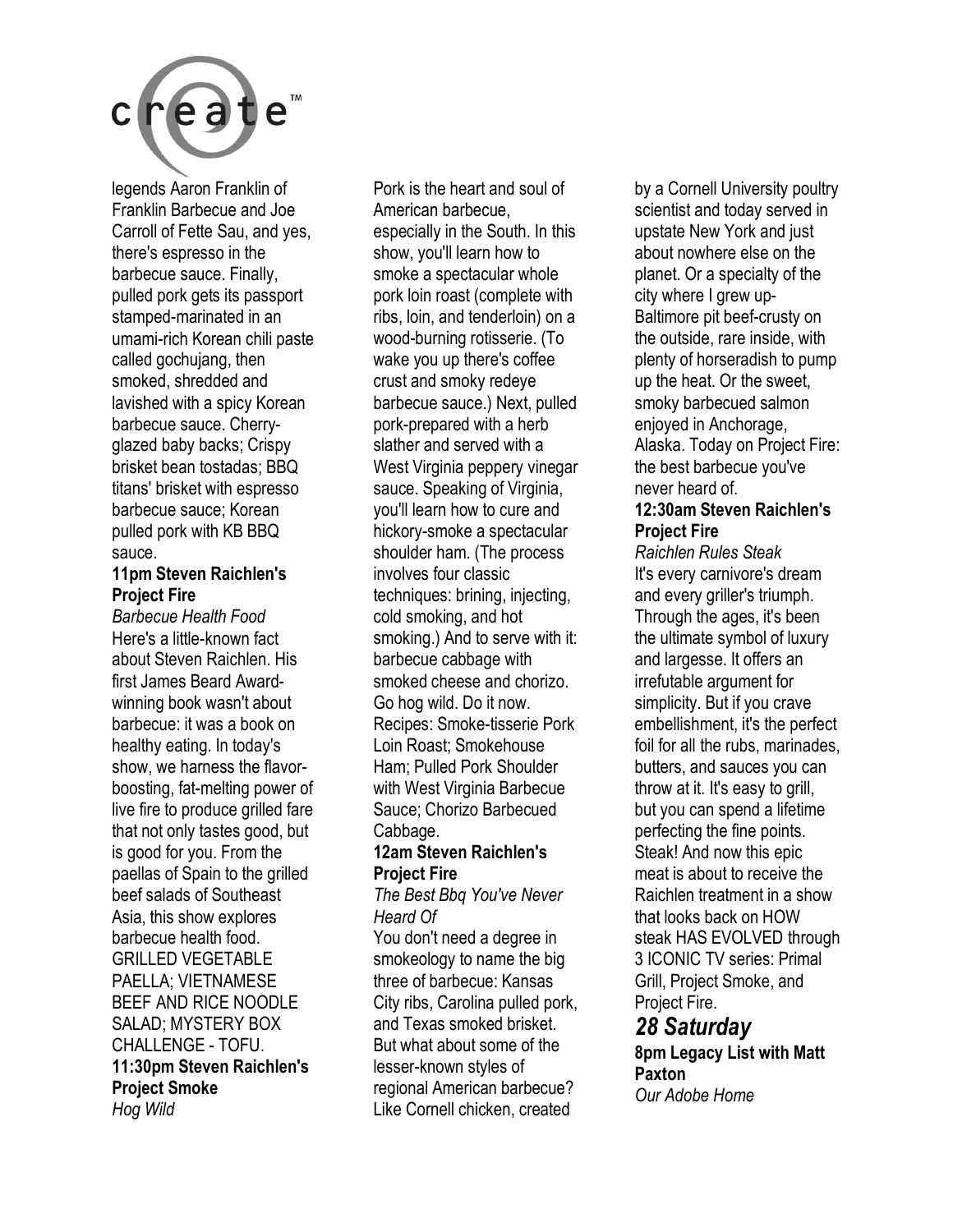

The Taos, New Mexico adobe where Marcia's grandparents once lived has sat empty for years. The outside is weathered and heirlooms and antiques inside have gone untouched. Now Marcia - an attorney who was the first Mexican-American woman to graduate from Princeton - and her family want to make the historic adobe livable again. They call on Matt and his team to help preserve their family legacy.

#### **9pm Best of the Joy of Painting**

*Wooded Stream Oval*  Watch, delight and learn as Bob Ross paints a novel twist in his beautiful wooded scene. **9:30pm Best of the Joy of** 

# **Painting**

*Cypress Swamp*  Hidden far from sight are the lovely cypress trees and birds of the South. Travel with Bob Ross and catch a glimpse of rare beauty!

#### **10pm Rick Steves' European Travel Tips and Tricks**

In RICK STEVES' EUROPEAN TRAVEL TIPS AND TRICKS, Rick shares the essential skills for smart European travel: itinerary planning, venturing off the beaten path, packing light, and avoiding crowds (and thieves). He also offers tips on transportation, finding hotels and restaurants, and much more. Throughout the

special, Rick imparts valuable lessons from a lifetime of travel so others can learn from his experience and travel smarter.

**11pm Baking with Julia**  David Blom, pastry chef at Chef Allen's Restaurant in North Miami, shows Julia Child how to bake traditional Polish cakes known as babas and savarin. He uses a single recipe to create the spongy dough, which is baked and sweetened further by soaking in a sugar syrup. He then flavors them with a variety of liqueurs, including rum, kirsch, and champagne. The cakes are garnished with fresh fruits, whipped cream, and a homemade custard flavored with vanilla bean.

#### **11:30pm George Hirsch Lifestyle**

*Home by the Sea*  George shares his expert tips while preparing seafood chowder, his spin on the classic shrimp salad, and his signature apple berry rhubarb pie. Then, George goes surf casting in Montauk, and shares the beauty of the East End waters for picturesque fishing. He concludes the episode with a pit-stop at a traditional clam bar. Recipes: - Rock Shrimp Salad - Seafood Chowder - Apple Strawberry Rhubarb Pie. **12am Bringing It Home with Laura McIntosh** 

*Full of Fresh* 

Farmer: Pacific Grove Farmers Markets. Chef Andrew Sutton- Napa Rose, Anaheim, CA. Laura experiences the true meaning of locally sourced from Chef Andrew Sutton of Napa Rose. She learns of his passion behind each dish and just how important it is to source locally. Chef Andrew creates dishes that will leave everyone wanting more. Designing a great team is as important as designing a great dish, and Sutton has made that his mission. With a little culinary magic and the help of local farmers' markets, fresh is as easy as Napa Rose.

#### **12:30am Steven Raichlen's Project Smoke**

*Surf Meets Turf*  In this show, we cast metaphorical nets in the sea, over land, and in the air, working the Project Smoke magic on classic surf and turf. First, a smoked shrimp cocktail fired up with chipotle chiles and served with an electrifying Yucatan orange cocktail sauce. Next, fresh trout stuffed with lemon and dill, wrapped with bacon, and smoked on cedar planks in a mammoth ceramic cooker. Santa Maria tri-tip gets the reverse-sear treatment on a pellet grill-a revolutionary technique that guarantees crusty, smoky, perfectly cooked smoky sirloin every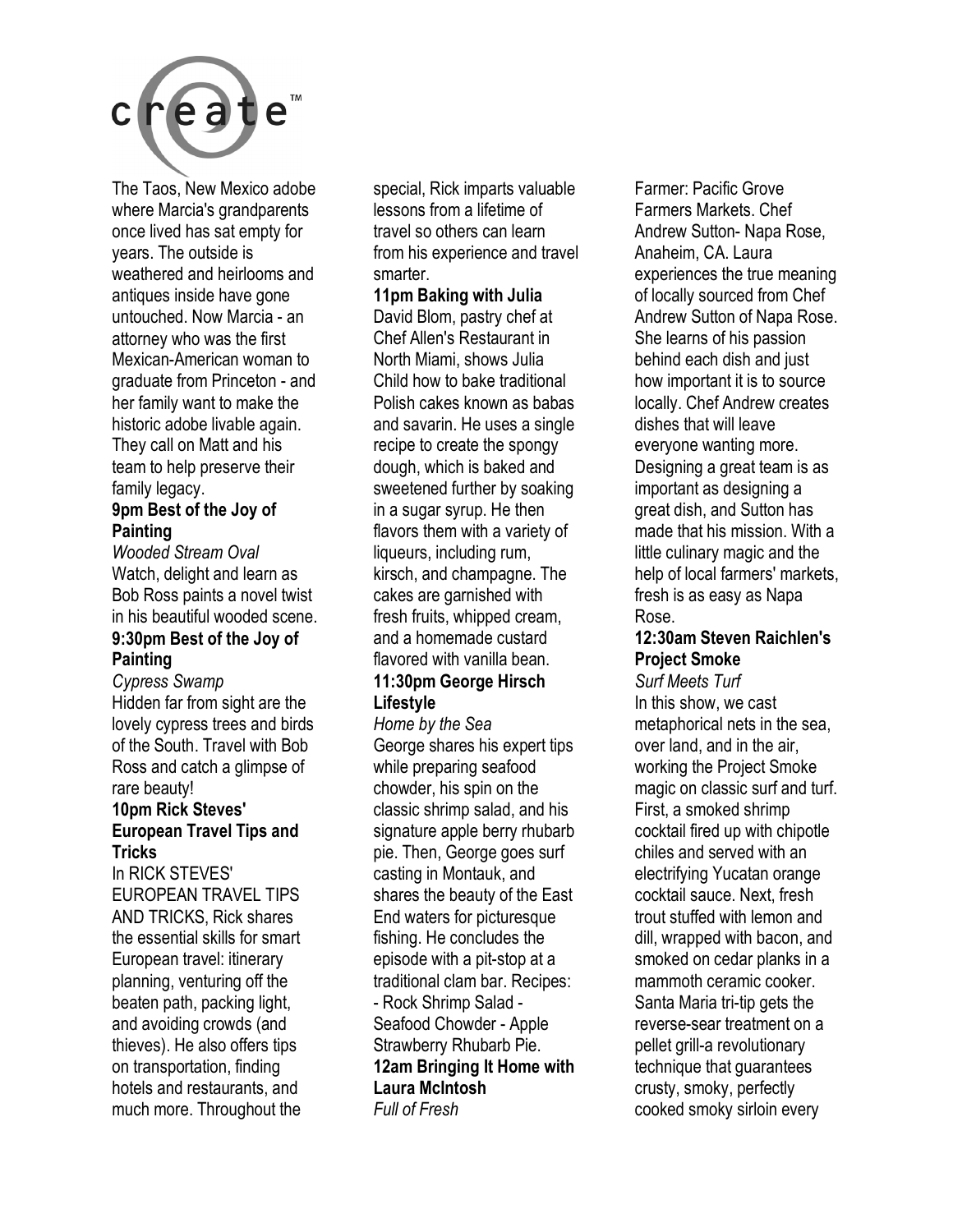

time. Finally, a smoked delicacy from Asia: not so classic Chinese tea-smoked duck served taco style. It's surf and turf on Project Smoke. Recipes: Smoked Shrimp Cocktail; Smoked Planked Trout; Reverse Seared Tri-Tip; Tea-Smoked Duck with Chinatown Barbecue Sauce.

### *29 Sunday*

#### **8pm Jamie Oliver Together**

*Celebration Meal*  Jamie kicks off the series with a celebration menu with an epic centrepiece at its heart; a stuffed slow-roasted lamb shoulder with all the trimmings. A beautiful starter of rainbow tomato crostini and for dessert incredible strawberry panna cottas. **9pm Steven Raichlen's Project Fire** 

*Raichlen Grills St. Louis*  When it comes to barbecue, St. Louis isn't as famous as Kansas City or Memphis-yet. But the Gateway City is experiencing a live fire renaissance. Famous here are plate-burying pork steaks and eponymous spareribs (trimmed, rubbed, and slowsmoked over applewood). And get ready for a Project Fire first: grilled toasted ravioli (really) with fire-roasted marinara sauce. ST. LOUIS PORK STEAKS; GRILLED RAVIOLI WITH SMOKED-ROASTED TOMATO SAUCE;

#### ST. LOUIS RIBS WITH

RIVER CITY BARBECUE SAUCE. Guests: John Matthews - Pappy's Smokehouse, David Sandusky - Beast. **9:30pm Steven Raichlen's Project Fire** 

*Barbecue on a Budget*  A lot of American barbecue began with inexpensive meat cuts, like spareribs, beef shoulder, and pork belly. It took low, slow cooking over smoldering hardwood to make these tough cuts tender and palatable. With the economic insecurities brought on by Covid- 19, we're all feeling the pinch, and budget grilling has taken on new urgency. Besides, why should Kobe beef and tomahawk steaks get all the love? This is barbecue on a budget. PAMPLONA OF PORK; TEA-SMOKED CHICKEN; MYSTERY BOX CHALLENGE - CHICKEN LIVERS.

#### **10pm Rick Steves Best of the Alps**

Join Rick Steves on an alpine adventure in this hour-long thin-air thriller! From Italy to Austria all the way to France, RICK STEVES BEST OF THE ALPS is packed with scenic train rides, breathtaking lifts, majestic glaciers, and unforgettable hikes. In this greatest-hits blitz of the Alps, Rick celebrates both nature and culture while

visiting the high points of Europe.

#### **11pm To Dine for with Kate Sullivan**

*Catherine Reitman - Director. Actress. Location: Hollywood, CA* 

Becoming an actress in Hollywood is no easy feat, no matter who you are or where you came from. Catherine Reitman learned that the hard way after years of trying to break into Hollywood, taking bit parts and having no real luck despite being the daughter of famed Hollywood director Ivan Reitman. Catherine was able to change her luck and her career trajectory by taking one important step. In 2017, she wrote, created, and starred in her own TV series "Workin' Moms" first broadcast on the CBC (Canadian Broadcasting Company). The program has since been picked up by Netflix to international acclaim and 6 subsequent seasons. Her funny and fearless portrayal of the life of working mothers has struck a chord with viewers everywhere and has sparked a national dialogue on the difficulties working mothers face. Catherine shares her sometimes tumultuous and often hilarious journey from her favorite restaurant in Hollywood, Osteria Mozza, and explains the long road to creating her own show and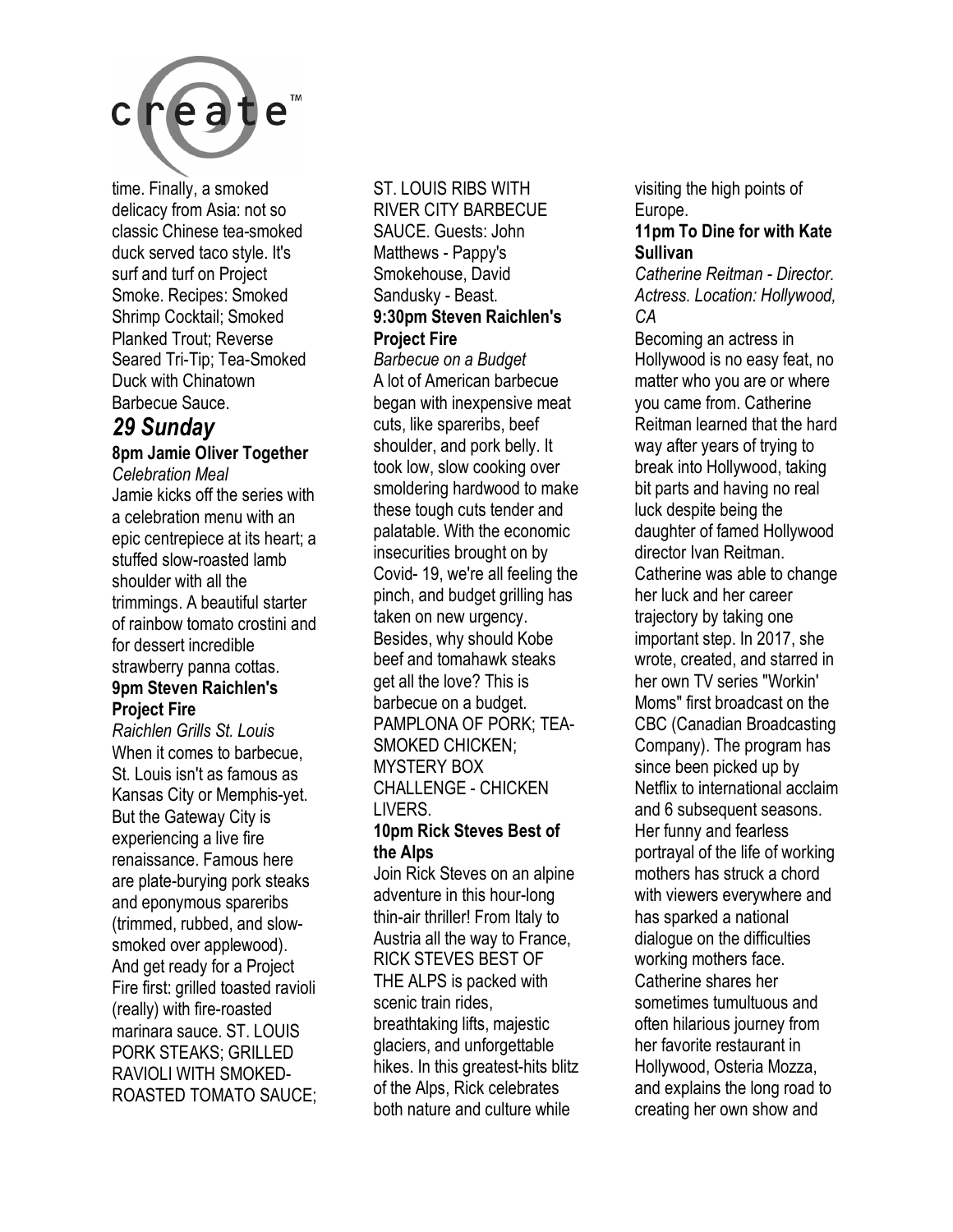

her advice for anyone trying to start something new. **11:30pm Lidia's Kitchen** 

*Welcome to My Home*  Today's recipes are perfect for entertaining and include a savory Onion-Tomato Focaccia, restaurant inspired spreads for fresh bread and Skillet or Grilled Calamari. **12am Christopher Kimball's** 

### **Milk Street Television**

*Japanese Tuesday Nights*  Christopher Kimball travels to Tokyo, Japan, where culinary instructor Elizabeth Andoh shows him how to make skillet glazed chicken. Back at Milk Street, Milk Street cook Matthew Card applies these techniques to make chicken teriyaki rice bowl (donburi), and Milk Street cook Bianca Borges shows how to cook pork and vegetable miso soup (ton-jiru).

#### **12:30am America's Test Kitchen from Cook's Illustrated**

*The Very Best Paris-Brest*  In this episode, hosts Bridget Lancaster and Julia Collin Davison reveal the secrets to making the classic Parisian dessert Paris-Brest. Then, equipment expert Adam Ried reviews burr grinders and Bridget.

### *30 Monday*  **8pm America's Test Kitchen**

**from Cook's Illustrated**  *Eggs for the Holidays*  In this episode, host Julia

Collin Davison makes host Bridget Lancaster a showstopping Orange, Cranberry, and Mint Pavlova. Then, tasting expert Jack Bishop challenges Julia to a tasting of vanilla, and gadget critic Lisa McManus reviews cocktail tools. Finally, Bridget makes Julia foolproof Holiday Eggnog.

#### **8:30pm Roadfood**

*Detroit, MI: Collard Greens / Soul Food*  As African Americans

migrated from the south up to Detroit, they brought their culture, traditions and cuisine with them. Collard greens, a soul food staple, tells the story of how African Americans have shaped and continue to shape the Motor City, one farm and one restaurant at a time. **9pm Steven Raichlen's Project Smoke** 

*Ribs Rock The Smoker*  Ribs rank among our favorite foods for smoking and are one of the primal pleasures of barbecue. Few ribs are more primal-or satisfying-than our first dish: Brontosaurus-size, grass-fed, barbecued beef plate ribs. Next up: spare ribs from heritage breed Berkshire hogs, slathered with Jamaican jerk seasoning and smoked over exotic pimento wood. Our third rack comes from Colorado: Spice-Smoked Lamb Ribs with Cherry Cola Barbecue Sauce. And to

round out the meal: a delectably different coleslawapple sweetened and hickorysmoked, and smoky baconcheddar cheese cornbread. From offset smokers and upright barrel smokers to electric smokers and handheld smoking devices, we'll show you the tools and fuels you need to get the job done. Recipes: Big Bad Beef Ribs; Jamaican Jerk Spare Ribs; Spice-Smoked Lamb Ribs with Cherry Cola Barbecue Sauce; Smoked Slaw; Smoked Cheese-Bacon Cornbread.

#### **9:30pm Steven Raichlen's Project Smoke**  *Bbq's Trinity*

#### This show celebrates the holy BBQ trinity of barbecue: pork ribs, brisket, and pulled pork. America's favorite ribs-baby backs-come spice-rubbed, slow-smoked over hardwood, and glazed with an unexpected ingredient: cherry syrup. Beef brisket and baked beans star in crispy grilled tostadas. An amazing BBQ titans' brisket takes its inspiration from barbecue legends Aaron Franklin of Franklin Barbecue and Joe Carroll of Fette Sau, and yes, there's espresso in the barbecue sauce. Finally, pulled pork gets its passport stamped-marinated in an umami-rich Korean chili paste called gochujang, then smoked, shredded and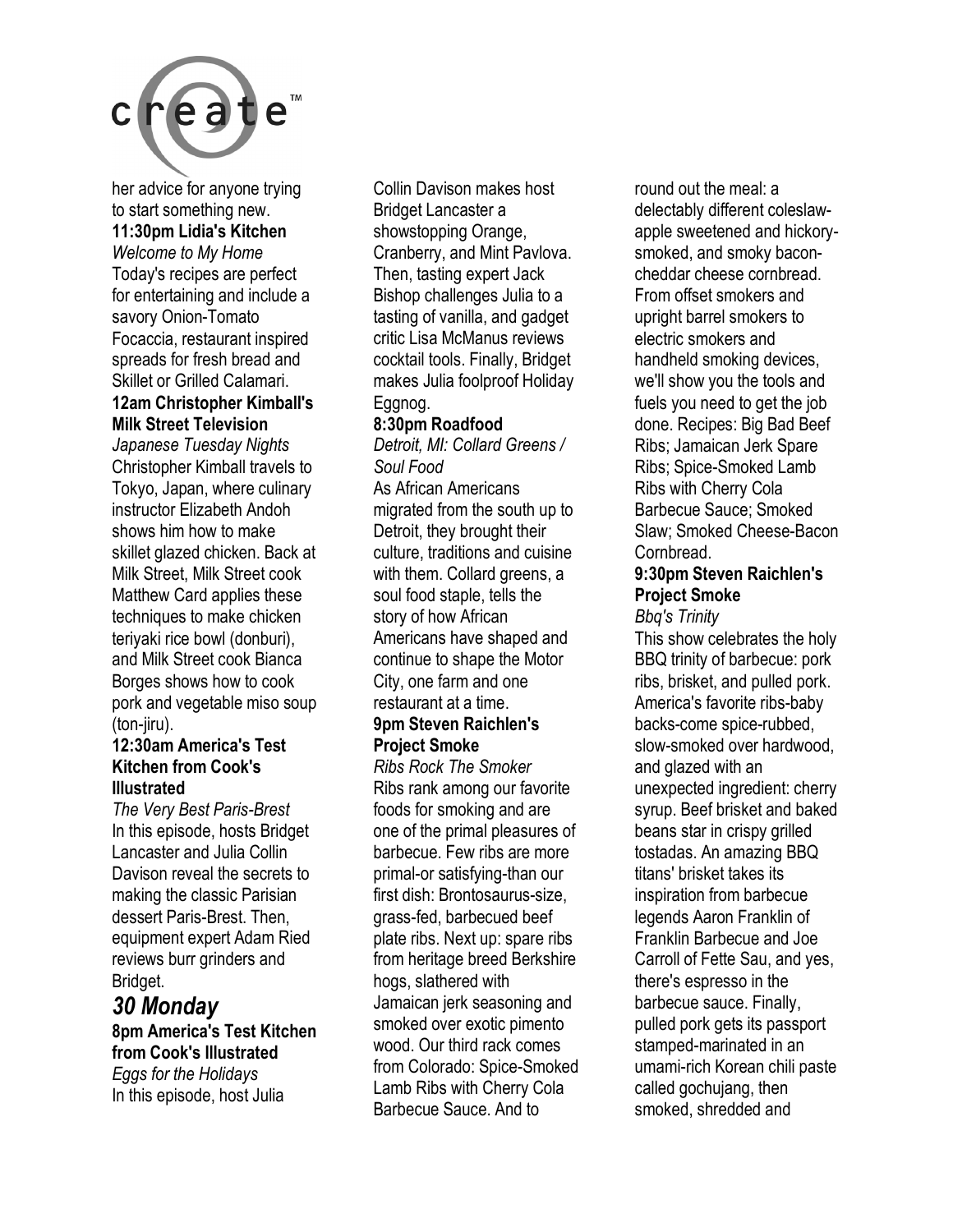

lavished with a spicy Korean barbecue sauce. Cherryglazed baby backs; Crispy brisket bean tostadas; BBQ titans' brisket with espresso barbecue sauce; Korean pulled pork with KB BBQ sauce.

#### **10pm Rick Steves' Europe**

*Dublin and Mystical Sidetrips*  Dublin's story is of feast and famine: from its 18th-century Golden Age to its 20thcentury struggles for independence to its boomtime today. We explore the town's foreboding castle, patriotic jail, and Trinity College with its illuminated Book of Kells--a bright light from the Dark Ages. At night we party in Temple Bar, awash with Celtic music and frothy pints of Guinness. We sidetrip to the prehistoric necropolis of Newgrange and the medieval monastery at Glendalough, tucked in the scenic Wicklow Mountains.

#### **10:30pm Family Travel with Colleen Kelly**

*Discovering Chickasaw Country, Oklahoma - Girls Getaway*  Colleen is joined by her sister and their girlfriends in Chickasaw Country, Oklahoma in this special girls' getaway episode of Family Travel. Moms need a break too, and Chickasaw Country offers endless unique experiences for the ladies to enjoy. While they do take

some time to enjoy a girls' night out, the women also get adventurous. They go ziplining, drive ATVs, learn about the history of the Chickasaw women, and marvel at the natural beauty of Chickasaw Country. Join Colleen in this unique episode that embraces female empowerment.

#### **11pm Ireland: County By County (Create)**

*Ireland County By County - Offaly* 

Join Ciara Whelan as she visits the 6th century settlement of Clonmacnoise Monastic site, meets a relative of Barrack Obama at his ancestral home, explores a nature reserve and dares to enter Ireland's most haunted castle. This episode takes us to the midlands, visit the very best of what Offaly has to offer from the comfort of your living room with Create's Ireland: County by County.

#### **11:30pm Best of the Joy of Painting**

*Delightful Meadow Home*  Enjoy the expanse of the wilderness with Bob Ross and find a quaint little home among soft blowing meadows.

#### **12am Roadfood**

*Detroit, MI: Collard Greens / Soul Food*  As African Americans migrated from the south up to Detroit, they brought their culture, traditions and cuisine

with them. Collard greens, a soul food staple, tells the story of how African Americans have shaped and continue to shape the Motor City, one farm and one restaurant at a time. **12:30am America's Test Kitchen from Cook's Illustrated** 

*Eggs for the Holidays*  In this episode, host Julia Collin Davison makes host Bridget Lancaster a showstopping Orange, Cranberry, and Mint Pavlova. Then, tasting expert Jack Bishop challenges Julia to a tasting of vanilla, and gadget critic Lisa McManus reviews cocktail tools. Finally, Bridget makes Julia foolproof Holiday Eggnog.

#### *31 Tuesday*  **8pm Christopher Kimball's Milk Street Television**

*Souvlaki and Flatbread*  Christopher Kimball travels to Crete to learn classic Greek dishes from Marianna Leivaditaki. First, it's Pork Souvlaki with Tzatziki and Tomato-Onion Salad. As the perfect accompaniment, we whip up plush Yogurt and Olive Oil Flatbreads. Finally, we bake Broken Phyllo Cake with Orange and Bay, soaked with a syrup infused with cinnamon and cardamom that gives the cake a moist, pudding-like consistency. **8:30pm Roadfood**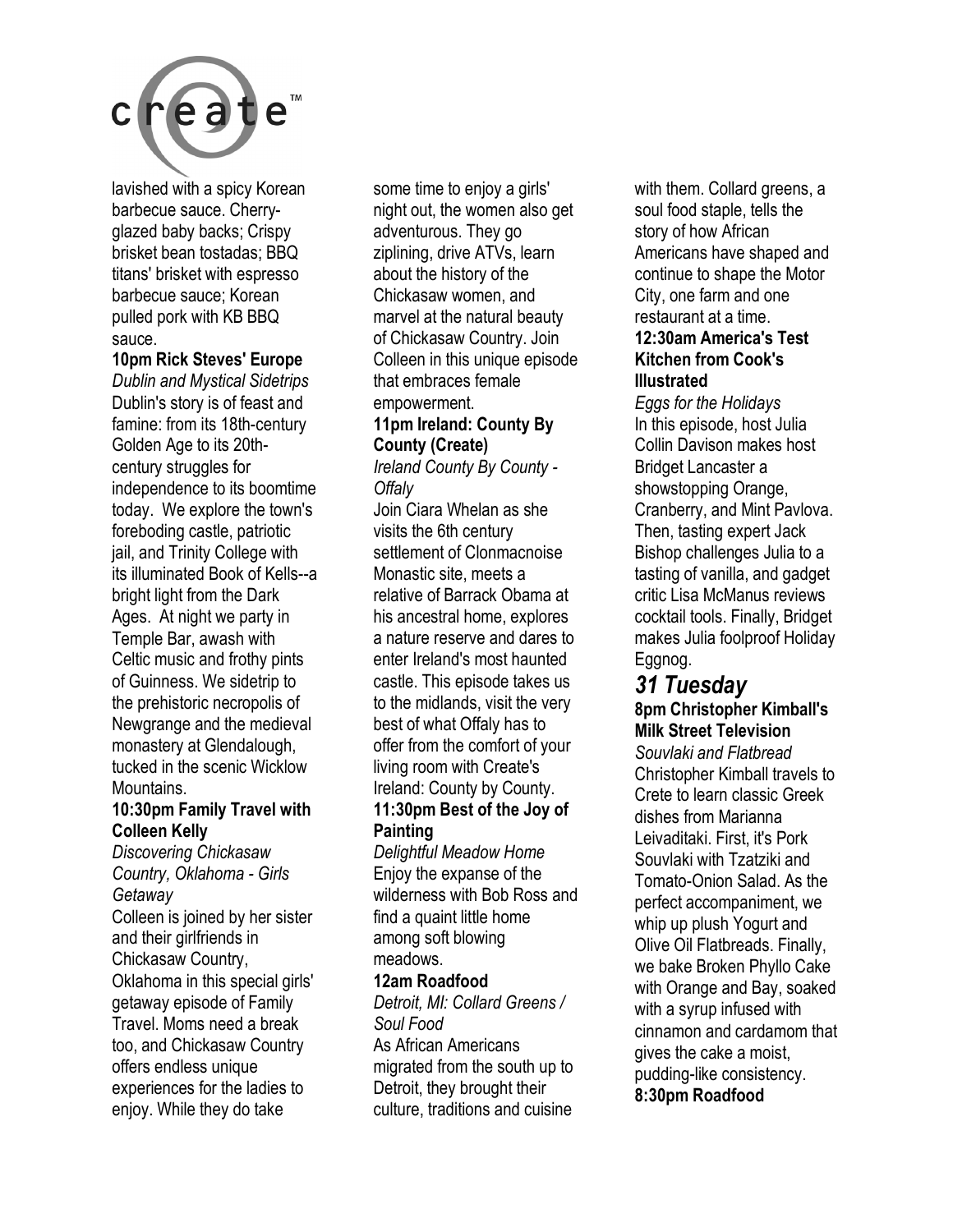

*New Bedford, MA: Shrimp Mozambique*  New Bedford, MA has a significant Portuguese immigrant population, dating back to the first wave arriving in the 1800's and the second in the 1960-1970's. The Portuguese wove their culture and identity into the area, including its cuisine. A star dish is Shrimp Mozambique, a dish also claimed by Cape Verdean immigrants in the area.

#### **9pm Steven Raichlen's Project Fire**

*Barbecue Health Food*  Here's a little-known fact about Steven Raichlen. His first James Beard Awardwinning book wasn't about barbecue: it was a book on healthy eating. In today's show, we harness the flavorboosting, fat-melting power of live fire to produce grilled fare that not only tastes good, but is good for you. From the paellas of Spain to the grilled beef salads of Southeast Asia, this show explores barbecue health food. GRILLED VEGETABLE PAELLA; VIETNAMESE BEEF AND RICE NOODLE SALAD; MYSTERY BOX CHALLENGE - TOFU.

### **9:30pm Steven Raichlen's Project Smoke**

*Hog Wild*  Pork is the heart and soul of American barbecue, especially in the South. In this show, you'll learn how to smoke a spectacular whole pork loin roast (complete with ribs, loin, and tenderloin) on a wood-burning rotisserie. (To wake you up there's coffee crust and smoky redeye barbecue sauce.) Next, pulled pork-prepared with a herb slather and served with a West Virginia peppery vinegar sauce. Speaking of Virginia, you'll learn how to cure and hickory-smoke a spectacular shoulder ham. (The process involves four classic techniques: brining, injecting, cold smoking, and hot smoking.) And to serve with it: barbecue cabbage with smoked cheese and chorizo. Go hog wild. Do it now. Recipes: Smoke-tisserie Pork Loin Roast; Smokehouse Ham; Pulled Pork Shoulder with West Virginia Barbecue Sauce; Chorizo Barbecued Cabbage.

**10pm Rick Steves' Europe**  *South Ireland: Waterford to the Ring of Kerry*  We find the story of Ireland strewn along its fascinating south coast: Waterford's much-loved crystal factory; the Kennedy family homestead; the Dunbrody famine ship; and Kinsale's star-shaped fortresses. After learning why locals don't kiss the Blarney Stone, we savor the scenic charms of the Emerald Isle-driving the Ring of Kerry.

#### **10:30pm Joseph Rosendo's Travelscope**

*San Francisco's Changing Neighborhoods*  San Francisco is a city of neighborhoods and within its seven-by- seven mile boundary it seems every patch of ground has a name. In this episode Joseph explores six of the city's famous, little-known and changing neighborhoods in search of what distinguishes them from the rest and makes them must-visit San Fran attractions. He learns that each has a unique history and iconic attractions, shops and restaurants that add their special zest to the San Fran mix. He finds neighborhoods where people in the mist of change are working together to not destroy what they have, but make their neighborhood more what it is. The song says, "I left my heart in San Francisco" and the city has more than 800,000 residents and millions and millions of visitors who have left at least a piece of theirs here - and Joseph discovers that he is one of them.

#### **11pm Fly Brother with Ernest White II**

#### *Alaska*

Fly with Ernest to the 49th state to experience Tlingit family traditions, explore breathtaking natural beauty, and, yes, eat crab legs! **11:30pm Best of the Joy of**